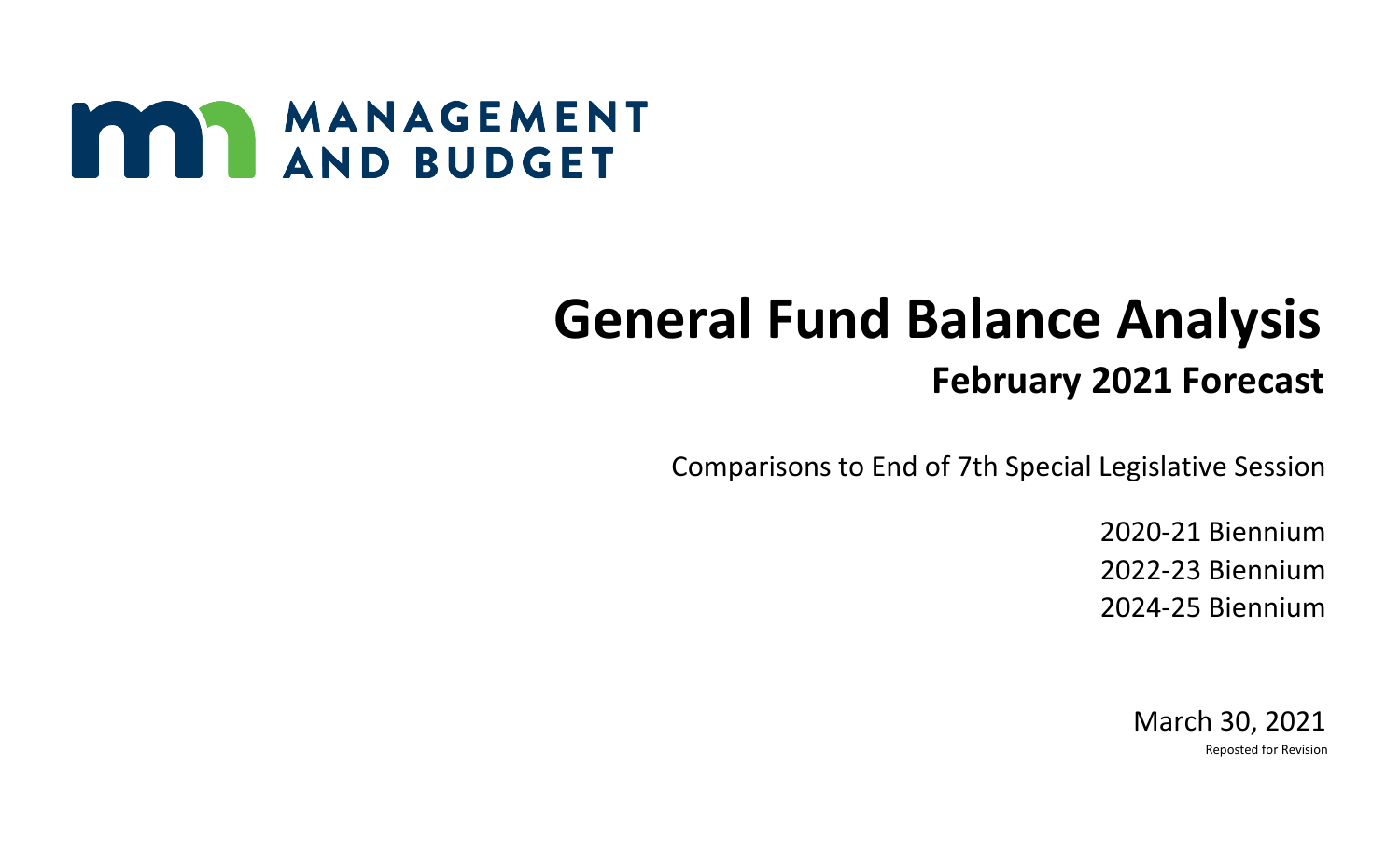## Table of Contents

|                                           | Page           |
|-------------------------------------------|----------------|
| Summary of Resources and Expenditures     | 1              |
| Revenues/Resources                        |                |
| Non-Dedicated                             | $\overline{2}$ |
| Dedicated                                 | 4              |
| <b>Transfers From Other Funds</b>         | 4              |
| Prior Year Adjustments                    | 5              |
| Expenditures/Uses                         |                |
| E-12 Education                            | 5              |
| <b>Higher Education</b>                   | 7              |
| <b>Property Tax Aids &amp; Credits</b>    | 8              |
| <b>Health &amp; Human Services</b>        | 9              |
| Public Safety & Judiciary                 | 11             |
| Transportation                            | 12             |
| Environment                               | 12             |
| <b>Agriculture &amp; Housing</b>          | 13             |
| Jobs, Economic Development & Commerce     | 14             |
| State Government & Veterans               | 15             |
| Debt Service                              | 17             |
| <b>Capital Projects &amp; Grants</b>      | 18             |
| <b>Cancellation Estimates</b>             | 18             |
| Reserves & Appropriations Carried Forward | 18             |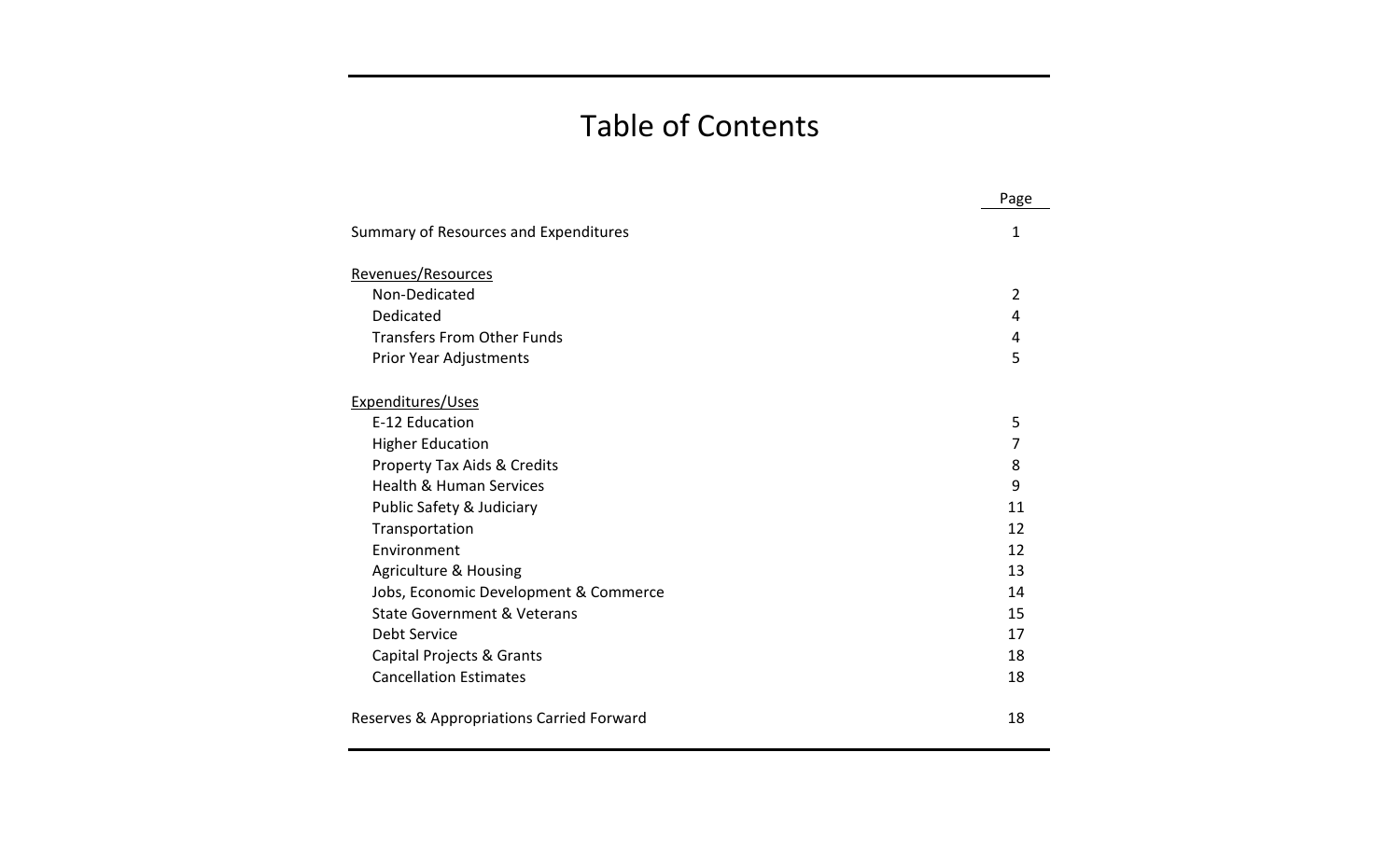| <b>General Fund - Fund Balance Analysis</b> | Dec SS     | Dec <sub>SS</sub> | Dec SS       | Actual     | Feb        | Feb        | Feb vs Dec SS | Feb        | Feb        | Feb        | Feb vs Dec SS | FY 2022-23 vs | Feb        | Feb        | Feb        | Feb vs Dec SS | FY 2024-25 vs |
|---------------------------------------------|------------|-------------------|--------------|------------|------------|------------|---------------|------------|------------|------------|---------------|---------------|------------|------------|------------|---------------|---------------|
| (\$ in Thousands)                           | FY 2020-21 | FY 2022-23        | FY 2024-25   | FY 2020    | FY 2021    | FY 2020-21 | FY 2020-21    | FY 2022    | FY 2023    | FY 2022-23 | FY 2022-23    | FY 2020-21    | FY 2024    | FY 2025    | FY 2024-25 | FY 2024-25    | FY 2022-23    |
| <b>General Fund Summary</b>                 |            |                   |              |            |            |            |               |            |            |            |               |               |            |            |            |               |               |
| <b>Actual &amp; Estimated Resources</b>     |            |                   |              |            |            |            |               |            |            |            |               |               |            |            |            |               |               |
| Balance Forward From Prior Year             | 3,971,359  | 3,201,681         | 1,582,903    | 3,971,359  | 3,343,865  | 3,971,359  |               | 3,829,503  | 3,877,878  | 3,829,503  | 627,822       | $-141,856$    | 4,109,016  | 4,452,729  | 4,109,01   | 2,526,113     | 279,513       |
| <b>Current Resources:</b>                   |            |                   |              |            |            |            |               |            |            |            |               |               |            |            |            |               |               |
| <b>Tax Revenues</b>                         | 44,834,93  | 47,701,845        | 51,413,931   | 22,077,216 | 23,044,707 | 45,121,923 | 286,986       | 24,059,308 | 25,050,838 | 49,110,146 | 1,408,301     | 3,988,223     | 25,905,344 | 26,649,733 | 52,555,07  | 1,141,146     | 3,444,931     |
| Non-Tax Revenues                            | 1,543,204  | 1,418,722         | 1,420,484    | 817,106    | 853,265    | 1,670,371  | 127,167       | 722,341    | 731,030    | 1,453,371  | 34,649        | $-217,000$    | 722,551    | 720,107    | 1,442,65   | 22,174        | $-10,713$     |
| Subtotal Non-Dedicated Revenues             | 46,378,141 | 49,120,56         | 52,834,415   | 22,894,322 | 23,897,972 | 46,792,294 | 414,15        | 24,781,649 | 25,781,868 | 50,563,517 | 1,442,950     | 3,771,223     | 26,627,895 | 27,369,840 | 53,997,735 | 1,163,320     | 3,434,218     |
| <b>Dedicated Revenue</b>                    | 800        |                   |              | 795        |            | 800        |               |            | - 5        |            |               | $-790$        |            |            |            |               |               |
| Transfers From Other Funds                  | 585,083    | 298,424           | 176,033      | 155,643    | 517,199    | 672,842    | 87,759        | 149,136    | 149,262    | 298,398    |               | $-374,444$    | 149,211    | 85,170     | 234,381    | 58,348        | $-64,017$     |
| Prior Year Adjustments                      | 135,993    | 74,812            | 74,812       | 99,722     | 78,747     | 178,469    | 42,476        | 37,406     | 37,406     | 74,812     |               | $-103,65$     | 37,406     | 37,406     | 74,812     |               |               |
| Subtotal Other Revenue                      | 721,876    | 373,246           | 250,855      | 256,160    | 595,951    | 852,111    | 130,235       | 186,547    | 186,673    | 373,220    | $-26$         | $-478,89$     | 186,622    | 122,581    | 309,203    | 58,348        | $-64,017$     |
| <b>Subtotal Current Resources</b>           | 47,100,01  | 49,493,81         | 53,085,270   | 23,150,482 | 24,493,923 | 47,644,405 | 544,388       | 24,968,196 | 25,968,541 | 50,936,737 | 1,442,924     | 3,292,332     | 26,814,517 | 27,492,421 | 54,306,938 | 1,221,668     | 3,370,201     |
| <b>Total Resources Available</b>            | 51,071,376 | 52,695,494        | 54,668,173   | 27,121,841 | 27,837,788 | 51,615,764 | 544,388       | 28,797,699 | 29,846,419 | 54,766,240 | 2,070,746     | 3,150,476     | 30,923,533 | 31,945,150 | 58,415,954 | 3,747,781     | 3,649,714     |
| <b>Actual &amp; Estimated Expenditures</b>  |            |                   |              |            |            |            |               |            |            |            |               |               |            |            |            |               |               |
| E-12 Education                              | 19,880,902 | 20,593,77         | 21,312,471   | 9,835,739  | 10,006,218 | 19,841,957 | $-38,945$     | 10,108,865 | 10,320,339 | 20,429,204 | $-164,567$    | 587,24        | 10,484,673 | 10,603,047 | 21,087,72  | $-224,751$    | 658,516       |
| <b>Higher Education</b>                     | 3,407,129  | 3,406,128         | 3,405,828    | 1,693,377  | 1,713,752  | 3,407,129  |               | 1,703,064  | 1,703,064  | 3,406,128  |               | $-1,001$      | 1,702,914  | 1,702,914  | 3,405,82   |               | $-300$        |
| Property Tax Aids & Credits                 | 3,993,081  | 4,199,537         | 4,354,657    | 1,866,803  | 2,124,585  | 3,991,388  | $-1,693$      | 2,070,925  | 2,093,256  | 4,164,181  | $-35,356$     | 172,793       | 2,139,376  | 2,167,334  | 4,306,71   | $-47,947$     | 142,529       |
| Health & Human Services                     | 13,772,147 | 16,506,93         | 18,087,626   | 7,035,367  | 6,682,943  | 13,718,310 | $-53,837$     | 7,835,944  | 8,413,803  | 16,249,747 | $-257,190$    | 2,531,437     | 8,902,164  | 9,267,072  | 18,169,23  | 81,610        | 1,919,489     |
| Public Safety & Judiciary                   | 2,562,482  | 2,538,147         | 2,537,864    | 1,236,945  | 1,325,537  | 2,562,482  |               | 1,269,215  | 1,268,932  | 2,538,14   |               | $-24,335$     | 1,262,932  | 1,262,932  | 2,525,86   | $-12,000$     | $-12,283$     |
| Transportation                              | 349,370    | 249,552           | 249,112      | 174,820    | 177,550    | 352,370    | 3,000         | 124,996    | 124,556    | 249,552    |               | $-102,818$    | 124,556    | 124,556    | 249,11     |               | -440          |
| Environment                                 | 344,736    | 331,663           | 331,118      | 166,422    | 178,397    | 344,819    |               | 166,194    | 165,794    | 331,988    | 325           | $-12,83.$     | 165,610    | 165,491    | 331,101    |               | $-887$        |
| Agriculture & Housing                       | 251,759    | 242,842           | 242,842      | 129,729    | 122,030    | 251,759    |               | 121,421    | 121,421    | 242,842    |               | $-8,91$       | 121,421    | 121,421    | 242,842    |               |               |
| Jobs, Economic Development & Commerce       | 405,978    | 315,208           | 327,349      | 174,251    | 236,628    | 410,879    | 4,901         | 154,316    | 161,020    | 315,336    | 128           | $-95,543$     | 164,460    | 163,464    | 327,924    | 575           | 12,588        |
| <b>State Government &amp; Veterans</b>      | 1,552,629  | 1,174,638         | 1,185,424    | 794,715    | 760,971    | 1,555,686  | 3,057         | 583,524    | 586,325    | 1,169,849  | -4,789        | $-385,83$     | 594,327    | 586,593    | 1,180,92   | $-4,504$      | 11,071        |
| Debt Service                                | 1,055,625  | 1,256,945         | 1,282,554    | 540,081    | 515,544    | 1,055,625  |               | 633,939    | 629,838    | 1,263,777  | 6832          | 208,15        | 644,446    | 651,199    | 1,295,64   | 13,091        | 31,868        |
| Capital Projects & Grants                   | 308,85     | 317,223           | 340,209      | 129,727    | 179,130    | 308,857    |               | 152,418    | 164,055    | 316,473    | -750          | 7,616         | 168,925    | 170,063    | 338,988    | $-1,221$      | 22,515        |
| <b>Cancellation Estimates</b>               | $-15,000$  | $-20,000$         | $-20,000$    |            | $-15,000$  | $-15,000$  |               | $-5,000$   | $-15,000$  | $-20,000$  |               | $-5,000$      | $-5,000$   | $-15,000$  | $-20,000$  |               |               |
| Subtotal by Appropriation Bill              | 47,869,695 | 51,112,59         | 53,637,054   | 23,777,976 | 24,008,285 | 47,786,261 | $-83,434$     | 24,919,821 | 25,737,403 | 50,657,224 | $-455,367$    | 2,870,963     | 26,470,804 | 26,971,086 | 53,441,890 | $-195,164$    | 2,784,666     |
| <b>Total Expenditures &amp; Transfers</b>   | 47,869,695 | 51,112,591        | 53,637,054   | 23,777,976 | 24,008,285 | 47,786,261 | $-83,434$     | 24,919,821 | 25,737,403 | 50,657,224 | $-455,367$    | 2,870,963     | 26,470,804 | 26,971,086 | 53,441,890 | $-195,164$    | 2,784,666     |
| <b>Balance Before Reserves</b>              | 3,201,681  | 1,582,903         | 1,031,119    | 3,343,865  | 3,829,503  | 3,829,503  | 627,822       | 3,877,878  | 4,109,016  | 4,109,016  | 2,526,113     | 279,513       | 4,452,729  | 4,974,064  | 4,974,064  | 3,942,945     | 865,048       |
| Cash Flow Account                           | 350,000    | 350,000           | 350,000      | 350,000    | 350,000    | 350,000    |               | 350,000    | 350,000    | 350,000    |               |               | 350,000    | 350,000    | 350,000    |               |               |
| <b>Budget Reserve</b>                       | 2,377,319  | 1,885,950         | 1,885,950    | 2,358,698  | 2,377,319  | 2,377,319  |               | 1,885,950  | 1,885,950  | 1,885,950  |               | -491,369      | 1,885,950  | 1,885,950  | 1,885,950  |               |               |
| <b>Stadium Reserve</b>                      | 80,861     | 229,662           | 418,674      | 55,700     | 80,738     | 80,738     | $-123$        | 135,841    | 200,700    | 200,700    | $-28,962$     | 119,962       | 275,224    | 359,403    | 359,403    | $-59,271$     | 158,703       |
| <b>Appropriations Carried Forward</b>       |            |                   |              | 246,058    |            |            |               | $\Omega$   | $\Omega$   |            |               |               |            |            |            |               |               |
| <b>Budgetary Balance</b>                    | 393,501    | $-882,709$        | $-1,623,505$ | 333,409    | 1,021,446  | 1,021,446  | 627,945       | 1,506,087  | 1,672,366  | 1,672,366  | 2,555,075     | 650,920       | 1,941,555  | 2,378,711  | 2,378,711  | 4,002,216     | 706,345       |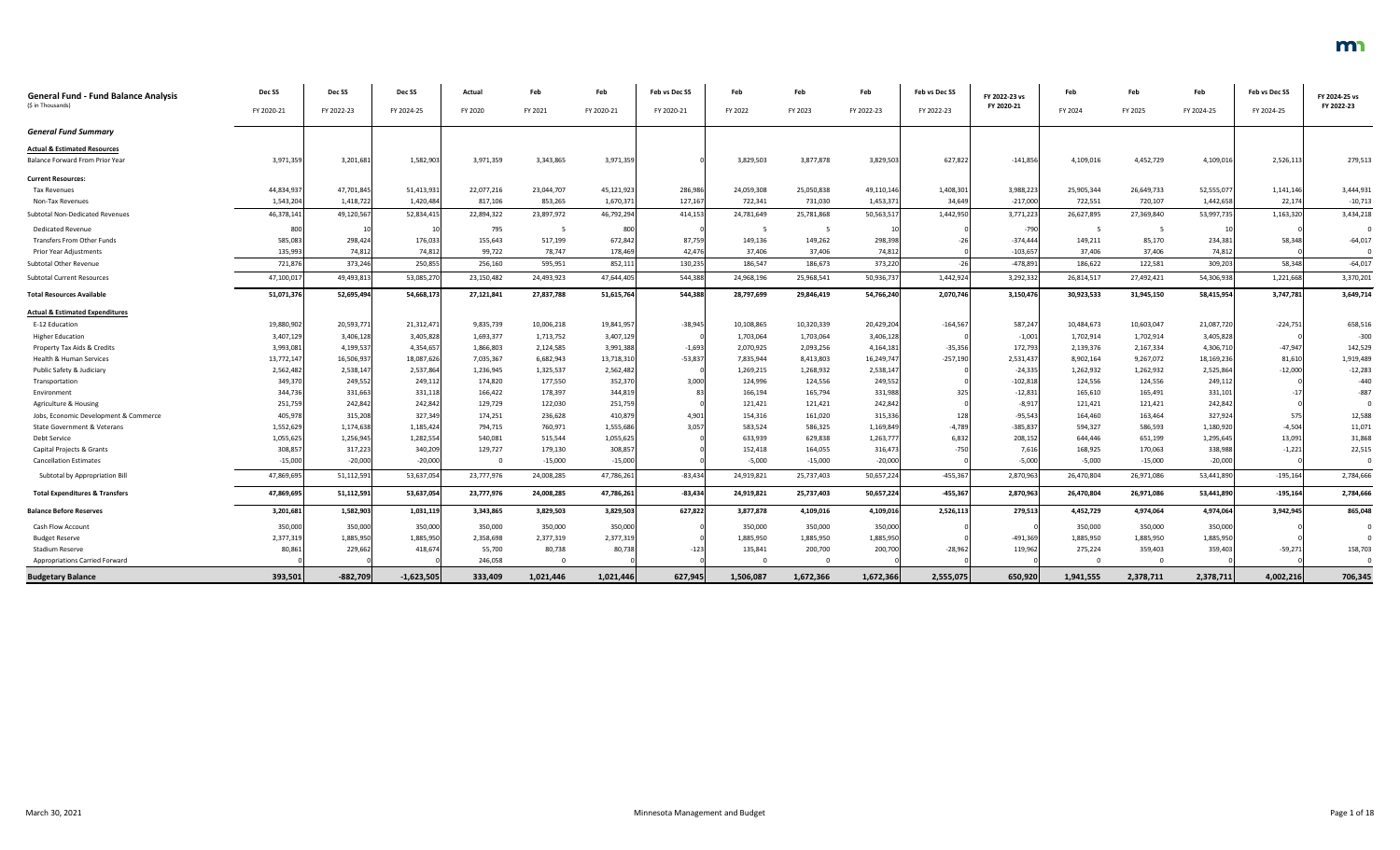| <b>General Fund - Fund Balance Analysis</b><br>(\$ in Thousands) | Dec SS<br>FY 2020-21 | Dec <sub>SS</sub><br>FY 2022-23 | Dec <sub>SS</sub><br>FY 2024-25 | Actual<br>FY 2020 | Feb<br>FY 2021 | Feb<br>FY 2020-21 | Feb vs Dec SS<br>FY 2020-21 | Feb<br>FY 2022 | Feb<br>FY 2023 | Feb<br>FY 2022-23 | Feb vs Dec SS<br>FY 2022-23 | FY 2022-23 vs<br>FY 2020-21 | Feb<br>FY 2024 | Feb<br>FY 2025 | Feb<br>FY 2024-25 | Feb vs Dec SS<br>FY 2024-25 | FY 2024-25 vs<br>FY 2022-23 |
|------------------------------------------------------------------|----------------------|---------------------------------|---------------------------------|-------------------|----------------|-------------------|-----------------------------|----------------|----------------|-------------------|-----------------------------|-----------------------------|----------------|----------------|-------------------|-----------------------------|-----------------------------|
| <b>Non-Dedicated Revenue</b>                                     |                      |                                 |                                 |                   |                |                   |                             |                |                |                   |                             |                             |                |                |                   |                             |                             |
| <b>Tax Revenues:</b>                                             |                      |                                 |                                 |                   |                |                   |                             |                |                |                   |                             |                             |                |                |                   |                             |                             |
| Individual Income Tax                                            | 28,384,990           | 30,603,67                       | 33,144,616                      | 13,992,086        | 14,716,700     | 28,708,786        | 323,796                     | 15,354,500     | 15,892,400     | 31,246,900        | 643,229                     | 2,538,114                   | 16,496,900     | 17,071,230     | 33,568,130        | 423,514                     | 2,321,230                   |
| Individual Income Tax Refunds                                    | $-3,621,452$         | $-4,032,571$                    | $-4,366,248$                    | $-1,897,957$      | $-2,147,000$   | $-4,044,957$      | $-423,505$                  | $-2,075,800$   | $-1,938,600$   | $-4,014,400$      | 18,171                      | 30,557                      | $-2,029,700$   | $-2,271,020$   | $-4,300,720$      | 65,528                      | $-286,320$                  |
| <b>Individual Income Tax</b>                                     | 24,763,538           | 26,571,100                      | 28,778,368                      | 12,094,129        | 12,569,700     | 24,663,829        | -99,709                     | 13,278,700     | 13,953,800     | 27,232,500        | 661,400                     | 2,568,671                   | 14,467,200     | 14,800,210     | 29,267,410        | 489,042                     | 2,034,910                   |
| Corporate Income Tax                                             | 3,478,646            | 3,313,730                       | 3,607,75                        | 1,797,433         | 1,915,074      | 3,712,507         | 233,861                     | 1,885,908      | 1,824,307      | 3,710,215         | 396,485                     | $-2,292$                    | 1,833,530      | 1,890,922      | 3,724,452         | 116,699                     | 14,237                      |
| Corporate Income Tax Refunds                                     | $-404,759$           | $-369,182$                      | $-360,972$                      | $-217,158$        | $-183,734$     | $-400,89$         | 3,867                       | -208,466       | $-198,782$     | $-407,248$        | $-38,066$                   | $-6,356$                    | $-189,063$     | $-189,413$     | $-378,476$        | $-17,504$                   | 28,772                      |
| <b>Corporate Income Tax</b>                                      | 3,073,887            | 2,944,548                       | 3,246,781                       | 1,580,275         | 1,731,340      | 3,311,615         | 237,728                     | 1,677,442      | 1,625,525      | 3,302,967         | 358,419                     | $-8,648$                    | 1,644,467      | 1,701,509      | 3,345,976         | 99,195                      | 43,009                      |
| Sales Tax                                                        | 11,997,229           | 12,830,407                      | 13,806,394                      | 5,946,441         | 6,100,300      | 12,046,741        | 49,512                      | 6,455,042      | 6,744,412      | 13,199,454        | 369,047                     | 1,152,713                   | 7,013,250      | 7,303,983      | 14,317,233        | 510,839                     | 1,117,779                   |
| Sales Tax Refunds                                                | $-483,467$           | $-372,102$                      | $-381,002$                      | $-187,765$        | $-267,998$     | $-455,763$        | 27,704                      | $-212,902$     | $-192,798$     | $-405,700$        | $-33,598$                   | 50,063                      | $-192,797$     | $-192,797$     | $-385,594$        | $-4,592$                    | 20,106                      |
| Sales Tax Refunds, Indian Sales Tax                              | $-25,290$            | $-25,800$                       | $-26,600$                       | $-15,290$         | $-10,000$      | $-25,290$         |                             | $-12,500$      | $-12,700$      | $-25,200$         | 600                         |                             | $-12,900$      | $-13,100$      | $-26,000$         | 600                         | $-800$                      |
| 12, CH 299 MPLS Sales Tax to MSFA                                | 2,118                | 1,919                           | 4,836                           | 2,118             | - 0            | 2,118             |                             | - 0            | 1,169          | 1,169             | $-750$                      | $-949$                      | 1,543          | 1,974          | 3,517             | $-1,319$                    | 2,348                       |
| MPLS Sales Tax w/Holding for NFL Stadium                         | 10,662               | 42,850                          | 44,39                           | - റ               | 10,539         | 10,539            | $-123$                      | 21,215         | 21,704         | 42,91             |                             | 32,380                      | 22,113         | 22,466         | 44,579            | 182                         | 1,660                       |
| Sales Tax                                                        | 11,501,252           | 12,477,274                      | 13,448,025                      | 5,745,504         | 5,832,841      | 11,578,345        | 77,093                      | 6,250,855      | 6,561,787      | 12,812,642        | 335,368                     | 1,234,297                   | 6,831,209      | 7,122,526      | 13,953,735        | 505,710                     | 1,141,093                   |
| <b>Statewide Property Tax</b>                                    | 1,554,041            | 1,540,238                       | 1,535,927                       | 753,318           | 805,026        | 1,558,344         | 4,303                       | 773,408        | 767,958        | 1,541,366         | 1,128                       | $-16,978$                   | 768,163        | 768,359        | 1,536,522         | 595                         | $-4,844$                    |
| <b>Statewide Property Tax</b>                                    | 1,554,041            | 1,540,238                       | 1,535,927                       | 753,318           | 805,026        | 1,558,344         | 4,303                       | 773,408        | 767,958        | 1,541,366         | 1,128                       | $-16,978$                   | 768,163        | 768,359        | 1,536,522         | 595                         | $-4,844$                    |
| <b>Estate Tax</b>                                                | 324,260              | 362,300                         | 409,400                         | 153,460           | 184,800        | 338,260           | 14,000                      | 173,400        | 184,700        | 358,100           | $-4,200$                    | 19,840                      | 196,000        | 207,300        | 403,300           | $-6,100$                    | 45,200                      |
| Estate Tax Refunds                                               | $-11,321$            | $-10,100$                       | $-11,300$                       | $-6,721$          | $-6,500$       | $-13,221$         | $-1,900$                    | $-6,800$       | $-6,800$       | $-13,600$         | $-3,500$                    | $-379$                      | $-7,300$       | $-7,300$       | $-14,600$         | $-3,300$                    | $-1,000$                    |
| <b>Estate Tax</b>                                                | 312,939              | 352,200                         | 398,100                         | 146,739           | 178,300        | 325,039           | 12,100                      | 166,600        | 177,900        | 344,500           | $-7,700$                    | 19,461                      | 188,700        | 200,000        | 388,700           | $-9,400$                    | 44,200                      |
| Liquor, Wine & Beer Tax                                          | 196,962              | 210,730                         | 221,250                         | 95,132            | 101,640        | 196,772           | $-190$                      | 101,720        | 104,460        | 206,180           | $-4,550$                    | 9,408                       | 106,970        | 109,530        | 216,500           | $-4,750$                    | 10,320                      |
| Liquor, Wine & Beer Tax Refunds                                  | $-1,793$             | $-1,700$                        | $-1,590$                        | $-893$            | $-1,000$       | $-1,893$          | $-100$                      | $-870$         | $-830$         | $-1,700$          |                             | 193                         | $-840$         | $-850$         | $-1,690$          | $-100$                      | 10                          |
| Liquor, Wine & Beer Tax                                          | 195,169              | 209,030                         | 219,660                         | 94,239            | 100,640        | 194,879           | $-290$                      | 100,850        | 103,630        | 204,480           | $-4,550$                    | 9,601                       | 106,130        | 108,680        | 214,810           | $-4,850$                    | 10,330                      |
| Cigarette & Tobacco Products Tax                                 | 1,182,432            | 1,174,510                       | 1,169,510                       | 591,752           | 595,480        | 1,187,232         | 4,800                       | 592,240        | 592,470        | 1,184,710         | 10,200                      | $-2,522$                    | 590,870        | 589,440        | 1,180,310         | 10,800                      | $-4,400$                    |
| Cigarette & Tobacco Products Tax Refunds                         | $-19,180$            | $-21,100$                       | $-21,300$                       | $-10,730$         | $-8,950$       | $-19,680$         | $-500$                      | $-10,500$      | $-10,600$      | $-21,100$         |                             | $-1,420$                    | $-10,600$      | $-10,700$      | $-21,300$         |                             | $-200$                      |
| <b>Cigarette &amp; Tobacco Products Tax</b>                      | 1,163,252            | 1,153,410                       | 1,148,210                       | 581,022           | 586,530        | 1,167,552         | 4,300                       | 581,740        | 581,870        | 1,163,610         | 10,200                      | $-3,942$                    | 580,270        | 578,740        | 1,159,010         | 10,800                      | $-4,600$                    |
| <b>Taconite Occupation Tax</b>                                   | 30,754               | 40,000                          | 36,000                          | 15,654            | 9,100          | 24,754            | $-6,000$                    | 13,400         | 14,000         | 27,400            | $-12,600$                   | 2,646                       | 15,000         | 15,000         | 30,000            | $-6,000$                    | 2,600                       |
| <b>Mortgage Registry Tax</b>                                     | 354,512              | 304,852                         | 310,854                         | 170,364           | 220,960        | 391,324           | 36,812                      | 186,122        | 176,407        | 362,529           | 57,677                      | $-28,795$                   | 167,060        | 165,652        | 332,712           | 21,858                      | $-29,817$                   |
| Deed Transfer Tax                                                | 288,114              | 314,606                         | 317,725                         | 134,582           | 159,363        | 293,945           | 5,831                       | 162,543        | 160,024        | 322,567           | 7,961                       | 28,622                      | 159,570        | 164,416        | 323,986           | 6,261                       | 1,419                       |
| <b>Deed Transfer Tax</b>                                         | 288,114              | 314,606                         | 317,725                         | 134,582           | 159,363        | 293,945           | 5,831                       | 162,543        | 160,024        | 322,567           | 7,961                       | 28,622                      | 159,570        | 164,416        | 323,986           | 6,261                       | 1,419                       |
| Insurance Gross Earn & Fire Marshall                             | 867,943              | 927,620                         | 1,018,83                        | 418,835           | 446,271        | 865,106           | $-2,837$                    | 457,702        | 486,634        | 944,336           | 16,716                      | 79,230                      | 511,391        | 535,807        | 1,047,198         | 28,365                      | 102,862                     |
| Insurance Gross Earn & Fire Marshall Refunds                     | $-4,490$             | $-5,000$                        | $-5,000$                        | $-1,990$          | $-2,500$       | $-4,490$          |                             | $-2,500$       | $-2,500$       | $-5,000$          |                             | $-510$                      | $-2,500$       | $-2,500$       | $-5,000$          |                             | - 0                         |
| <b>Insurance Gross Earn &amp; Fire Marshall</b>                  | 863,453              | 922,620                         | 1,013,83                        | 416,845           | 443,771        | 860,616           | $-2,837$                    | 455,202        | 484,134        | 939,336           | 16,716                      | 78,720                      | 508,891        | 533,307        | 1,042,198         | 28,365                      | 102,862                     |
| <b>Controlled Substance Tax</b>                                  |                      |                                 | 10                              |                   |                |                   |                             |                | -5             | 10                |                             |                             |                |                |                   |                             | $\mathbf 0$                 |
| <b>Other Gross Earnings</b>                                      | 103                  | 100                             | 100                             | 53                | 50             |                   |                             | 50             | 50             | 100               |                             |                             | 50             | 50             | 100               |                             |                             |
|                                                                  |                      |                                 |                                 |                   |                |                   |                             |                |                |                   |                             |                             |                |                |                   |                             |                             |
| Lawful Gambling Taxes                                            | 172,542              | 266,400                         | 306,900                         | 78,842            | 94,635         | 173,477           | 935                         | 114,835        | 124,733        | 239,568           | $-26,832$                   | 66,091                      | 134,530        | 144,428        | 278,958           | $-27,942$                   | 39,390                      |
| <b>Gambling Tax Refunds</b>                                      | $-493$               | $-500$                          | $-500$                          | $-243$            | $-250$         | -493              |                             | $-250$         | $-250$         | $-500$            |                             |                             | $-250$         | $-250$         | $-500$            |                             | 0                           |
| <b>Lawful Gambling Taxes</b>                                     | 172,049              | 265,900                         | 306,400                         | 78,599            | 94,385         | 172,984           | 935                         | 114,585        | 124,483        | 239,068           | $-26,832$                   | 66,084                      | 134,280        | 144,178        | 278,458           | $-27,942$                   | 39,390                      |
| Lawful Gambling Taxes - February 2012 Base                       | [73,800]             | [73, 800]                       | [73, 800]                       | [36,900]          | [36,900]       | [73,800]          |                             | [36,900]       | [36,900]       | [73, 800]         |                             |                             | [36,900]       | [36,900]       | [73, 800]         |                             | [0]                         |
| Lawful Gambling Taxes - Stadium                                  | [99, 044]            | [192, 100]                      | [232, 600]                      | [42, 494]         | [56, 550]      | [99, 044]         |                             | [76, 550]      | [86, 350]      | [162, 900]        | $[-29, 200]$                | [63, 856]                   | [96,050]       | [105, 850]     | [201,900]         | $[-30, 700]$                | [39,000]                    |
| <b>Medical Assistance Surcharges</b>                             | 572,565              | 616,263                         | 664,544                         | 272,736           | 316,399        | 589,135           | 16,570                      | 303,009        | 324,468        | 627,47            | 11,214                      | 38,342                      | 339,552        | 352,304        | 691,856           | 27,312                      | 64,379                      |
| <b>Other Tax Refunds</b>                                         | $-10,696$            | $-10,306$                       | $-10,606$                       | $-6,843$          | $-3,703$       | $-10,546$         | 150                         | $-5,203$       | $-5,203$       | $-10,406$         | $-100$                      | 140                         | $-5,203$       | $-5,203$       | $-10,406$         | 200                         |                             |
| <b>Tax Revenues</b>                                              | 44,834,937           | 47,701,845                      | 51,413,931                      | 22,077,216        | 23,044,707     | 45,121,923        | 286,986                     | 24,059,308     | 25,050,838     | 49,110,146        | 1,408,301                   | 3,988,223                   | 25,905,344     | 26,649,733     | 52,555,077        | 1,141,146                   | 3,444,931                   |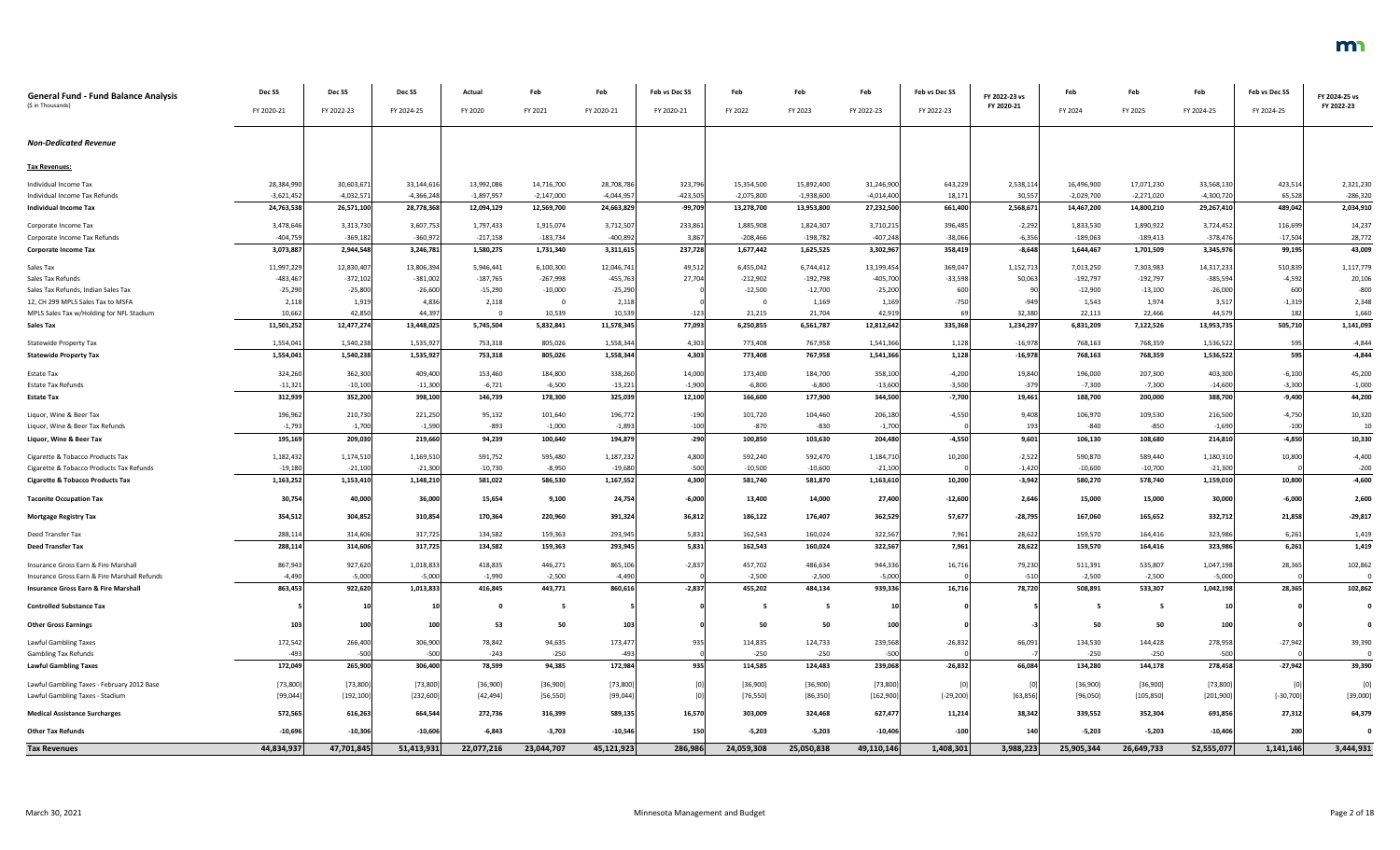| <b>General Fund - Fund Balance Analysis</b><br>(\$ in Thousands) | Dec <sub>SS</sub><br>FY 2020-21 | Dec <sub>SS</sub><br>FY 2022-23 | Dec <sub>SS</sub><br>FY 2024-25 | Actual<br>FY 2020 | Feb<br>FY 2021 | Feb<br>FY 2020-21 | Feb vs Dec SS<br>FY 2020-21 | Feb<br>FY 2022 | Feb<br>FY 2023 | Feb<br>FY 2022-23 | Feb vs Dec SS<br>FY 2022-23 | FY 2022-23 vs<br>FY 2020-21 | Feb<br>FY 2024 | Feb<br>FY 2025 | Feb<br>FY 2024-25 | Feb vs Dec SS<br>FY 2024-25 | FY 2024-25 vs<br>FY 2022-23 |
|------------------------------------------------------------------|---------------------------------|---------------------------------|---------------------------------|-------------------|----------------|-------------------|-----------------------------|----------------|----------------|-------------------|-----------------------------|-----------------------------|----------------|----------------|-------------------|-----------------------------|-----------------------------|
|                                                                  |                                 |                                 |                                 |                   |                |                   |                             |                |                |                   |                             |                             |                |                |                   |                             |                             |
| <b>Non-Tax Revenues:</b>                                         |                                 |                                 |                                 |                   |                |                   |                             |                |                |                   |                             |                             |                |                |                   |                             |                             |
| <b>Investment Income</b>                                         | 96,055                          | 44,000                          | 44,000                          | 74,055            | 22,000         | 96,055            |                             | 22,000         | 22,000         | 44,000            |                             | $-52,055$                   | 22,000         | 22,000         | 44,000            |                             |                             |
| <b>Lottery Revenue</b>                                           | 133,716                         | 122,392                         | 122,990                         | 70,752            | 76,379         | 147,131           | 13,415                      | 61,936         | 61,984         | 123,920           | 1,528                       | $-23,211$                   | 61,984         | 61,984         | 123,968           | 978                         |                             |
| <b>Tobacco Settlements</b>                                       | 306,099                         | 299,119                         | 288,036                         | 152,282           | 239,062        | 391,344           | 85,245                      | 164,109        | 163,637        | 327,746           | 28,627                      | $-63,598$                   | 161,613        | 159,875        | 321,488           | 33,452                      | $-6,258$                    |
| <b>Fees</b>                                                      |                                 |                                 |                                 |                   |                |                   |                             |                |                |                   |                             |                             |                |                |                   |                             |                             |
| <b>Departmental Earnings</b>                                     | 422,389                         | 423,968                         | 431,980                         | 213,869           | 209,069        | 422,938           | 549                         | 207,343        | 212,425        | 419,768           | $-4,200$                    | $-3,170$                    | 212,054        | 211,976        | 424,030           | $-7,950$                    | 4,262                       |
| <b>Departmental Earnings</b>                                     | 422,389                         | 423,968                         | 431,980                         | 213,869           | 209,069        | 422,938           | 549                         | 207,343        | 212,425        | 419,768           | $-4,200$                    | $-3,170$                    | 212,054        | 211,976        | 424,030           | $-7,950$                    | 4,262                       |
| <b>DHS MSOP Collections</b>                                      | 30,399                          | 28,000                          | 28,000                          | 16,399            | 14,000         | 30,399            |                             | 14,000         | 14,000         | 28,000            |                             | $-2,399$                    | 14,000         | 14,000         | 28,000            |                             |                             |
| <b>DHS MSOP Collections</b>                                      | 30,399                          | 28,000                          | 28,000                          | 16,399            | 14,000         | 30,399            |                             | 14,000         | 14,000         | 28,000            |                             | $-2,399$                    | 14,000         | 14,000         | 28,000            |                             | 0                           |
| DHS SOS Collections                                              | 170,274                         | 159,100                         | 159,100                         | 92,124            | 84,150         | 176,274           | 6,000                       | 85,550         | 85,550         | 171,100           | 12,000                      | $-5,174$                    | 85,550         | 85,550         | 171,100           | 12,000                      |                             |
| <b>DHS SOS Collections</b>                                       | 170,274                         | 159,100                         | 159,100                         | 92,124            | 84,150         | 176,274           | 6,000                       | 85,550         | 85,550         | 171,100           | 12,000                      | $-5,174$                    | 85,550         | 85,550         | 171,100           | 12,000                      | $\mathbf 0$                 |
| Fines & Surcharges                                               | 134,724                         | 145,856                         | 150,090                         | 66,379            | 70,511         | 136,890           | 2,166                       | 72,361         | 76,434         | 148,795           | 2,939                       | 11,905                      | 69,807         | 69,721         | 139,528           | $-10,562$                   | $-9,267$                    |
| <b>Fine &amp; Surcharges</b>                                     | 134,724                         | 145,856                         | 150,090                         | 66,379            | 70,511         | 136,890           | 2,166                       | 72,361         | 76,434         | 148,795           | 2,939                       | 11,905                      | 69,807         | 69,721         | 139,528           | $-10,562$                   | $-9,267$                    |
| Fees                                                             | 757,786                         | 756,924                         | 769,170                         | 388,771           | 377,730        | 766,501           | 8,715                       | 379,254        | 388,409        | 767,663           | 10,739                      | 1,162                       | 381,411        | 381,247        | 762,658           | $-6,512$                    | $-5,005$                    |
| <b>Other Non-Dedicated Revenue</b>                               |                                 |                                 |                                 |                   |                |                   |                             |                |                |                   |                             |                             |                |                |                   |                             |                             |
| Assigned Risk Plan Surplus                                       | 18,621                          |                                 |                                 |                   | 18,621         | 18,621            |                             | - 0            | 0              |                   |                             | $-18,621$                   | $\overline{0}$ | $\mathbf{0}$   |                   |                             |                             |
| All Other Non-Dedicated Revenue                                  | 230,927                         | 196,287                         | 196,288                         | 131,246           | 119,473        | 250,719           | 19,792                      | 95,042         | 95,000         | 190,042           | $-6,245$                    | $-60,67$                    | 95,543         | 95,001         | 190,544           | $-5,744$                    | 502                         |
| All Other Non-Dedicated Revenue                                  | 249,548                         | 196,287                         | 196,288                         | 131,246           | 138,094        | 269,340           | 19,792                      | 95,042         | 95,000         | 190,042           | $-6,245$                    | $-79,298$                   | 95,543         | 95,001         | 190,544           | $-5,744$                    | 502                         |
| <b>Non-Tax Revenues</b>                                          | 1,543,204                       | 1,418,722                       | 1,420,484                       | 817,106           | 853,265        | 1,670,371         | 127,167                     | 722,341        | 731,030        | 1,453,371         | 34,649                      | $-217,000$                  | 722,551        | 720,107        | 1,442,658         | 22,174                      | $-10,713$                   |
| <b>Net Non-Dedicated Revenue</b>                                 | 46,378,141                      | 49,120,567                      | 52,834,415                      | 22,894,322        | 23,897,972     | 46,792,294        | 414,153                     | 24,781,649     | 25,781,868     | 50,563,517        | 1,442,950                   | 3,771,223                   | 26,627,895     | 27,369,840     | 53,997,735        | 1,163,320                   | 3,434,218                   |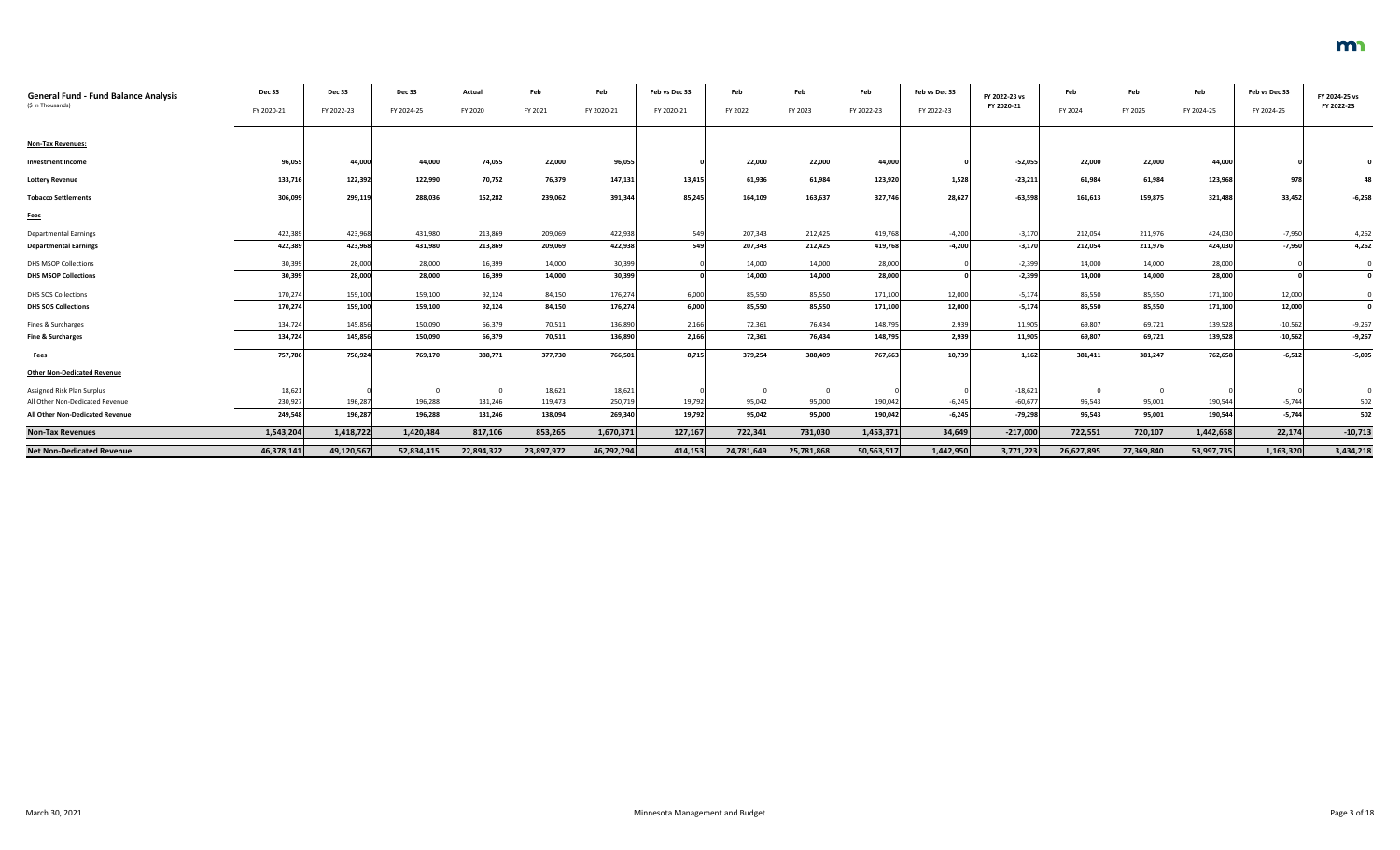| <b>General Fund - Fund Balance Analysis</b>                     | Dec SS     | Dec <sub>SS</sub> | Dec SS          | Actual  | Feb     | Feb        | Feb vs Dec SS | Feb     | Feb            | Feb        | Feb vs Dec SS | FY 2022-23 vs | Feb     | Feb     | Feb             | Feb vs Dec SS | FY 2024-25 vs |
|-----------------------------------------------------------------|------------|-------------------|-----------------|---------|---------|------------|---------------|---------|----------------|------------|---------------|---------------|---------|---------|-----------------|---------------|---------------|
| (\$ in Thousands)                                               | FY 2020-21 | FY 2022-23        | FY 2024-25      | FY 2020 | FY 2021 | FY 2020-21 | FY 2020-21    | FY 2022 | FY 2023        | FY 2022-23 | FY 2022-23    | FY 2020-21    | FY 2024 | FY 2025 | FY 2024-25      | FY 2024-25    | FY 2022-23    |
| <b>Dedicated Revenues</b>                                       |            |                   |                 |         |         |            |               |         |                |            |               |               |         |         |                 |               |               |
| All Other Dedicated Revenues                                    | 800        |                   |                 | 795     |         | 800        |               |         |                |            |               | $-790$        |         |         |                 |               |               |
| <b>Dedicated Revenue</b>                                        | 800        | 10 <sup>1</sup>   | 10 <sup>1</sup> | 795     | 5       | 800        |               |         | -5             | 10         |               | $-790$        |         |         | 10 <sup>1</sup> |               |               |
| <b>Transfers From Other Funds</b>                               |            |                   |                 |         |         |            |               |         |                |            |               |               |         |         |                 |               |               |
| Other special Revenue Funds                                     | 12,880     | 5,634             | 5,542           | 3,003   | 9,865   | 12,868     |               | 2,751   | 2,868          | 5,619      |               | $-7,249$      | 2,751   | 2,867   | 5,618           |               |               |
| <b>Other Special Revenue Funds</b>                              | 12,880     | 5,634             | 5,542           | 3,003   | 9,865   | 12,868     | $-12$         | 2,751   | 2,868          | 5,619      | $-15$         | $-7,249$      | 2,751   | 2,867   | 5,618           |               |               |
| <b>All Other Transfers</b>                                      | 28,603     | 15,408            | 15,408          | 10,162  | 22,826  | 32,988     | 4,385         | 7,704   | 7,704          | 15,408     |               | $-17,580$     | 7,704   | 7,704   | 15,408          |               |               |
| <b>Admin Dept-Plant Mgmt</b>                                    | 5,774      | 5,864             | 5,996           | 2,887   | 2,887   | 5,774      |               | 2,932   | 2,932          | 5,864      |               |               | 2,998   | 2,998   | 5,996           |               | 132           |
| 97, CH 239-Public Safety Alcohol Monitoring                     | 15,980     | 15,872            | 15,872          | 8,044   | 7,936   | 15,980     |               | 7,936   | 7,936          | 15,872     |               | $-108$        | 7,936   | 7,936   | 15,872          |               |               |
| Laws 1997, Transfers In                                         | 15,980     | 15,872            | 15,872          | 8,044   | 7,936   | 15,980     |               | 7,936   | 7,936          | 15,872     |               | $-108$        | 7,936   | 7,936   | 15,872          |               |               |
| M.S 16B.24 - Admin FR&R Transfers                               | 9,165      | 9,164             | 9,164           | 4,588   | 4,577   | 9,165      |               | 4,582   | 4,582          | 9,164      |               |               | 4,582   | 4,582   | 9,164           |               |               |
| 08, CH 364 - MDH Tr fr SGSR Fund                                | 154        | 154               | 154             | 77      | 77      | 154        |               | 77      | 77             | 154        |               |               | 77      | 77      | 154             |               |               |
| Laws 2008, Transfers In                                         | 154        | 154               | 154             | 77      | 77      | 154        |               | 77      | 77             | 154        |               |               | 77      | 77      | 154             |               |               |
| 10, CH 215 - DNR Tr fr Spec Rev Fund                            | 783        | 346               | 344             | 569     | 214     | 783        |               | 163     | 172            | 335        |               | $-443$        | 172     | 172     | 344             |               |               |
| Laws 2010, Transfers In                                         | 783        | 346               | 344             | 569     | 214     | 783        |               | 163     | 172            | 335        | $-11$         | $-448$        | 172     | 172     | 344             |               |               |
| M.S 16A. 724 - Tr fr HCAF Fund                                  | 244,000    |                   |                 | 122,000 | 122,000 | 244,000    |               | - 0     | $\overline{0}$ |            |               | $-244,000$    | - 0     | - 0     |                 |               | 0             |
| 19, SS1, Ch 6 - Extend Provider Tax - Tr fr HCAF                |            | 244,000           | 121,571         |         |         |            |               | 122,000 | 122,000        | 244,000    |               | 244,000       | 122,000 | 57,843  | 179,843         | 58,272        | $-64,157$     |
| M.S 16A. 724 - Tr fr HCAF Fund                                  | 244,000    | 244,000           | 121,571         | 122,000 | 122,000 | 244,000    |               | 122,000 | 122,000        | 244,000    |               |               | 122,000 | 57,843  | 179,843         | 58,272        | $-64,157$     |
| 15, CH 77 - Parking Internal Service Fund                       | 1,983      | 1,982             | 1,982           | 991     | 992     | 1,983      |               | 991     | 991            | 1,982      |               |               | 991     | 991     | 1,982           |               | $\Omega$      |
| Laws 2015, Transfers In                                         | 1,983      | 1,982             | 1,982           | 991     | 992     | 1,983      |               | 991     | 991            | 1,982      |               |               | 991     | 991     | 1,982           |               |               |
| 19, SS1, Ch 9 - Transfer from Premium Security Plan Account     | 142,000    |                   |                 |         | 142,000 | 142,000    |               |         |                |            |               | $-142,000$    |         |         |                 |               |               |
| 19, Ch 60 - Tr from Opiate Epidemic Response Account            | 5,439      |                   |                 |         | 5,439   | 5,439      |               |         |                |            |               | $-5,43$       |         |         |                 |               |               |
| 19, SS1, CH 9 - Transfer from Long Term Care Options Account    | 3,242      |                   |                 | 3,242   |         | 3,242      |               |         |                |            |               | $-3,24$       |         |         |                 |               |               |
| 19, SS1, CH11 - PELSB Licensure Fees (SPRECREV)                 |            |                   |                 | 80      |         |            |               |         |                |            |               |               |         |         |                 |               |               |
| Laws 2019, Transfers In                                         | 150,761    |                   |                 | 3,322   | 147,439 | 150,761    |               |         |                |            |               | $-150,761$    |         |         |                 |               |               |
| 20, SS5, CH 3 - Spec Rev Fund Premium Security Account (Tr In)  | 105,000    |                   |                 |         | 105,000 | 105,000    |               |         |                |            |               | $-105,000$    |         |         |                 |               |               |
| 20, SS5, CH 3 - Refinance Health Response Fund to CRF, GF Cancl | 10,000     |                   |                 |         | 10,425  | 10,425     |               |         |                |            |               | $-10,425$     |         |         |                 |               |               |
| 20, CH 70 - Unobligated Health Care Response Fund Balance       |            |                   |                 |         | 66,219  | 66,219     | 66,219        |         |                |            |               | $-66,219$     |         |         |                 |               |               |
| 20, CH 71, 81 - Unobligated COVID-19 MN Fund Balance            |            |                   |                 |         | 16,742  | 16,742     | 16,742        |         |                |            |               | $-16,742$     |         |         |                 |               |               |
| Laws 2020, Transfers In                                         | 115,000    |                   |                 |         | 198,386 | 198,386    | 83,386        |         |                |            |               | $-198,386$    |         |         |                 |               |               |
| <b>Transfers From Other Funds</b>                               | 585,083    | 298,424           | 176,033         | 155,643 | 517,199 | 672,842    | 87,759        | 149,136 | 149,262        | 298,398    | $-26$         | $-374,444$    | 149,211 | 85,170  | 234,381         | 58,348        | $-64,017$     |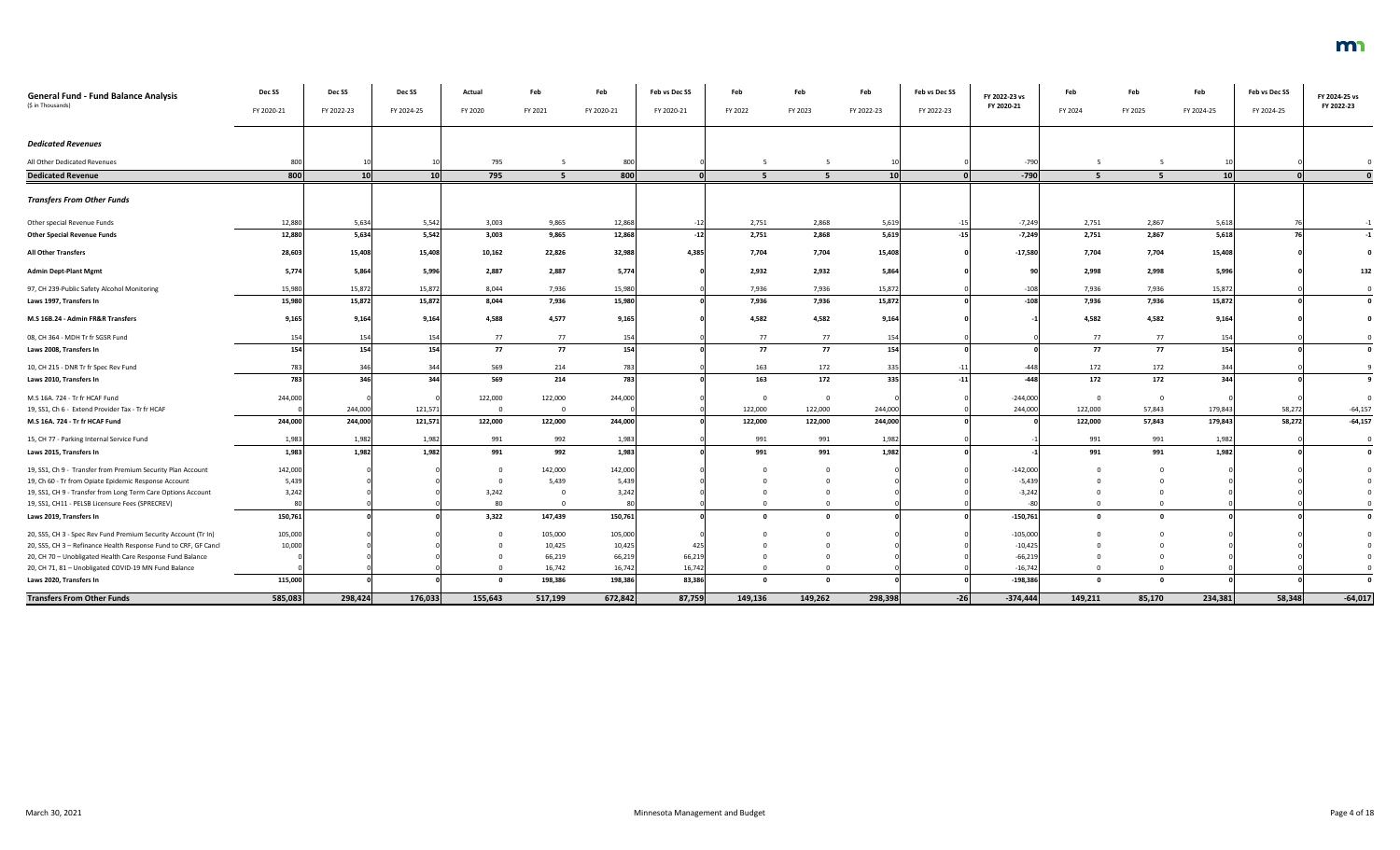| <b>General Fund - Fund Balance Analysis</b><br>(\$ in Thousands) | Dec SS     | Dec SS     | Dec SS          | Actual    | Feb       | Feb        | Feb vs Dec SS | Feb       | Feb            | Feb        | Feb vs Dec SS | FY 2022-23 vs | Feb            | Feb       | Feb        | Feb vs Dec SS | FY 2024-25 vs |
|------------------------------------------------------------------|------------|------------|-----------------|-----------|-----------|------------|---------------|-----------|----------------|------------|---------------|---------------|----------------|-----------|------------|---------------|---------------|
|                                                                  | FY 2020-21 | FY 2022-23 | FY 2024-25      | FY 2020   | FY 2021   | FY 2020-21 | FY 2020-21    | FY 2022   | FY 2023        | FY 2022-23 | FY 2022-23    | FY 2020-21    | FY 2024        | FY 2025   | FY 2024-25 | FY 2024-25    | FY 2022-23    |
| <b>Prior Year Adjustment and Other Financial Transactions</b>    |            |            |                 |           |           |            |               |           |                |            |               |               |                |           |            |               |               |
| Cancel of Prior Year Encumbrances                                | 121,872    | 70,000     | 70,000          | 86,872    | 35,000    | 121,872    |               | 35,000    | 35,000         | 70,000     |               | $-51,872$     | 35,000         | 35,000    | 70,000     |               |               |
| E-12 spending under FY 2020 Close                                |            |            |                 |           | 41,328    | 41,328     | 41,328        |           |                |            |               | $-41,328$     |                |           |            |               |               |
| 20, CH 71 - Emergency Services Grants, FEMA Reim./Cancel         |            |            |                 |           | 1,148     | 1,148      | 1,148         |           |                |            |               | $-1,148$      |                |           |            |               |               |
| <b>Cancel of Prior Year Encumbrances</b>                         | 121,872    | 70,000     | 70,000          | 86,872    | 77,476    | 164,348    | 42,476        | 35,000    | 35,000         | 70,000     |               | $-94,348$     | 35,000         | 35,000    | 70,000     |               |               |
| <b>Prior Yr Revenue &amp; Transfers</b>                          | 21,385     |            |                 | 21,385    |           | 21,385     |               |           | $\Omega$       |            |               | $-21,385$     | $\Omega$       |           |            |               |               |
| Loan Receipts                                                    | 1,037      | 2,418      | 2,418           | 1,037     |           | 1,037      |               | 1,209     | 1,209          | 2,418      |               | 1,381         | 1,209          | 1,209     | 2,418      |               |               |
| Loan Issuances                                                   | $-1,311$   | $-2,690$   | $-2,690$        | $-1,311$  |           | $-1,311$   |               | $-1,345$  | $-1,345$       | $-2,690$   |               | $-1,379$      | $-1,345$       | $-1,345$  | $-2,690$   |               |               |
| <b>Net Loan Activity</b>                                         | $-274$     | $-272$     | $-272$          | $-274$    |           | $-274$     |               | $-136$    | $-136$         | $-272$     |               |               | $-136$         | $-136$    | $-272$     |               |               |
| Cash Advance (to MSFA for MPLS NFL Stadium Obligation)           | $-8,261$   |            |                 | $-8,261$  |           | $-8,261$   |               |           | $\overline{0}$ |            |               | 8,261         | $\overline{0}$ | $\Omega$  |            |               |               |
| Advance Reimbursement (from MPLS)                                | 1,271      | 5,084      | 5,084           |           | 1,271     | 1,271      |               | 2,542     | 2,542          | 5,084      |               | 3,81          | 2,542          | 2,542     | 5,084      |               |               |
| Net Cash Advance & Reimbursement                                 | $-6,990$   | 5,084      | 5,084           | $-8,261$  | 1,271     | $-6,990$   |               | 2,542     | 2,542          | 5,084      |               | 12,074        | 2,542          | 2,542     | 5,084      |               |               |
| <b>Prior Year Adjustments</b>                                    | 135,993    | 74,812     | 74,812          | 99,722    | 78,747    | 178,469    | 42,476        | 37,406    | 37,406         | 74,812     | n l           | $-103,657$    | 37,406         | 37,406    | 74,812     |               |               |
| <b>E-12 Education</b>                                            |            |            |                 |           |           |            |               |           |                |            |               |               |                |           |            |               |               |
| <b>General Education</b>                                         | 14,773,612 | 14,992,716 | 15,129,51       | 7,338,212 | 7,408,426 | 14,746,638 | $-26,974$     | 7,399,019 | 7,476,346      | 14,875,36  | $-117,351$    | 128,727       | 7,503,367      | 7,485,707 | 14,989,074 | $-140,442$    | 113,709       |
| <b>Enrollment Options Transportation</b>                         |            |            |                 | 11        | 11        |            |               | 12        | 13             |            |               |               | 14             | 15        |            |               |               |
| Abatement Aid                                                    | 4,365      | 6,455      | 9,058           | 1,770     | 2,595     | 4,365      |               | 2,897     | 3,558          | 6,455      |               | 2,090         | 4,546          | 4,512     | 9,058      |               | 2,603         |
| <b>Consolidation Transition Aid</b>                              | 270        | 682        | 893             |           | 270       |            |               | 309       | 373            | 682        |               | -41           | 443            | 450       | 893        |               | 211           |
| Nonpublic Pupil Aid                                              | 37,211     | 40,869     | 44,08           | 17,456    | 18,653    | 36,109     | $-1,102$      | 16,873    | 17,209         | 34,08      | $-6,787$      | $-2,027$      | 18,287         | 19,156    | 37,443     | $-6,643$      | 3,361         |
| Nonpublic Transportation                                         | 38,399     | 39,230     | 40,262          | 18,809    | 19,029    | 37,838     | $-561$        | 19,344    | 19,084         | 38,42      |               | 59            | 19,463         | 19,945    | 39,408     | $-854$        | 980           |
| Spec Prov for Select Districts                                   |            | <b>130</b> |                 | 65        | 65        |            |               |           | 65             |            |               |               |                |           |            |               |               |
| Career and Technical Aid                                         | 7,148      | 4.650      | 3,277           | 3,857     | 3,296     | 7,153      |               | 2,668     | 2,279          | 4.947      |               | $-2,206$      | 1,944          | 1.709     | 3.653      |               | $-1,294$      |
| 19, SS1, CH 11 - Pregnant/Parenting Pupil Trans                  | 112        | 111        | 11 <sub>C</sub> |           | 112       | 11.        |               | 56        | 55             |            |               |               | 55             | 55        | 110        |               | $-1$          |
| <b>Other General Education Programs</b>                          | 87,658     | 92,152     | 97,846          | 41,968    | 44,031    | 85,999     | $-1,659$      | 42,224    | 42,636         | 84,860     | $-7,292$      | $-1,139$      | 44,817         | 45,907    | 90,724     | $-7,122$      | 5,864         |
| <b>General Education</b>                                         | 14,861,270 | 15,084,868 | 15,227,36       | 7,380,180 | 7,452,457 | 14,832,637 | $-28,633$     | 7,441,243 | 7,518,982      | 14,960,225 | $-124,643$    | 127,588       | 7,548,184      | 7,531,614 | 15,079,798 | $-147,564$    | 119,573       |
| Charter School Lease Aid                                         | 170,788    | 193,433    | 216,283         | 83,171    | 85,918    | 169,089    | $-1,699$      | 93,181    | 99,553         | 192,734    | $-699$        | 23,645        | 104,809        | 110,150   | 214,959    | $-1,324$      | 22,225        |
| Recovery Programs                                                | 1,500      | 1,500      | 1,500           | 712       | 788       | 1,500      |               | 750       | 750            | 1,500      |               |               | 750            | 750       | 1,500      |               |               |
| New Integration Program                                          | 155,551    | 163,604    | 169,923         | 76,848    | 86,204    | 163,052    | 7,501         | 83,879    | 83,234         | 167,113    | 3,509         | 4,061         | 84,380         | 85,198    | 169,578    | $-345$        | 2,465         |
| Interdistrict Desegregation Transportation                       | 29,193     | 26,950     | 31,620          | 14,231    | 15,670    | 29,901     | 708           | 12,310    | 14,823         | 27,133     | 183           | $-2,768$      | 15,414         | 16,206    | 31,620     |               | 4,487         |
| <b>Education Excellence - Choice Programs</b>                    | 357,032    | 385,487    | 419,326         | 174,962   | 188,580   | 363,542    | 6,510         | 190,120   | 198,360        | 388,480    | 2,993         | 24,938        | 205,353        | 212,304   | 417,657    | $-1,669$      | 29,177        |
| Indian Education Formula Aid                                     | 20,471     | 22,861     | 24,748          | 9,685     | 10,814    | 20,499     |               | 11,351    | 11,775         | 23,126     | 265           | 2,627         | 12,203         | 12,663    | 24,866     | 118           | 1,740         |
| Indian Teacher Preparation Grants                                | 920        | 920        | 920             | 460       | 460       | 920        |               | 460       | 460            | 920        |               |               | 460            | 460       | 920        |               |               |
| <b>Tribal Contract Schools</b>                                   | 5,669      | 6,160      | 7,038           | 2,766     | 2,267     | 5,033      | -63           | 2,634     | 2,936          | 5,570      | $-590$        | 53            | 3,122          | 3,284     | 6,406      |               | 836           |
| Early Childhood Programs at Tribal Schools                       | 136        | 136        | 136             | 68        | 68        |            |               | 68        | 68             | 136        |               |               | 68             | 68        | 136        |               |               |
| <b>Education Excellence - Indian Programs</b>                    | 27,196     | 30,077     | 32,842          | 12,979    | 13,609    | 26,588     | $-608$        | 14,513    | 15,239         | 29,752     | $-325$        | 3,164         | 15,853         | 16,475    | 32,328     | $-514$        | 2,576         |
| <b>Statewide Testing</b>                                         | 21,604     | 21,784     | 21,784          | 10,712    | 10,892    | 21,604     |               | 10,892    | 10,892         | 21,784     |               | 180           | 10,892         | 10,892    | 21,784     |               |               |
| Alternative Compensation Roll Out                                | 177,930    | 177,107    | 176,905         | 89,125    | 88,814    | 177,939    |               | 88,563    | 88,525         | 177,088    |               | $-85$         | 88,487         | 88,456    | 176,943    |               | $-145$        |
| Principal Academy                                                | 400        | 400        | 400             | 200       | 200       | 40         |               | 200       | 200            | 400        |               |               | 200            | 200       | 400        |               |               |
| <b>ACT Reimbursements</b>                                        | 3,022      | 3,027      | 3,022           | 1,511     | 1,511     | 3,022      |               | 1,511     | 1,511          | 3,022      |               |               | 1,511          | 1,511     | 3,022      |               |               |
| <b>Singing Based Pilot</b>                                       | 230        |            |                 | 230       |           | 230        |               | $\Omega$  | $\overline{0}$ |            |               | $-230$        | - 0            | $\Omega$  |            |               |               |
| <b>Education Excellence - Innovation Accountability</b>          | 203,186    | 202,313    | 202,11          | 101,778   | 101,417   | 203,195    |               | 101,166   | 101,128        | 202,294    | $-19$         | $-901$        | 101,090        | 101,059   | 202,149    |               | $-145$        |
| Advanced Placement / Intl Baccalaureate                          | 9,000      | 9,000      | 9,000           | 4,498     | 4,502     | 9,000      |               | 4,500     | 4,500          | 9,000      |               |               | 4,500          | 4,500     | 9,000      |               |               |
| <b>Concurrent Enrollment</b>                                     | 8,000      | 8,000      | 8,000           | 4,000     | 4,000     | 8,000      |               | 4,000     | 4,000          | 8,000      |               |               | 4,000          | 4,000     | 8,000      |               |               |
| Literacy Incentive Aid                                           | 89,102     | 91,043     | 88,59           | 44,498    | 44,658    | 89,156     |               | 45,075    | 45,968         | 91,043     |               | 1,88          | 44,667         | 44,624    | 89,291     |               | $-1,752$      |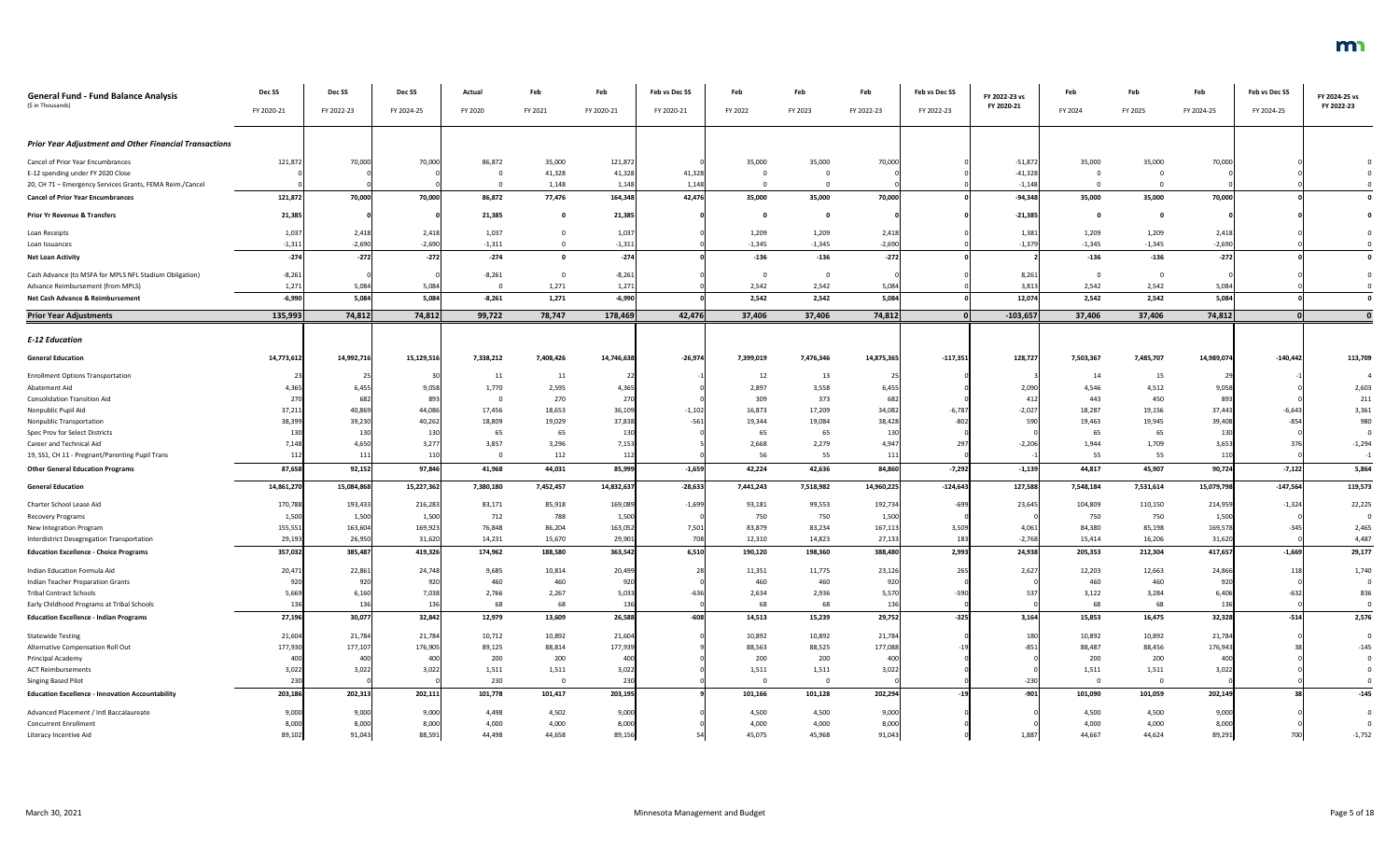| <b>General Fund - Fund Balance Analysis</b><br>(\$ in Thousands)    | Dec SS     | Dec <sub>SS</sub> | Dec SS     | Actual    | Feb       | Feb        | Feb vs Dec SS | Feb       | Feb       | Feb        | Feb vs Dec SS | FY 2022-23 vs | Feb       | Feb       | Feb        | Feb vs Dec SS | FY 2024-25 vs<br>FY 2022-23 |
|---------------------------------------------------------------------|------------|-------------------|------------|-----------|-----------|------------|---------------|-----------|-----------|------------|---------------|---------------|-----------|-----------|------------|---------------|-----------------------------|
|                                                                     | FY 2020-21 | FY 2022-23        | FY 2024-25 | FY 2020   | FY 2021   | FY 2020-21 | FY 2020-21    | FY 2022   | FY 2023   | FY 2022-23 | FY 2022-23    | FY 2020-21    | FY 2024   | FY 2025   | FY 2024-25 | FY 2024-25    |                             |
| Serve Minnesota                                                     | 1,800      | 1,800             | 1,800      | 900       | 900       | 1,800      |               | 900       | 900       | 1,800      |               |               | 900       | 900       | 1,800      |               |                             |
| Early Childhood Literacy Programs                                   | 15,900     | 15,900            | 15,900     | 7,950     | 7,950     | 15,900     |               | 7,950     | 7,950     | 15,900     |               |               | 7,950     | 7,950     | 15,900     |               |                             |
| <b>Student Organizations</b>                                        | 1,536      | 1,53(             | 1,536      | 768       | 768       | 1,536      |               | 768       | 768       | 1,536      |               |               | 768       | 768       | 1,536      |               |                             |
| Minnesota Math Corps                                                | 1,000      | 1,000             | 1,000      | 500       | 500       | 1,000      |               | 500       | 500       | 1,000      |               |               | 500       | 500       | 1,000      |               |                             |
| <b>Civics Education</b>                                             |            |                   |            | 75        | 75        | 150        |               |           | $\Omega$  |            |               | -150          |           |           |            |               |                             |
| Starbase MN                                                         | 2,350      | 1,000             | 1,000      | 1,850     | 500       | 2,350      |               | 500       | 500       | 1,000      |               | $-1,350$      | 500       | 500       | 1,000      |               |                             |
| Museums and Educational Centers                                     | 920        | 920               | 920        | 460       | 460       | 920        |               | 460       | 460       | 920        |               |               | 460       | 460       | 920        |               |                             |
|                                                                     |            |                   |            |           |           |            |               |           |           |            |               |               |           |           |            |               |                             |
| Race 2 Reduce Water Conservation Grants                             |            |                   |            | 45        |           |            |               |           |           |            |               |               |           |           |            |               |                             |
| NW Regional Partnership                                             | 1,000      |                   |            | 1,000     |           | 1,000      |               |           |           |            |               | $-1,000$      |           |           |            |               |                             |
| Support Our Schools                                                 | 6,421      |                   |            | 6,402     |           | 6,421      |               |           |           |            |               | $-6,42$       |           |           |            |               |                             |
| Statewide Concurrent Enrollment Teacher Training                    | 1,150      | 750               | 750        | 775       | 375       | 1,150      |               | 375       | 375       | 750        |               | $-400$        | 375       | 375       | 750        |               |                             |
| Grow Your Own                                                       | 2,910      | 3,000             | 3,000      | 1,455     | 1,455     | 2,910      |               | 1,500     | 1,500     | 3,000      |               |               | 1,500     | 1,500     | 3,000      |               |                             |
| Certificate Incentive Program                                       |            |                   |            | 134       | 726       | 860        |               |           | - 0       |            |               |               |           |           |            |               |                             |
| Ag Educators                                                        |            | 500               | 500        | 250       | 250       | 500        |               | 250       | 250       | 500        |               |               | 250       | 250       | 500        |               |                             |
| AP/IB STEM Grants                                                   |            | 500               | 500        | 250       | 250       | 500        |               | 250       | 250       | 500        |               |               | 250       | 250       | 500        |               |                             |
| <b>Expanded Concurrent Enrollment Grants</b>                        |            | 75                | 750        | 343       | 369       |            |               | 375       | 375       | 750        |               |               | 375       | 375       |            |               |                             |
| Minnesota Center for the Book                                       |            |                   |            | 125       | 125       | 250        |               |           | $\Omega$  |            |               |               |           |           |            |               |                             |
| Rural Career and Technical Education Consortium                     | 8,185      | 6,000             | 6,000      | 5,185     | 3,000     | 8,185      |               | 3,000     | 3,000     | 6,000      |               | $-2,185$      | 3,000     | 3,000     | 6,000      |               |                             |
| 19, SS1, CH 11 - Suicide Prevention Training for Teachers           | 265        |                   |            | 190       | 75        | 265        |               |           |           |            |               | $-265$        |           |           |            |               |                             |
| 19, SS1, CH 11 - Minnesota Council on Economic Education            | 235        |                   |            | 117       | 118       | 235        |               |           |           |            |               | $-235$        |           |           |            |               |                             |
| 19, SS1, CH 11 - P-TECH Schools                                     | 1,000      | 1,582             | 1,582      | 500       | 500       | 1,000      |               | 791       | 791       | 1,582      |               | 582           | 791       | 791       | 1,582      |               |                             |
| 19, SS1, CH 11 - Online Access to Music Education Grants            | 200        |                   |            | 100       | 100       | 200        |               |           | $\Omega$  |            |               | $-200$        |           |           |            |               |                             |
| 19, SS1, CH 11 - MN Indep Life College/Community (Tr to OHE)        |            | 1,250             | 1,250      |           |           |            |               | 625       | 625       | 1,250      |               | 1,250         | 625       | 625       | 1,250      |               |                             |
| <b>Education Excellence - Special Student &amp; Teacher Program</b> | 153,996    | 144,531           | 142,079    | 82,370    | 71,680    | 154,050    |               | 71,819    | 72,712    | 144,531    |               | $-9,519$      | 71,411    | 71,368    | 142,779    | 700           | $-1,752$                    |
| <b>Education Excellence</b>                                         | 741,410    | 762,408           | 796,358    | 372,089   | 375,286   | 747,375    | 5,965         | 377,618   | 387,439   | 765,057    | 2,649         | 17,682        | 393,707   | 401,206   | 794,913    | $-1,445$      | 29,856                      |
| <b>Regular Special Education</b>                                    | 3,336,968  | 3,818,905         | 4,352,418  | 1,596,279 | 1,725,490 | 3,321,769  | $-15,199$     | 1,821,955 | 1,944,772 | 3,766,727  | $-52,178$     | 444,958       | 2,070,164 | 2,194,978 | 4,265,142  | $-87,276$     | 498,415                     |
| Children with Disabilities Aid                                      | 3,133      | 3,828             | 4,670      | 1,489     | 1,644     | 3,133      |               | 1,818     | 2,010     | 3,828      |               | 695           | 2,220     | 2,450     | 4,670      |               | 842                         |
| Travel for Home Based Services                                      | 912        | 1,001             | 1,095      | 445       | 237       |            |               | 465       | 512       | 977        |               | 295           | 536       | 559       | 1,095      |               |                             |
| <b>Court Placed Special Education Revenue</b>                       |            |                   |            |           |           |            |               | 24        | 25        |            |               |               | 26        | 27        |            |               |                             |
| Out-of-State Tuition for Special Education Students                 | 500        | 500               | 500        | 250       | 250       | 500        |               | 250       | 250       | 500        |               |               | 250       | 250       | 500        |               |                             |
| <b>Special Education</b>                                            | 3,341,536  | 3,824,283         | 4,358,736  | 1,598,463 | 1,727,621 | 3,326,084  | $-15,452$     | 1,824,512 | 1,947,569 | 3,772,081  | $-52,202$     | 445,997       | 2,073,196 | 2,198,264 | 4,271,460  | $-87,276$     | 499,379                     |
| Debt Service Equalization                                           | 46,072     | 43,941            | 41,553     | 20,684    | 25,335    | 46,019     |               | 25,001    | 24,286    | 49,287     | 5,346         | 3,268         | 23,557    | 23,092    | 46,649     | 5,096         | $-2,638$                    |
| <b>Telecommunications Access</b>                                    | 7,500      | 7,500             | 7,500      | 3,750     | 3,750     | 7,500      |               | 3,750     | 3,750     | 7,500      |               |               | 3,750     | 3,750     | 7,500      |               |                             |
| Long-Term Maintenance Equalization Aid                              | 210,747    | 218,182           | 223,018    | 103,331   | 106,281   | 209,612    | $-1,135$      | 108,427   | 110,904   | 219,331    | 1,149         | 9,719         | 112,221   | 113,131   | 225,352    | 2,334         | 6,021                       |
| Maximum Effort Early Repayment Incentive Aid                        | 4,700      |                   |            | 2,350     | 2,350     | 4,700      |               | - 0       | 0         |            |               | $-4,700$      |           |           |            |               |                             |
| Maximum Effort Loan Aid                                             | 6,555      | 3,306             |            | 3,290     | 3,265     | 6,555      |               | 3,288     | $\cap$    | 3,288      |               | $-3,26$       |           |           |            |               | $-3,288$                    |
| 19, SS1, CH 11 - Safe Schools Supplemental Aid                      | 30,000     |                   |            | 30,000    |           | 30,000     |               |           |           |            |               | $-30,000$     |           |           |            |               |                             |
| <b>Facilities &amp; Technology</b>                                  | 305,574    | 272,929           | 272,071    | 163,405   | 140,981   | 304,386    | $-1,188$      | 140,466   | 138,940   | 279,406    | 6,477         | $-24,980$     | 139,528   | 139,973   | 279,501    | 7,430         | 95                          |
| School Lunch                                                        | 15,951     | 32,058            | 32,703     | 11,155    | 4,796     | 15,951     |               | 16,625    | 16,918    | 33,543     | 1,485         | 17,592        | 17,184    | 17,442    | 34,626     | 1,923         | 1,083                       |
| School Breakfast                                                    | 11,327     | 22,064            | 22,605     | 8,051     | 3,242     | 11,293     |               | 11,738    | 12,090    | 23,828     | 1,764         | 12,535        | 12,405    | 12,582    | 24,987     | 2,382         | 1,159                       |
| Summer School Service Repl Aid                                      | 8,968      | 300               | 300        | 8,818     | 150       | 8,968      |               | 150       | 150       | 300        |               | $-8,668$      | 150       | 150       | 30         |               |                             |
| Kindergarten Milk                                                   | 553        | 1,318             | 1,318      | 457       | 494       | 951        | 398           | 656       | 658       | 1,314      |               | 363           | 659       | 659       | 1,318      |               |                             |
|                                                                     |            |                   |            |           |           |            |               |           |           |            |               |               |           |           |            |               |                             |
| <b>Nutrition Programs</b>                                           | 36,799     | 55,740            | 56,926     | 28,481    | 8,682     | 37,163     | 364           | 29,169    | 29,816    | 58,985     | 3,245         | 21,822        | 30,398    | 30,833    | 61,231     | 4,305         | 2,246                       |
| <b>Basic Support</b>                                                | 27,140     | 27,140            | 27,140     | 13,570    | 13,570    | 27,140     |               | 13,570    | 13,570    | 27,140     |               |               | 13,570    | 13,570    | 27,140     |               |                             |
| Multicounty, Multitype Library Systems                              | 2,600      | 2,600             | 2,600      | 1,300     | 1,300     | 2,600      |               | 1,300     | 1,300     | 2,600      |               |               | 1,300     | 1,300     | 2,600      |               |                             |
| Electronic Library for Minnesota                                    | 1,800      | 1,800             | 1,800      | 900       | 900       | 1,800      |               | 900       | 900       | 1,800      |               |               | 900       | 900       | 1,800      |               |                             |
| Regional Library Telecommunications Aid                             | 4,600      | 4,60              | 4,600      | 2,300     | 2,300     | 4,600      |               | 2,300     | 2,300     | 4,600      |               |               | 2,300     | 2,300     | 4,600      |               |                             |
| <b>Library Programs</b>                                             | 36,140     | 36,140            | 36,140     | 18,070    | 18,070    | 36,140     |               | 18,070    | 18,070    | 36,140     |               |               | 18,070    | 18,070    | 36,140     |               |                             |
| Early Childhood Family Education Aid                                | 65,336     | 67,824            | 68,956     | 32,147    | 33,188    | 65,335     |               | 33,772    | 34,055    | 67,827     |               | 2,492         | 34,574    | 34,382    | 68,956     |               | 1,129                       |
| <b>School Readiness</b>                                             | 67,366     | 67,366            | 67,366     | 33,683    | 33,683    | 67,366     |               | 33,683    | 33,683    | 67,366     |               |               | 33,683    | 33,683    | 67,366     |               |                             |
| Health & Developmental Screening Aid                                | 7,219      | 7,144             | 7,027      | 3,611     | 3,608     | 7,219      |               | 3,582     | 3,476     | 7,058      |               |               | 3,395     | 3,423     | 6,818      |               | -240                        |
| <b>Educate Parents Partnership</b>                                  |            |                   | -98        | 48        | 50        |            |               | 49        | 49        | 98         |               |               | 49        | -49       |            |               |                             |
| Kindergarten Entrance Assessment                                    | 562        | 562               | 562        | 276       | 286       | 562        |               | 281       | 281       | 562        |               |               | 281       | 281       | 562        |               |                             |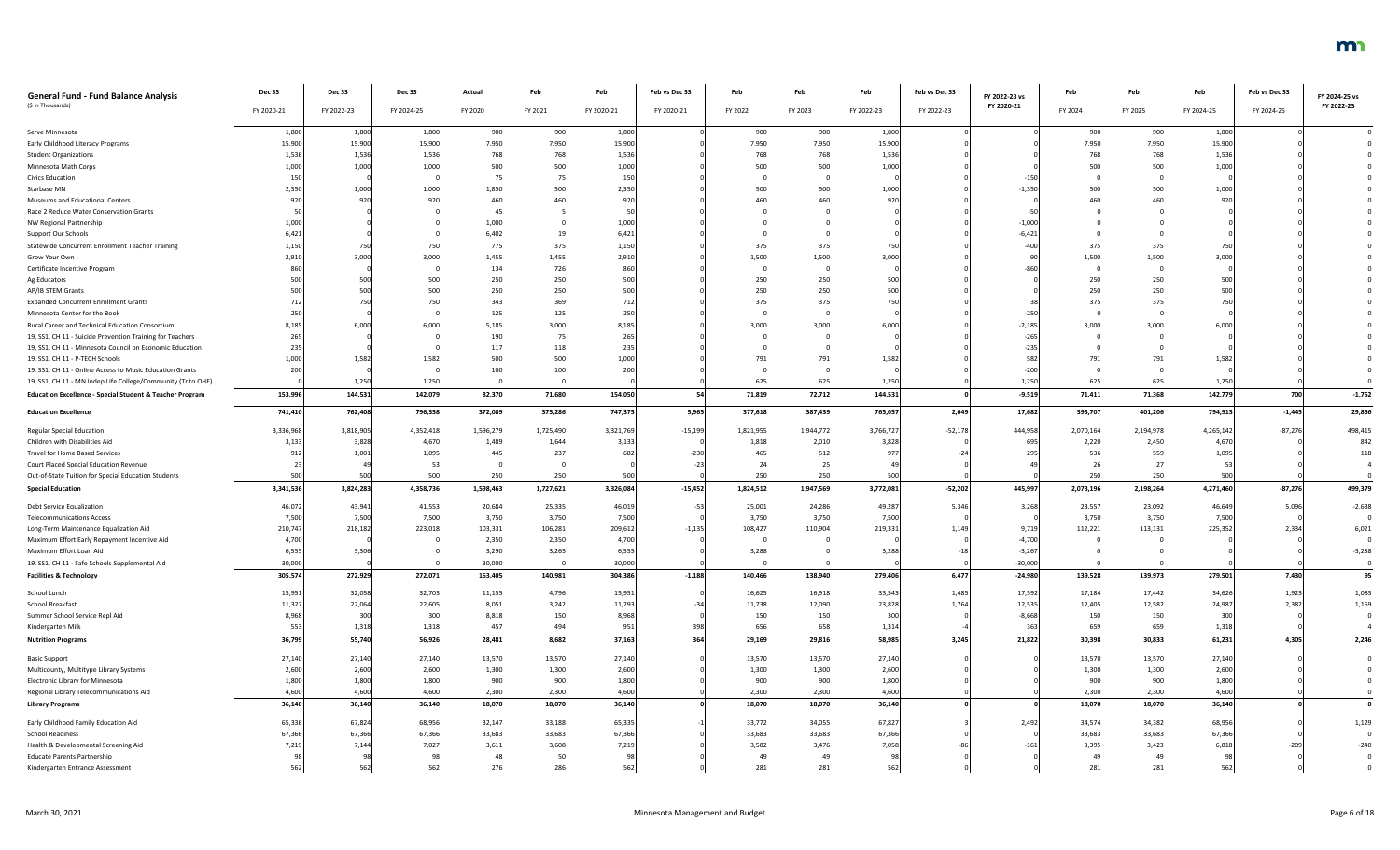| <b>General Fund - Fund Balance Analysis</b>               | Dec SS     | Dec SS     | Dec SS          | Actual    | Feb        | Feb        | Feb vs Dec SS | Feb        | Feb            | Feb        | Feb vs Dec SS | FY 2022-23 vs | Feb        | Feb        | Feb             | Feb vs Dec SS | FY 2024-25 vs |
|-----------------------------------------------------------|------------|------------|-----------------|-----------|------------|------------|---------------|------------|----------------|------------|---------------|---------------|------------|------------|-----------------|---------------|---------------|
| (\$ in Thousands)                                         | FY 2020-21 | FY 2022-23 | FY 2024-25      | FY 2020   | FY 2021    | FY 2020-21 | FY 2020-21    | FY 2022    | FY 2023        | FY 2022-23 | FY 2022-23    | FY 2020-21    | FY 2024    | FY 2025    | FY 2024-25      | FY 2024-25    | FY 2022-23    |
| <b>Head Start Program</b>                                 | 50,200     | 50,200     | 50,200          | 25,100    | 25,100     | 50,200     |               | 25,100     | 25,100         | 50,200     |               |               | 25,100     | 25,100     | 50,200          |               |               |
| 19, SS1, CH 11 - Early Childhood Scholarships (TR OUT)    | 145,918    | 141,418    | 141,418         | 75,209    | 70,709     | 145,918    |               | 70,709     | 70,709         | 141,418    |               | $-4,500$      | 70,709     | 70,709     | 141,418         |               |               |
| Parent Child Home Grant                                   | 1,800      | 1,800      | 1,800           | 900       | 900        | 1,800      |               | 900        | 900            | 1,800      |               |               | 900        | 900        | 1,800           |               |               |
| <b>Education Partnerships Coalition</b>                   | 7,700      | 6,160      | 6,160           | 3,850     | 3,850      | 7,700      |               | 3,080      | 3,080          | 6,160      |               | $-1,540$      | 3,080      | 3,080      | 6,160           |               |               |
| Statewide Early Childhood Rating System                   |            | 3,500      | 3,500           |           |            |            |               | 1,750      | 1,750          | 3,500      |               | 3,500         | 1,750      | 1,750      | 3,500           |               |               |
| Home Visiting Aid                                         | 1,002      | 907        | 82 <sup>2</sup> | 521       | 481        | 1,002      |               | 462        | 444            | 906        |               |               | 424        | 405        |                 |               |               |
| 19, SS1, CH 11 - College Savings Account Pilot Program    |            |            |                 | 250       | 250        | 500        |               |            | $\Omega$       |            |               | $-500$        |            |            |                 |               |               |
| 19, SS1, CH 11 - Reach Out and Read Minnesota             |            |            |                 | 75        | 75         |            |               |            |                |            |               |               |            |            |                 |               |               |
| <b>Early Childhood &amp; Family Support</b>               | 347,851    | 346,979    | 347,910         | 175,670   | 172,180    | 347,850    |               | 173,368    | 173,527        | 346,895    |               | $-955$        | 173,945    | 173,762    | 347,707         | $-203$        | 812           |
| <b>Community Education</b>                                |            | 344        | 254             | 327       | 236        | 563        |               | 180        | 155            | 335        |               | $-228$        | 134        | 122        | 25 <sub>0</sub> |               |               |
| Adults With Disabilities Program Aid                      | 1,420      | 1,420      | 1,420           | 710       | 710        | 1,420      |               | 710        | 710            | 1,420      |               |               | 710        | 710        | 1,420           |               |               |
| <b>Hearing Impaired Adults</b>                            |            |            | 140             | 70        | 70         |            |               |            | 70             | 140        |               |               |            |            | 14              |               |               |
| School Age Care Revenue                                   |            |            |                 |           |            |            |               |            |                |            |               |               |            |            |                 |               |               |
| <b>Community Ed &amp; Prevention</b>                      | 2,125      | 1,906      | 1,816           | 1,108     | 1,017      | 2,125      |               | 961        | 936            | 1,897      |               | $-228$        | 915        | 903        | 1,818           |               | $-79$         |
| <b>Adult Basic Education Aid</b>                          | 101,663    | 107,959    | 114,510         | 50,050    | 51,613     | 101,663    |               | 53,191     | 54,768         | 107,959    |               | 6,296         | 56,409     | 58,101     | 114,510         |               | 6,551         |
| <b>GED Tests</b>                                          | 49         | 250        | 250             | 245       | 245        | 490        |               | 125        | 125            | 250        |               | $-240$        | 125        | 125        | 25              |               |               |
| Self-Sufficiency & Lifelong Learning                      | 102,153    | 108,209    | 114,760         | 50,295    | 51,858     | 102,153    |               | 53,316     | 54,893         | 108,209    |               | 6,056         | 56,534     | 58,226     | 114,760         |               | 6,551         |
| <b>Subtotal E-12 Education Aids</b>                       | 19,774,858 | 20,493,462 | 21,212,079      | 9,787,761 | 9,948,152  | 19,735,913 | $-38,945$     | 10,058,723 | 10,270,172     | 20,328,895 | $-164,567$    | 592,982       | 10,434,477 | 10,552,851 | 20,987,328      | $-224,751$    | 658,433       |
| Education, Dept of                                        | 53,573     | 49,202     | 49,258          | 23,750    | 29,823     | 53,573     |               | 24,591     | 24,611         | 49,202     |               | $-4,37$       | 24,629     | 24,629     | 49,258          |               |               |
| FY21 Administrative Holdback - Education                  | 1,252      |            |                 | - 0       | 1,252      | 1,252      |               | $\Omega$   | $\overline{0}$ |            |               | $-1,252$      |            |            |                 |               |               |
| <b>Education, Dept of</b>                                 | 54,825     | 49,202     | 49,258          | 23,750    | 31,075     | 54,825     |               | 24,591     | 24,611         | 49,202     |               | $-5,623$      | 24,629     | 24,629     | 49,258          |               | 56            |
| Prof Educator Licensing Std Bd.                           | 9,111      | 8,930      | 8,922           | 4,345     | 4,766      | 9,111      |               | 4,469      | 4,461          | 8,930      |               | $-18$         | 4,461      | 4,461      | 8,922           |               |               |
| Prof Educator Licensing Std Bd.                           | 9,111      | 8,930      | 8,922           | 4,345     | 4,766      | 9,111      |               | 4,469      | 4,461          | 8,930      |               | -181          | 4.461      | 4,461      | 8,922           |               |               |
| Minn State Academies                                      | 27,533     | 27,595     | 27,614          | 13,194    | 14,339     | 27,533     |               | 13,794     | 13,801         | 27,595     |               |               | 13,807     | 13,807     | 27,614          |               |               |
| <b>Minn State Academies</b>                               | 27,533     | 27,595     | 27,614          | 13,194    | 14,339     | 27,533     |               | 13,794     | 13,801         | 27,595     |               | 62            | 13,807     | 13,807     | 27,614          |               | 19            |
| Perpich Center for Arts Education                         | 14,575     | 14,582     | 14,598          | 6,689     | 7,886      | 14,575     |               | 7,288      | 7,294          | 14,582     |               |               | 7,299      | 7,299      | 14,598          |               |               |
| <b>Perpich Center for Arts Education</b>                  | 14,575     | 14,582     | 14,598          | 6,689     | 7,886      | 14,575     |               | 7,288      | 7,294          | 14,582     |               |               | 7,299      | 7,299      | 14,598          |               | 16            |
| <b>E-12 Education</b>                                     | 19,880,902 | 20,593,771 | 21,312,471      | 9,835,739 | 10,006,218 | 19,841,957 | $-38,945$     | 10,108,865 | 10,320,339     | 20,429,204 | $-164,567$    | 587,247       | 10,484,673 | 10,603,047 | 21,087,720      | $-224,751$    | 658,516       |
| <b>Higher Education</b>                                   |            |            |                 |           |            |            |               |            |                |            |               |               |            |            |                 |               |               |
| Office of Higher Education                                | 538,677    | 535,546    | 535,546         | 263,681   | 274,996    | 538,677    |               | 267,773    | 267,773        | 535,546    |               | $-3,13$       | 267,773    | 267,773    | 535,546         |               |               |
| FY21 Administrative Holdback - Office of Higher Education |            |            |                 |           | 340        |            |               | $\Omega$   | $\overline{0}$ |            |               | $-340$        |            |            |                 |               |               |
| <b>Office of Higher Education</b>                         | 539,017    | 535,546    | 535,546         | 263,681   | 275,336    | 539,017    |               | 267,773    | 267,773        | 535,546    |               | $-3,471$      | 267,773    | 267,773    | 535,546         |               |               |
| University of Minnesota                                   | 1,341,072  | 1,342,812  | 1,342,512       | 669,666   | 671,406    | 1,341,072  |               | 671,406    | 671,406        | 1,342,812  |               | 1,740         | 671,256    | 671,256    | 1,342,512       |               | $-300$        |
| <b>University of Minnesota</b>                            | 1,341,072  | 1,342,812  | 1,342,512       | 669,666   | 671,406    | 1,341,072  |               | 671,406    | 671,406        | 1,342,812  |               | 1,740         | 671,256    | 671,256    | 1,342,512       |               | $-300$        |
| Minnesota State (TR OUT)                                  | 1,524,338  | 1,525,068  | 1,525,068       | 758,679   | 765,659    | 1,524,338  |               | 762,534    | 762,534        | 1,525,068  |               | 730           | 762,534    | 762,534    | 1,525,068       |               |               |
| <b>Minnesota State</b>                                    | 1,524,338  | 1,525,068  | 1,525,068       | 758,679   | 765,659    | 1,524,338  |               | 762,534    | 762,534        | 1,525,068  |               | 730           | 762,534    | 762,534    | 1,525,068       |               |               |
| Mayo Medical School                                       | 1,330      | 1,330      | 1,330           | 665       | 665        | 1,330      |               | 665        | 665            | 1,330      |               |               | 665        | 665        | 1,330           |               |               |
| Mayo Family & Residency                                   | 1,372      | 1,372      | 1,372           | 686       | 686        | 1,372      |               | 686        | 686            | 1,372      |               |               | 686        | 686        | 1,372           |               |               |
| <b>Mayo Foundation</b>                                    | 2,702      | 2,702      | 2,702           | 1,351     | 1,351      | 2,702      |               | 1,351      | 1,351          | 2,702      |               |               | 1,351      | 1,351      | 2,702           |               |               |
| <b>Higher Education</b>                                   | 3,407,129  | 3,406,128  | 3,405,828       | 1,693,377 | 1,713,752  | 3,407,129  |               | 1,703,064  | 1,703,064      | 3,406,128  | nl            | $-1,001$      | 1,702,914  | 1,702,914  | 3,405,828       |               | $-300$        |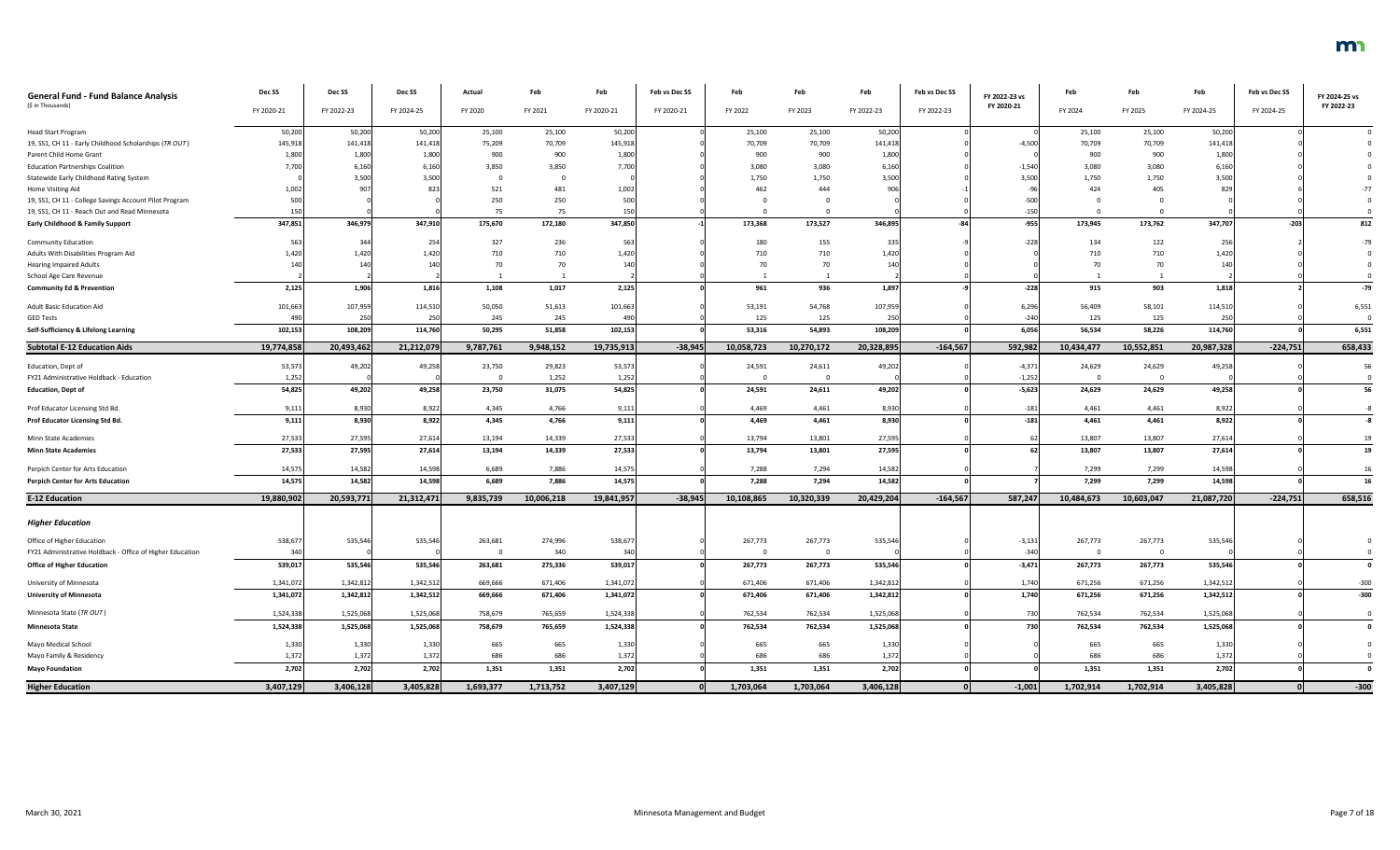| <b>General Fund - Fund Balance Analysis</b>     | Dec <sub>SS</sub> | Dec <sub>SS</sub> | Dec SS     | Actual  | Feb     | Feb        | Feb vs Dec SS | Feb     | Feb     | Feb        | Feb vs Dec SS | FY 2022-23 vs | Feb          | Feb     | Feb            | Feb vs Dec SS | FY 2024-25 vs |
|-------------------------------------------------|-------------------|-------------------|------------|---------|---------|------------|---------------|---------|---------|------------|---------------|---------------|--------------|---------|----------------|---------------|---------------|
| (\$ in Thousands)                               | FY 2020-21        | FY 2022-23        | FY 2024-25 | FY 2020 | FY 2021 | FY 2020-21 | FY 2020-21    | FY 2022 | FY 2023 | FY 2022-23 | FY 2022-23    | FY 2020-21    | FY 2024      | FY 2025 | FY 2024-25     | FY 2024-25    | FY 2022-23    |
| <b>Property Tax Aids &amp; Credits</b>          |                   |                   |            |         |         |            |               |         |         |            |               |               |              |         |                |               |               |
| Homestead Credit Refund                         | 1,115,967         | 1,238,200         | 1,315,800  | 531,467 | 583,200 | 1,114,667  | $-1,300$      | 600,100 | 611,800 | 1,211,900  | $-26,300$     | 97,233        | 635,000      | 651,200 | 1,286,200      | $-29,600$     | 74,300        |
| Renters Property Tax Refund                     | 457,188           | 488,700           | 499,400    | 229,888 | 225,900 | 455,788    | $-1,400$      | 239,200 | 240,600 | 479,800    | $-8,900$      | 24,012        | 242,200      | 243,700 | 485,900        | $-13,500$     | 6,100         |
| Special Property Tax Refund                     | 21,795            | 6,800             | 10,000     | 10,722  | 11,120  | 21,842     |               | 1,600   | 5,000   | 6,600      | $-200$        | $-15,242$     | 5,000        | 5,000   | 10,000         |               | 3,400         |
| Sustainable Forest Incentive Payments           | 24,236            | 26,280            | 28,440     | 11,876  | 12,293  | 24,169     |               | 12,790  | 13,300  | 26,090     | $-190$        | 1,921         | 13,840       | 14,400  | 28,240         | $-200$        | 2,150         |
| <b>Property Tax Refunds</b>                     | 1,619,186         | 1,759,980         | 1,853,640  | 783,953 | 832,513 | 1,616,466  | $-2,720$      | 853,690 | 870,700 | 1,724,390  | $-35,590$     | 107,924       | 896,040      | 914,300 | 1,810,340      | $-43,300$     | 85,950        |
| <b>Political Contribution Refunds (Open)</b>    | 6,207             | 6,500             | 6,500      | 2,707   | 3,500   | 6,207      |               | 3,000   | 3,500   | 6,500      |               | 293           | 3,000        | 3,500   | 6,500          |               |               |
| Tax Refund Interest (Open)                      | 44,638            | 26,900            | 26,100     | 25,738  | 19,400  | 45,138     | 500           | 14,200  | 13,100  | 27,300     | 400           | $-17,838$     | 13,200       | 13,300  | 26,500         | 400           | $-800$        |
| Local Government Aid (City Aid)                 | 1,018,490         | 1,128,796         | 1,128,796  | 457,137 | 561,353 | 1,018,490  |               | 564,398 | 564,398 | 1,128,796  |               | 110,306       | 564,398      | 564,398 | 1,128,796      |               |               |
| County Program Aid                              | 494,17            | 527,983           | 527,908    | 233,958 | 260,216 | 494,174    |               | 263,971 | 264,012 | 527,983    |               | 33,809        | 263,954      | 263,954 | 527,908        |               |               |
| MMB Public Defender Aid (TR OUT)                |                   | 1,000             | 1,000      |         |         |            |               | 500     | 500     | 1,000      |               | 1,000         | 500          | 500     | 1,000          |               |               |
| MMB Local Impact Notes (TR OUT)                 |                   | 414               | 414        |         |         |            |               | 207     | 207     | 414        |               | 41            | 207          | 207     | 414            |               |               |
| MDE Local Impact Notes (TR OUT)                 |                   |                   |            |         |         |            |               |         |         | 1/         |               |               |              |         |                |               |               |
| <b>County Program Aid</b>                       | 494,174           | 529,411           | 529,336    | 233,958 | 260,216 | 494,174    |               | 264,685 | 264,726 | 529,41     |               | 35,237        | 264,668      | 264,668 | 529,336        |               | $-75$         |
| <b>Township Aid</b>                             | 19,997            | 20,000            | 20,000     | 9,997   | 10,000  | 19,997     |               | 10,000  | 10,000  | 20,000     |               |               | 10,000       | 10,000  | 20,000         |               |               |
| Payment in Lieu of Taxes - PILT (Open)          | 72,030            | 72,855            | 78,815     | 35,940  | 36,090  | 72,030     |               | 36,315  | 36,540  | 72,85      |               | 825           | 39,267       | 39,492  | 78,759         |               | 5,904         |
| <b>Aquatic Invasive Species Prevention Aid</b>  | 20,000            | 20,000            | 20,000     | 10,000  | 10,000  | 20,000     |               | 10,000  | 10,000  | 20,000     |               |               | 10,000       | 10,000  | 20,000         |               |               |
| Riparian Protection Aid to BWSR (TR OUT)        | 1,490             | 1,490             | 1,490      | 745     | 745     | 1,490      |               | 745     | 745     | 1,490      |               |               | 745          | 745     | 1,490          |               |               |
| Riparian Protection Aid Local Distribution      | 14,51             | 14,510            | 14,510     | 7,255   | 7,255   | 14,510     |               | 7,255   | 7,255   | 14,510     |               |               | 7,255        | 7,255   | 14,510         |               |               |
| <b>Riparian Protection Aid</b>                  | 16,000            | 16,000            | 16,000     | 8,000   | 8,000   | 16,000     |               | 8,000   | 8,000   | 16,000     |               |               | 8,000        | 8,000   | 16,000         |               |               |
| Indian Family Out-Of-Home Placement Aid         | 10,000            | 9,337             | 10,000     | 5,000   | 5,000   | 10,000     |               | 4,337   | 5,000   | 9,337      |               | $-663$        | 5,000        | 5,000   | 10,000         |               | 663           |
| <b>Casino Aid to Counties</b>                   | 3,228             | 3,228             | 3,228      | 1,614   | 1,614   | 3,228      |               | 1,614   | 1,614   | 3,228      |               |               | 1,614        | 1,614   | 3,228          |               |               |
| State Taconite Aid to IRRR (TR OUT)             | 7,489             | 6,877             | 7,803      | 3,721   | 3,796   | 7,517      |               | 3,566   | 3,546   | 7,112      | 235           | $-405$        | 3,819        | 4,133   | 7,952          | 149           | 840           |
| State Taconite Aid Local Distribution           | 8,564             | 8,061             | 8,130      | 4,298   | 4,277   | 8,575      |               | 4,113   | 4,034   | 8,14       |               | $-428$        | 4,067        | 4,117   | 8,184          | 54            | 37            |
| <b>State Taconite Aid</b>                       | 16,053            | 14,938            | 15,933     | 8,019   | 8,073   | 16,092     |               | 7,679   | 7,580   | 15,259     | 321           | $-833$        | 7,886        | 8,250   | 16,136         | 203           | 877           |
| <b>Production Property Transition Aid</b>       |                   |                   |            | 56      | 24      |            |               |         |         |            |               |               | $\mathbf{0}$ |         |                |               |               |
| <b>Utility Valuation Transition Aid</b>         |                   |                   | 23         | 5       | -3      |            |               | 11      |         | 20         |               |               | 11           | 12      | 2 <sup>5</sup> |               |               |
| Aid To School Districts                         | 16,045            | 16,172            | 16,172     | 7,971   | 8,074   | 16,045     |               | 8,086   | 8,086   | 16,172     |               | 127           | 8,086        | 8,086   | 16,172         |               |               |
| Cities, Towns, Counties                         | 20,319            | 20,428            | 20,428     | 10,105  | 10,214  | 20,319     |               | 10,214  | 10,214  | 20,428     |               | 109           | 10,214       | 10,214  | 20,428         |               |               |
| <b>Disparity Reduction Aid</b>                  | 36,364            | 36,600            | 36,600     | 18,076  | 18,288  | 36,364     |               | 18,300  | 18,300  | 36,600     |               | 236           | 18,300       | 18,300  | 36,600         |               | $\mathbf 0$   |
| Aid To School Districts                         | 5,452             | 6,462             | 7,019      | 2,534   | 2,918   | 5,452      |               | 3,112   | 3,281   | 6,393      |               | 941           | 3,416        | 3,524   | 6,940          |               | 547           |
| Cities, Towns, Counties                         | 20,427            | 23,121            | 24,987     | 9,959   | 10,468  | 20,427     |               | 11,161  | 11,702  | 22,863     | $-258$        | 2,436         | 12,171       | 12,535  | 24,706         | $-281$        | 1,843         |
| <b>Border City Disparity Reduction Credit</b>   | 25,879            | 29,583            | 32,006     | 12,493  | 13,386  | 25,879     |               | 14,273  | 14,983  | 29,256     | $-327$        | 3,377         | 15,587       | 16,059  | 31,646         | $-360$        | 2,390         |
| Aid To School Districts                         | 17,072            | 16,223            | 16,192     | 8,635   | 8,437   | 17,072     |               | 8,127   | 8,096   | 16,223     |               | $-849$        | 8,096        | 8,096   | 16,192         |               | $-31$         |
| Cities, Towns, Counties                         | 57,369            | 54,786            | 54,786     | 28,912  | 28,457  | 57,369     |               | 27,393  | 27,393  | 54,786     |               | $-2,583$      | 27,393       | 27,393  | 54,786         |               |               |
| Agricultural Homestead Market Value Credit      | 74,441            | 71,009            | 70,978     | 37,547  | 36,894  | 74,441     |               | 35,520  | 35,489  | 71,009     |               | $-3,432$      | 35,489       | 35,489  | 70,978         |               | $-31$         |
| <b>School Building Bond Agricultural Credit</b> | 92,994            | 131,793           | 170,509    | 37,852  | 55,142  | 92,994     |               | 61,932  | 68,836  | 130,768    | $-1,025$      | 37,774        | 81,143       | 83,600  | 164,743        | $-5,766$      | 33,975        |
| Aid To School Districts                         |                   |                   |            | 85      | 47      | 132        |               | 23      | 20      |            |               |               | 20           | 20      |                |               | $-3$          |
| Cities, Towns, Counties                         | 366               | 298               | 298        | 202     | 117     | 319        |               | 60      | 60      | 120        | $-178$        | $-199$        | 60           | 60      | 120            | $-178$        |               |
| <b>Agriculture Preservation Credit</b>          | 451               | 298               | 298        | 287     | 164     | 45         |               | 83      | 80      | 163        | $-135$        | $-288$        | 80           | 80      | 160            | $-138$        | $-3$          |
| <b>Supplemental Taconite Homestead Credit</b>   | 10,788            | 10,950            | 11,170     | 5,394   | 5,394   | 10,788     |               | 5,448   | 5,502   | 10,950     |               | 162           | 5,557        | 5,613   | 11,170         |               | 220           |

## m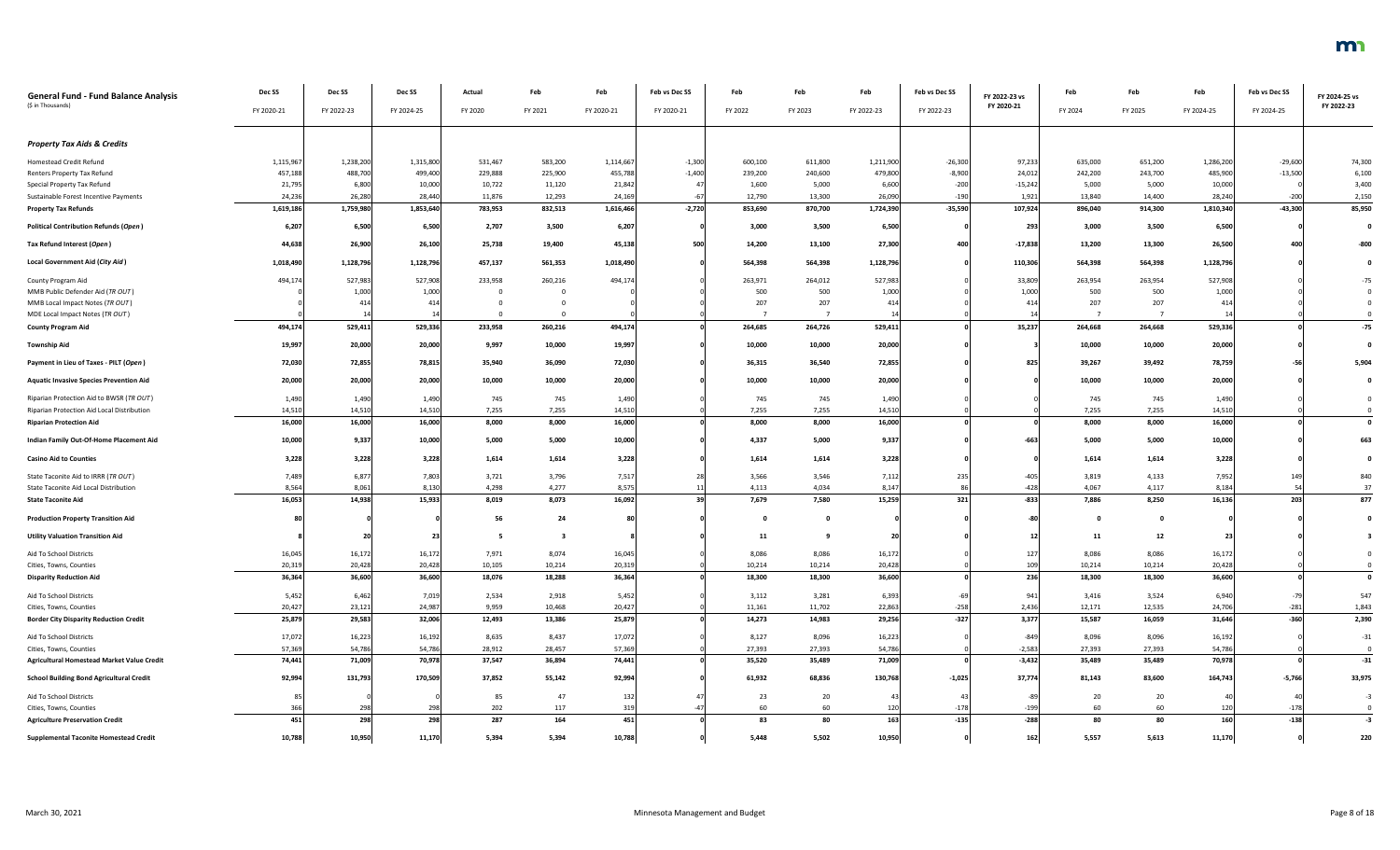| <b>General Fund - Fund Balance Analysis</b>                                            | Dec SS          | Dec SS     | Dec SS         | Actual       | Feb            | Feb            | Feb vs Dec SS | Feb            | Feb            | Feb            | Feb vs Dec SS | FY 2022-23 vs        | Feb            | Feb            | Feb            | Feb vs Dec SS | FY 2024-25 vs |
|----------------------------------------------------------------------------------------|-----------------|------------|----------------|--------------|----------------|----------------|---------------|----------------|----------------|----------------|---------------|----------------------|----------------|----------------|----------------|---------------|---------------|
| (\$ in Thousands)                                                                      | FY 2020-21      | FY 2022-23 | FY 2024-25     | FY 2020      | FY 2021        | FY 2020-21     | FY 2020-21    | FY 2022        | FY 2023        | FY 2022-23     | FY 2022-23    | FY 2020-21           | FY 2024        | FY 2025        | FY 2024-25     | FY 2024-25    | FY 2022-23    |
| Aid To School Districts                                                                | 77 <sub>2</sub> |            |                | 38           | 733            |                |               |                |                |                |               | $-690$               |                |                |                |               |               |
| Cities, Towns, Counties                                                                | 233             |            |                | 148          | 85             | 233            |               |                |                |                |               | $-233$               |                |                |                |               |               |
| <b>Prior Year Credit Adjustment</b>                                                    | 1,004           | 81         |                | 186          | 818            | 1,004          |               | 81             | 0              | 81             |               | $-923$               | $\mathbf 0$    | $\mathbf 0$    |                |               | $-81$         |
| <b>Police State Aid</b>                                                                | 165,423         | 180,170    | 196,750        | 81,241       | 84,182         | 165,423        |               | 88,100         | 92,070         | 180,170        |               | 14,747               | 96,210         | 100,540        | 196,750        |               | 16,580        |
| <b>Fire State Aid</b>                                                                  | 62,938          | 67,940     | 71,960         | 30,445       | 32,500         | 62,945         |               | 33,480         | 34,460         | 67,940         |               | 4,995                | 35,460         | 36,500         | 71,960         |               | 4,020         |
| Fire Insurance Surcharge Aid                                                           | 7,905           | 8,640      | 9,160          | 3,775        | 4,611          | 8,386          | 48            | 4,750          | 4,890          | 9,640          | 1,000         | 1,254                | 5,040          | 5,190          | 10,230         | 1,070         | 590           |
| <b>Police-Fire Retirement Supp Aid</b>                                                 | 30,995          | 31,000     | 31,000         | 15,495       | 15,500         | 30,995         |               | 15,500         | 15,500         | 31,000         |               |                      | 15,500         | 15,500         | 31,000         |               |               |
| <b>Police/Fire Amortization Aid</b>                                                    | 5,458           | 5,458      | 5,458          | 2,729        | 2,729          | 5,458          |               | 2,729          | 2,729          | 5,458          |               |                      | 2,729          | 2,729          | 5,458          |               |               |
| Redirected Amortization Aid to SPTRFA/TRA                                              | 4,188           | 4,188      | 4,188          | 2,094        | 2,094          | 4,188          |               | 2,094          | 2,094          | 4,188          |               |                      | 2,094          | 2,094          | 4,188          |               |               |
| <b>Firefighter Supplemental Benefits Reimbursement</b>                                 | 1,212           | 1,224      | 1,224          | 606          | 606            | 1,212          |               | 612            | 612            | 1,224          |               |                      | 612            | 612            | 1,224          |               |               |
| <b>PERA Pension Aid</b>                                                                | 13,900          |            |                | 13,900       |                | 13,900         |               |                |                |                |               | $-13,900$            |                |                |                |               |               |
| Aid to School Districts                                                                |                 | 611        |                | 28           |                |                |               | 525            | 86             | 611            |               | 579                  | 31             | 31             |                |               | $-549$        |
| Aid to Cities, Towns, Counties                                                         |                 | 1,842      | 184            | 72           |                |                |               | 1,750          | 92             | 1,842          |               | 1,768                | 92             | 92             | 184            |               | $-1,658$      |
| <b>Disaster Credit</b>                                                                 | 106             | 2,453      | 246            | 100          |                | 106            |               | 2,275          | 178            | 2,453          |               | 2,347                | 123            | 123            | 246            |               | $-2,207$      |
| Aid to School Districts                                                                | 525             | 106        |                |              | 525            | 525            |               | 81             | 25             | 106            |               | $-419$               | 25             | 25             |                |               | $-56$         |
| Aid to Cities, Towns, Counties<br><b>Local Option Disaster Abatement Reimbursement</b> | 1,749<br>2,274  | 148<br>254 | 148<br>198     | $\mathbf{0}$ | 1,749<br>2,274 | 1,749<br>2,274 |               | 74<br>155      | 74<br>99       | 148<br>254     |               | $-1,601$<br>$-2,020$ | 74<br>99       | 74<br>99       | 148<br>198     |               | $-56$         |
| Aid to School District                                                                 | 280             | 280        | 280            | 140          | 140            | 280            |               | 140            | 140            | 280            |               |                      | 140            | 140            | 280            |               |               |
| Aid to City and County                                                                 | 2,120           | 2,120      | 2,120          | 1,060        | 1,060          | 2,120          |               | 1,060          | 1,060          | 2,120          |               |                      | 1,060          | 1,060          | 2,120          |               |               |
| <b>Mahnomen Property Tax Reimbursement</b>                                             | 2,400           | 2,400      | 2,400          | 1,200        | 1,200          | 2,400          |               | 1,200          | 1,200          | 2,400          |               |                      | 1,200          | 1,200          | 2,400          |               |               |
| <b>Border City Reimbursement</b>                                                       |                 |            |                | $ -$<br>ხ5   | 32             |                |               |                |                |                |               |                      |                |                |                |               |               |
| <b>Taconite Aid Reimbursement</b>                                                      | 1,122           | 1,122      | 1,122          | 561          | 561            | 1,122          |               | 561            | 561            | 1,122          |               |                      | 561            | 561            | 1,122          |               |               |
| <b>Performance Measurement Reimbursement</b>                                           | 924             | 925        | 935            | 466          | 458            | 924            |               | 461            | 464            | 925            |               |                      | 466            | 469            | 935            |               |               |
| <b>Minneapolis Debt Service Aid</b>                                                    | 7,730           |            |                | 4,120        | 3,610          | 7,730          |               |                | 0              |                |               | $-7,730$             | 0              | - 0            |                |               |               |
| <b>Wadena County Aid</b>                                                               | 1,200           |            |                | 600          | 600            | 1,200          |               |                | -0             |                |               | $-1,200$             | 0              |                |                |               |               |
| 19, SS1, CH 6 - Grants to various local governments                                    | 4,447           |            |                | 4,447        |                | 4,447          |               |                | $\Omega$       |                |               | $-4,447$             |                |                |                |               |               |
| 19, SS1, CH 6 - Grant to City of Virginia                                              |                 | 5,400      |                |              |                |                |               | 5,400          |                | 5,400          |               | 5,400                | 0              |                |                |               | $-5,400$      |
| 20, CH 71 - Tribal Nations Grants                                                      | 11,000          |            |                | 11,000       |                | 11,000         |               |                |                |                |               | $-11,000$            |                |                |                |               |               |
| 20, SS7, Ch. 2 - Small Business Assistance to Restaurants, Bars, and (                 | 87,750          |            |                |              | 87,750         | 87,750         |               |                |                |                |               | $-87,750$            | - 0            |                |                |               |               |
| <b>Property Tax Aids &amp; Credits</b>                                                 | 3,993,081       | 4,199,537  | 4,354,657      | 1,866,803    | 2,124,585      | 3,991,388      | $-1,693$      | 2,070,925      | 2,093,256      | 4,164,181      | $-35,356$     | 172,793              | 2,139,376      | 2,167,334      | 4,306,710      | $-47,947$     | 142,529       |
| <b>Health &amp; Human Services</b>                                                     |                 |            |                |              |                |                |               |                |                |                |               |                      |                |                |                |               |               |
| <b>Central Office Operations</b>                                                       |                 |            |                |              |                |                |               |                |                |                |               |                      |                |                |                |               |               |
| Finance & Management                                                                   | 342,162         | 305,720    | 307,756        | 167,960      | 174,202        | 342,162        |               | 151,842        | 153,878        | 305,720        |               | $-36,442$            | 153,878        | 153,878        | 307,756        |               | 2,036         |
| Children & Families                                                                    | 29,958          | 30,605     | 30,858         | 14,494       | 15,464         | 29,958         |               | 15,176         | 15,429         | 30,605         |               | 647                  | 15,429         | 15,429         | 30,858         |               | 253           |
| <b>Health Care Management</b>                                                          | 42,283          | 41,480     | 41,480         | 21,483       | 20,800         | 42,283         |               | 20,740         | 20,740         | 41,480         |               | -80                  | 20,740         | 20,740         | 41,480         |               |               |
| <b>Continuing Care Management</b>                                                      | 33,616          | 34,522     | 34,522         | 14,045       | 19,571         | 33,616         |               | 17,261         | 17,261         | 34,522         |               | 906                  | 17,261         | 17,261         | 34,522         |               |               |
| <b>Community Support</b>                                                               | 64,772          | 64,410     | 64,410         | 32,438       | 32,334         | 64,772         |               | 32,205         | 32,205         | 64,410         |               |                      | 32,205         | 32,205         | 64,410         |               |               |
| Comp. Gambling Chem & Mental Hlth (Standing)<br>Administration, Law Changes (ICWA)     | 330             | 78         | 118            | 53           | 277            | 330            |               | 59             | 59             | 118            |               | $-212$               | 59             | 59             | 118            |               |               |
| <b>Subtotal Central Office Operations</b>                                              | 39<br>513,511   | 477,635    | 780<br>479,924 | 250,473      | 390<br>263,038 | 390<br>513,511 |               | 390<br>237,673 | 390<br>239,962 | 780<br>477,635 |               | $-35,876$            | 390<br>239,962 | 390<br>239,962 | 780<br>479,924 |               | 2,289         |
|                                                                                        |                 |            |                |              |                |                |               |                |                |                |               |                      |                |                |                |               |               |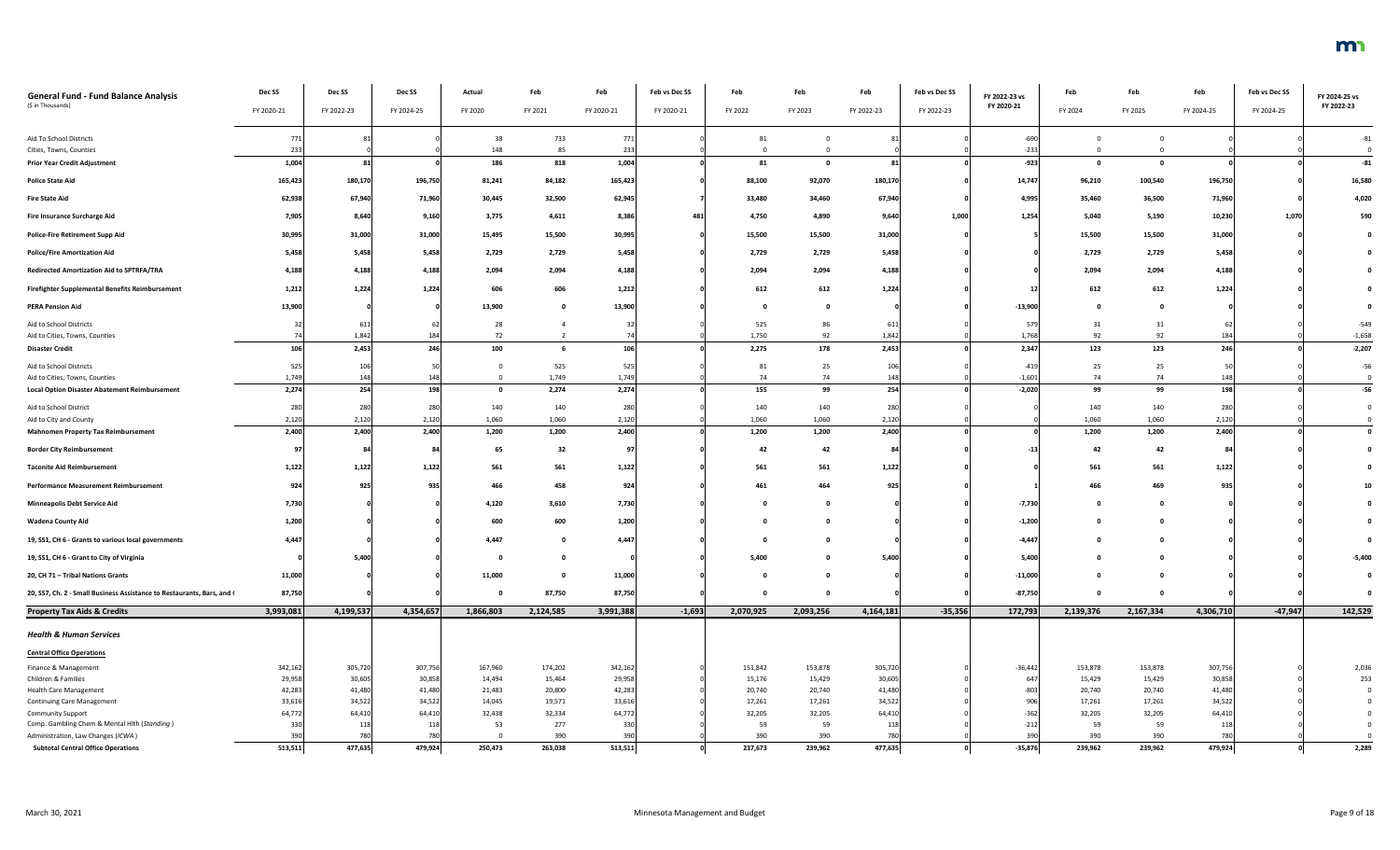| <b>General Fund - Fund Balance Analysis</b>                     | Dec <sub>SS</sub> | Dec <sub>SS</sub> | Dec SS          | Actual          | Feb             | Feb             | Feb vs Dec SS   | Feb             | Feb             | Feb             | Feb vs Dec SS | FY 2022-23 vs | Feb             | Feb             | Feb             | Feb vs Dec SS | FY 2024-25 vs |
|-----------------------------------------------------------------|-------------------|-------------------|-----------------|-----------------|-----------------|-----------------|-----------------|-----------------|-----------------|-----------------|---------------|---------------|-----------------|-----------------|-----------------|---------------|---------------|
| (\$ in Thousands)                                               | FY 2020-21        | FY 2022-23        | FY 2024-25      | FY 2020         | FY 2021         | FY 2020-21      | FY 2020-21      | FY 2022         | FY 2023         | FY 2022-23      | FY 2022-23    | FY 2020-21    | FY 2024         | FY 2025         | FY 2024-25      | FY 2024-25    | FY 2022-23    |
| <b>Forecasted Programs</b>                                      |                   |                   |                 |                 |                 |                 |                 |                 |                 |                 |               |               |                 |                 |                 |               |               |
| MN Family Inv Plan/Div Work Prog Grants (MFIP/DWP)              | 219,860           | 177,848           | 172,506         | 91,486          | 144,678         | 236,164         | 16,304          | 91,476          | 88,251          | 179,72          | 1,879         | $-56,437$     | 86,734          | 85,772          | 172,506         |               | $-7,221$      |
| MFIP Child Care Asst Grants                                     | 147,529           | 214,208           | 295,097         | 73,445          | 39,156          | 112,601         | $-34,928$       | 103,589         | 110,619         | 214,20          |               | 101,607       | 146,996         | 148,101         | 295,097         |               | 80,889        |
| General Assistance (GA)                                         | 104,065           | 105,686           | 104,691         | 49,778          | 55,652          | 105,430         | 1,365           | 53,600          | 52,819          | 106,41          | 733           | 989           | 52,476          | 52,215          | 104,691         |               | $-1,728$      |
| Minnesota Supplemental Aid (MSA)                                | 94,972            | 104,097           | 108,354         | 43,503          | 51,646          | 95,149          | 177             | 51,801          | 52,515          | 104,31          | 219           | 9,16          | 53,431          | 54,363          | 107,794         | $-560$        | 3,478         |
| <b>Housing Support</b>                                          | 363,844           | 372,147           | 401,143         | 181,977         | 181,213         | 363,190         | $-654$          | 183,168         | 189,622         | 372,790         | 643           | 9,600         | 196,574         | 203,975         | 400,549         | $-594$        | 27,759        |
| <b>Medical Assistance</b>                                       | 9,766,892         | 12,803,436        | 14,130,024      | 4,964,636       | 4,773,498       | 9,738,134       | $-28,758$       | 6,017,472       | 6,545,739       | 12,563,211      | $-240,225$    | 2,825,077     | 6,931,928       | 7,279,423       | 14,211,351      | 81,327        | 1,648,140     |
| Alternative Care Program                                        | 61,266            | 90,660            | 90,354          | 15,611          | 45,655          | 61,266          |                 | 45,483          | 45,177          | 90,66           |               | 29,394        | 45,177          | 45,177          | 90,354          |               | $-306$        |
| CCDTF Entitlements (TR OUT)                                     | 185,414           | 230,265           | 247,452         | 107,943         | 70,211          | 178,154         | $-7,260$        | 96,214          | 119,849         | 216,063         | $-14,202$     | 37,909        | 123,526         | 125,172         | 248,698         | 1,246         | 32,635        |
| Northstar Care for Children                                     | 186,893           | 234,225           | 263,474         | 91,064          | 95,625          | 186,689         | $-204$          | 107,034         | 121,246         | 228,280         | $-5,945$      | 41,591        | 128,259         | 135,713         | 263,972         | 498           | 35,692        |
| <b>Subtotal Forecasted Programs</b>                             | 11,130,735        | 14,332,572        | 15,813,095      | 5,619,443       | 5,457,334       | 11,076,777      | $-53,958$       | 6,749,837       | 7,325,837       | 14,075,674      | $-256,898$    | 2,998,897     | 7,765,101       | 8,129,911       | 15,895,012      | 81,917        | 1,819,338     |
| <b>Grant Programs</b>                                           |                   |                   |                 |                 |                 |                 |                 |                 |                 |                 |               |               |                 |                 |                 |               |               |
| <b>Support Services Grants</b>                                  | 17,408            | 17,430            | 17,430          | 8,693           | 8,715           | 17,408          |                 | 8,715           | 8,715           | 17,43           |               |               | 8,715           | 8,715           | 17,430          |               |               |
| Basic Sliding Fee Child Care Asst Grants                        | 98,27             | 107,232           | 107,232         | 44,655          | 53,616          | 98,271          |                 | 53,616          | 53,616          | 107,232         |               | 8,961         | 53,616          | 53,616          | 107,232         |               |               |
| Child Care Development                                          | 35,879            | 3,474             | 3,474           | 32,917          | 2,962           | 35,879          |                 | 1,737           | 1,737           | 3,474           |               | $-32,405$     | 1,737           | 1,737           | 3,474           |               |               |
| Child Support Enforcemen                                        | 100               | 100               | 100             | 50              | 50              | 100             |                 | 50              | 50              | 100             |               |               | 50              | 50              | 100             |               |               |
| <b>Children's Services Grants</b>                               | 94,244            | 103,681           | 103,396         | 43,937          | 50,307          | 94,244          |                 | 51,983          | 51,698          | 103,68          |               | 9,437         | 51,698          | 51,698          | 103,396         |               | $-285$        |
| Children & Community Svcs                                       | 118,902           | 121,107           | 121,712         | 59,201          | 59,701          | 118,902         |                 | 60,251          | 60,856          | 121,107         |               | 2,205         | 60,856          | 60,856          | 121,712         |               |               |
| Children & Econ Support Grants                                  | 83,958            | 45,480            | 45,480          | 58,721          | 25,237          | 83,958          |                 | 22,740          | 22,740          | 45,48           |               | $-38,478$     | 22,740          | 22,740          | 45,480          |               |               |
| <b>Other Health Care Grants</b>                                 | 7,823             | 7,422             | 7,422           | 3,482           | 4,341           | 7,823           |                 | 3,711           | 3,711           | 7,422           |               |               | 3,711           | 3,711           | 7,422           |               |               |
| Other LTC Grants                                                | 3,818             | 3,850             | 3,850<br>64,990 | 1,893           | 1,925<br>32,495 | 3,818<br>64,374 |                 | 1,925           | 1,925<br>32,495 | 3,850           |               |               | 1,925           | 1,925           | 3,850           |               |               |
| Aging & Adult Services Grants<br>Deaf & Hard of Hearing Grants  | 64,374<br>5,670   | 64,990<br>5,772   | 5,772           | 31,879<br>2,784 | 2,886           | 5,670           |                 | 32,495<br>2,886 | 2,886           | 64,990<br>5,772 |               |               | 32,495<br>2,886 | 32,495<br>2,886 | 64,990<br>5,772 |               |               |
| <b>Disabilities Grants</b>                                      | 116,010           | 44,724            | 44,336          | 54,150          | 61,981          | 116,131         | 12 <sup>°</sup> | 22,556          | 22,168          | 44,72           |               | $-71,407$     | 22,168          | 22,168          | 44,336          |               |               |
| <b>Housing Support Grants</b>                                   | 19,62             | 20,72             | 20,728          | 9,264           | 10,364          | 19,628          |                 | 10,364          | 10,364          | 20,72           |               | 1,100         | 10,364          | 10,364          | 20,728          |               |               |
| <b>Adult Mental Health Grants</b>                               | 161,535           | 166,647           | 166,648         | 81,658          | 79,877          | 161,535         |                 | 83,323          | 83,324          | 166,64          |               | 5,112         | 83,324          | 83,324          | 166,648         |               |               |
| Children's Mental Health Grants                                 | 44,329            | 51,452            | 51,452          | 22,593          | 21,736          | 44,329          |                 | 25,726          | 25,726          | 51,452          |               | 7,123         | 25,726          | 25,726          | 51,452          |               |               |
| <b>CCDTF Non-Entitlements</b>                                   | 5,692             | 5,272             | 5,272           | 3,056           | 2,636           | 5,692           |                 | 2,636           | 2,636           | 5,272           |               | $-420$        | 2,636           | 2,636           | 5,272           |               |               |
| <b>Compulsive Gambling Grants (Standing)</b>                    | 3,031             | 2,542             | 2,947           | 539             | 2,492           | 3,031           |                 | 1,076           | 1,174           | 2,250           | $-292$        | $-781$        | 1,271           | 1,369           | 2,640           | $-307$        | 390           |
| <b>Subtotal Grant Programs</b>                                  | 880,672           | 771,903           | 772,241         | 459,472         | 421,321         | 880,793         | 121             | 385,790         | 385,821         | 771,611         | $-292$        | $-109,182$    | 385,918         | 386,016         | 771,934         | $-307$        | 323           |
| <b>State Operated Services</b>                                  |                   |                   |                 |                 |                 |                 |                 |                 |                 |                 |               |               |                 |                 |                 |               |               |
| MH & Substance Abuse Treatment                                  | 259,534           | 258,394           | 258,394         | 128,646         | 130,888         | 259,534         |                 | 129,197         | 129,197         | 258,394         |               | $-1,140$      | 129,197         | 129,197         | 258,394         |               |               |
| <b>Community Based Services</b>                                 | 33,807            | 34,352            | 34,352          | 22,358          | 11,449          | 33,807          |                 | 17,176          | 17,176          | 34,35           |               | 545           | 17,176          | 17,176          | 34,352          |               |               |
| <b>Forensic Services</b>                                        | 225,222           | 231,288           | 231,288         | 107,414         | 117,808         | 225,222         |                 | 115,644         | 115,644         | 231,288         |               | 6,066         | 115,644         | 115,644         | 231,288         |               |               |
| Sex Offender Program                                            | 186,997           | 192,570           | 192,570         | 88,600          | 98,397          | 186,997         |                 | 96,285          | 96,285          | 192,570         |               | 5,573         | 96,285          | 96,285          | 192,570         |               |               |
| <b>DCT Operations</b>                                           | 97,676            | 99,674            | 99,674          | 35,976          | 61,700          | 97,676          |                 | 49,837          | 49,837          | 99,674          |               | 1,998         | 49,837          | 49,837          | 99,674          |               |               |
| <b>Subtotal State Operated Services</b>                         | 803,236           | 816,278           | 816,278         | 382,994         | 420,242         | 803,236         |                 | 408,139         | 408,139         | 816,278         |               | 13,042        | 408,139         | 408,139         | 816,278         |               |               |
| Subtotal Human Services, Dept of                                | 13,328,154        | 16,398,388        | 17,881,538      | 6,712,382       | 6,561,935       | 13,274,317      | $-53,837$       | 7,781,439       | 8,359,759       | 16,141,198      | $-257,190$    | 2,866,881     | 8,799,120       | 9,164,028       | 17,963,148      | 81,610        | 1,821,950     |
| <b>DHS - Federal Reimbursement</b>                              | $-71,837$         | $-72,218$         | $-72,218$       | $-35,699$       | $-36,138$       | $-71,837$       |                 | $-36,109$       | $-36,109$       | $-72,213$       |               | $-381$        | $-36,109$       | $-36,109$       | $-72,218$       |               |               |
| 19 SS1, CH 9 - Blue Ribbon Commission                           |                   | $-100,000$        |                 |                 |                 |                 |                 | $-50,000$       | $-50,000$       | $-100,000$      |               | $-100,000$    | - 0             | - 0             |                 |               | 100,000       |
| Human Services, Dept of                                         | 13,256,317        | 16,226,170        | 17,809,320      | 6,676,683       | 6,525,797       | 13,202,480      | $-53,837$       | 7,695,330       | 8,273,650       | 15,968,980      | $-257,190$    | 2,766,500     | 8,763,011       | 9,127,919       | 17,890,930      | 81,610        | 1,921,950     |
| Health Improvement                                              | 191,435           | 192,784           | 190,754         | 90,674          | 100,761         | 191,435         |                 | 96,407          | 96,377          | 192,784         |               | 1,349         | 95,377          | 95,377          | 190,754         |               | $-2,030$      |
| <b>Health Protection</b>                                        | 55,730            | 48,993            | 48,562          | 22,609          | 33,121          | 55,730          |                 | 24,712          | 24,281          | 48,993          |               | $-6,737$      | 24,281          | 24,281          | 48,562          |               | $-431$        |
| <b>Health Operations</b>                                        | 23,222            | 23,104            | 23,104          | 9,490           | 13,732          | 23,222          |                 | 11,552          | 11,552          | 23,104          |               | $-118$        | 11,552          | 11,552          | 23,104          |               |               |
| <b>Health, Department of</b>                                    | 270,387           | 264,881           | 262,420         | 122,773         | 147,614         | 270,387         |                 | 132,671         | 132,210         | 264,881         |               | $-5,506$      | 131,210         | 131,210         | 262,420         |               | $-2,461$      |
| 20, CH 66 - Public Health Response Contingency Account (TR OUT) | 20,889            |                   |                 | 20,889          |                 | 20,889          |                 |                 | $\Omega$        |                 |               | $-20,889$     | 0               |                 |                 |               |               |
| 20, CH 70 - Public Health Response Contingency Account (TR OUT) | 50,000            |                   |                 | 50,000          |                 | 50,000          |                 |                 | 0               |                 |               | $-50,000$     | - 0             | 0               |                 |               |               |
| 20, CH 70 - Health Care Response Fund (TR OUT)                  | 150,000           |                   |                 | 150,000         |                 | 150,000         |                 |                 |                 |                 |               | $-150,000$    | 0               |                 |                 |               |               |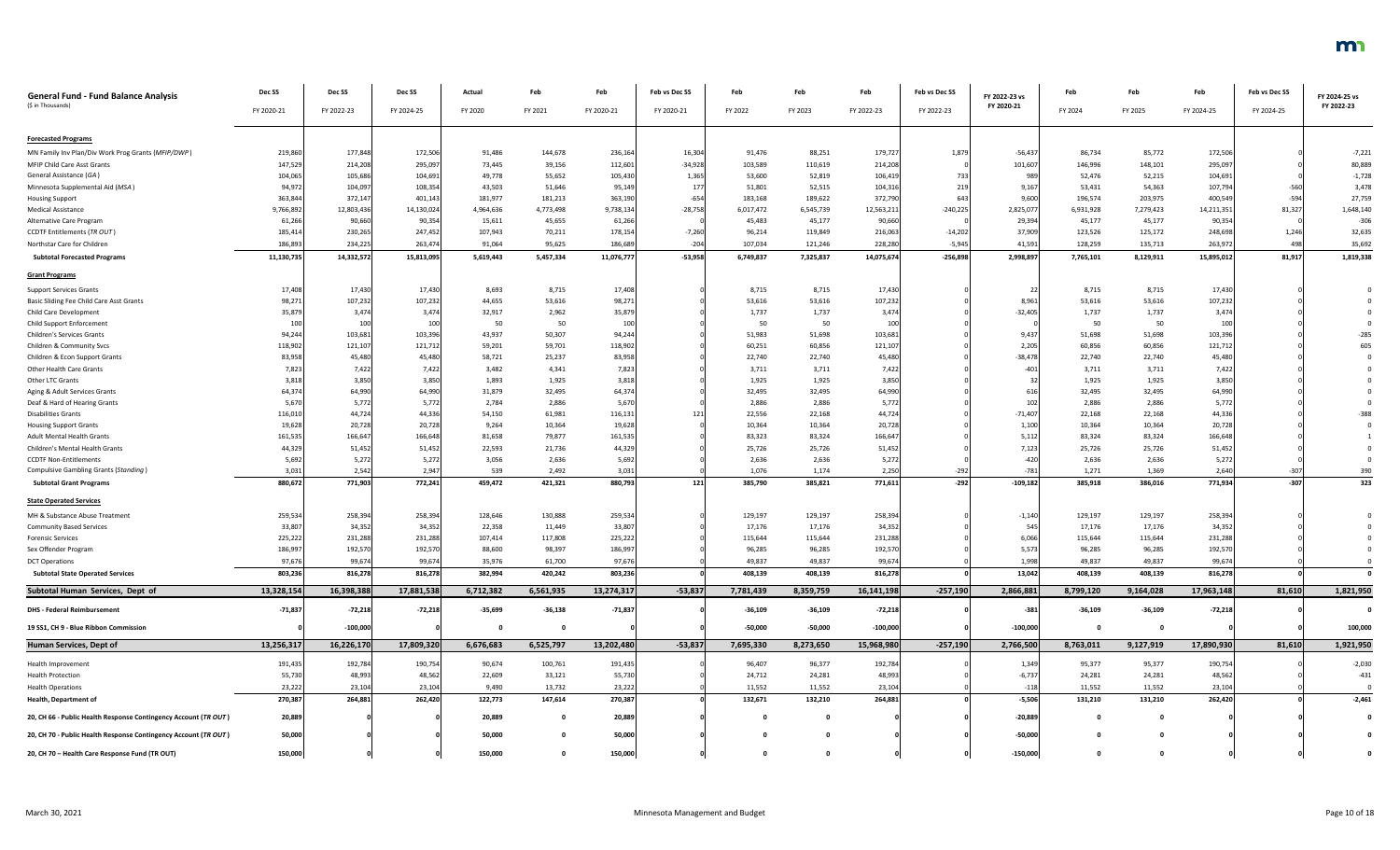| <b>General Fund - Fund Balance Analysis</b><br>(\$ in Thousands)                           | Dec SS            | Dec <sub>SS</sub> | Dec <sub>SS</sub> | Actual            | Feb               | Feb               | Feb vs Dec SS | Feb               | Feb               | Feb              | Feb vs Dec SS | FY 2022-23 vs<br>FY 2020-21 | Feb               | Feb               | Feb               | Feb vs Dec SS          | FY 2024-25 vs<br>FY 2022-23 |
|--------------------------------------------------------------------------------------------|-------------------|-------------------|-------------------|-------------------|-------------------|-------------------|---------------|-------------------|-------------------|------------------|---------------|-----------------------------|-------------------|-------------------|-------------------|------------------------|-----------------------------|
|                                                                                            | FY 2020-21        | FY 2022-23        | FY 2024-25        | FY 2020           | FY 2021           | FY 2020-21        | FY 2020-21    | FY 2022           | FY 2023           | FY 2022-23       | FY 2022-23    |                             | FY 2024           | FY 2025           | FY 2024-25        | FY 2024-25             |                             |
| <b>Emergency Medical Services Board</b>                                                    | 7,65              | 7,55              | 7,552             | 3,012             | 4,646             | 7,658             |               | 3,776             | 3,776             | 7,552            |               | $-106$                      | 3,776             | 3,776             | 7,552             |                        |                             |
| <b>Emergency Medical Services Board</b>                                                    | 7,658             | 7,552             | 7,552             | 3,012             | 4,646             | 7,658             |               | 3,776             | 3,776             | 7,552            |               | $-106$                      | 3,776             | 3,776             | 7,552             |                        |                             |
| Council on Disability                                                                      | 2,020             | 2,012             | 2,012             | 910               | 1,110             | 2,020             |               | 1,006             | 1,006             | 2,012            |               |                             | 1,006             | 1,006             | 2,012             |                        |                             |
| <b>Council on Disability</b>                                                               | 2,020             | 2,012             | 2,012             | 910               | 1,110             | 2,020             |               | 1,006             | 1,006             | 2,012            |               |                             | 1,006             | 1,006             | 2,012             |                        |                             |
| MH/DD Ombudsman                                                                            | 4,869             | 4,67              | 4,676             | 2,292             | 2,577             | 4,869             |               | 2,338             | 2,338             | 4,676            |               |                             | 2,338             | 2,338             | 4,676             |                        |                             |
| <b>UMN Drug Trial Monitoring</b>                                                           | 200               | 200               | 200               | 100               | 100               | 200               |               | 100               | 100               | 200              |               |                             | 100               | 100               | 200               |                        |                             |
| MH/DD Ombudsman                                                                            | 5,069             | 4,876             | 4,876             | 2,392             | 2,677             | 5,069             |               | 2,438             | 2,438             | 4,876            |               | $-193$                      | 2,438             | 2,438             | 4,876             |                        |                             |
| <b>Ombudsperson for Families</b>                                                           | 1,437             | 1,44              | 1,446             | 621               | 816               | 1,437             |               | 723               | 723               | 1,446            |               |                             | 723               | 723               | 1,446             |                        |                             |
| <b>Ombudsperson for Families</b>                                                           | 1,437             | 1,446             | 1,446             | 621               | 816               | 1,437             |               | 723               | 723               | 1,446            |               |                             | 723               | 723               | 1,446             |                        |                             |
| Board of Pharmacy - 19, SS1, Ch 63 - Opiate Epidemic Response                              | 370               |                   |                   | 87                | 283               | 370               |               |                   | $\mathbf{0}$      |                  |               | $-370$                      | - 0               | $\Omega$          |                   |                        |                             |
| 19, SS1, CH 9 - MNsure                                                                     | 8,000             |                   |                   | 8,000             |                   | 8,000             |               |                   | . വ               |                  |               | $-8,000$                    |                   | - 0               |                   |                        |                             |
| <b>Health &amp; Human Services</b>                                                         | 13,772,147        | 16,506,937        | 18,087,626        | 7,035,367         | 6,682,943         | 13,718,310        | $-53,837$     | 7,835,944         | 8,413,803         | 16,249,747       | $-257,190$    | 2,531,437                   | 8,902,164         | 9,267,072         | 18,169,236        | 81,610                 | 1,919,489                   |
| <b>Public Safety &amp; Judiciary</b>                                                       |                   |                   |                   |                   |                   |                   |               |                   |                   |                  |               |                             |                   |                   |                   |                        |                             |
| <b>Supreme Court Operations</b>                                                            | 84,422            | 83,564            | 83,564            | 39,350            | 45,072            | 84,422            |               | 41,782            | 41,782            | 83,564           |               | $-858$                      | 41,782            | 41,782            | 83,564            |                        |                             |
| Civil Legal Svcs                                                                           | 29,440            | 29,440            | 29,440            | 14,720            | 14,720            | 29,440            |               | 14,720            | 14,720            | 29,440           |               |                             | 14,720            | 14,720            | 29,440            |                        |                             |
| <b>Supreme Court</b>                                                                       | 113,862           | 113,004           | 113,004           | 54,070            | 59,792            | 113,862           |               | 56,502            | 56,502            | 113,004          |               | $-858$                      | 56,502            | 56,502            | 113,004           |                        |                             |
| Court of Appeals                                                                           | 25,994            | 26,326            | 26,326            | 12,617            | 13,377            | 25,994            |               | 13,163            | 13,163            | 26,326           |               | 332                         | 13,163            | 13,163            | 26,326            |                        |                             |
| <b>Court of Appeals</b>                                                                    | 25,994            | 26,326            | 26,326            | 12,617            | 13,377            | 25,994            |               | 13,163            | 13,163            | 26,326           |               | 332                         | 13,163            | 13,163            | 26,326            |                        |                             |
| <b>District Courts</b>                                                                     | 626,205           | 634,404           | 634,404           | 294,249           | 331,956           | 626,205           |               | 317,202           | 317,202           | 634,404          |               | 8,199                       | 317,202           | 317,202           | 634,404           |                        |                             |
| <b>District Courts</b>                                                                     | 626,205           | 634,404           | 634,404           | 294,249           | 331,956           | 626,205           |               | 317,202           | 317,202           | 634,404          |               | 8,199                       | 317,202           | 317,202           | 634,404           |                        |                             |
| State Guardian Ad Litem Board                                                              | 43,385            | 44,000            | 44,000            | 18,570            | 24,815            | 43,385            |               | 22,000            | 22,000            | 44,000           |               | 615                         | 22,000            | 22,000            | 44,000            |                        |                             |
| <b>State Guardian Ad Litem Board</b>                                                       | 43,385            | 44,000            | 44,000            | 18,570            | 24,815            | 43,385            |               | 22,000            | 22,000            | 44,000           |               | 615                         | 22,000            | 22,000            | 44,000            |                        |                             |
| <b>Tax Court</b>                                                                           | 3,615             | 3,616             | 3,616             | 1,325             | 2,290             | 3,615             |               | 1,808             | 1,808             | 3,616            |               |                             | 1,808             | 1,808             | 3,616             |                        |                             |
| <b>Tax Court</b>                                                                           | 3,615             | 3,616             | 3,616             | 1,325             | 2,290             | 3,615             |               | 1,808             | 1,808             | 3,616            |               |                             | 1,808             | 1,808             | 3,616             |                        |                             |
| <b>Uniform Laws Commission</b>                                                             | 196               | 196               | 196               | 98                | 98                | 196               |               | 98                | 98                | 196              |               |                             | 98                | 98                | 196               |                        |                             |
| <b>Uniform Laws Commission</b>                                                             | 196               | 196               | 196               | 98                | 98                | 196               |               | 98                | 98                | 196              |               |                             | 98                | 98                | 196               |                        |                             |
| Judicial Standards, Bd of                                                                  | 1,267             | 1,018             | 1,018             | 409               | 858               | 1,267             |               | 509               | 509               | 1,018            |               |                             | 509               | 509               | 1,018             |                        |                             |
| Judicial Standards, Bd of                                                                  | 1,267             | 1,018             | 1,018             | 409               | 858               | 1,267             |               | 509               | 509               | 1,018            |               | $-249$                      | 509               | 509               | 1,018             |                        |                             |
| Board of Public Defense                                                                    | 197,552           | 202,356           | 202,356           | 93,152            | 104,400           | 197,552           |               | 101,178           | 101,178           | 202,356          |               | 4,804                       | 101,178           | 101,178           | 202,356           |                        |                             |
| <b>Board of Public Defense</b>                                                             | 197,552           | 202,356           | 202,356           | 93,152            | 104,400           | 197,552           |               | 101,178           | 101,178           | 202,356          |               | 4,804                       | 101,178           | 101,178           | 202,356           |                        |                             |
| Private Detective Board                                                                    | 554               | 554               | 554               | 241               | 313               | 554               |               | 277               | 277               | 554              |               |                             | 277               | 277               | 554               |                        |                             |
| <b>Private Detective Board</b>                                                             | 554               | 554               | 554               | 241               | 313               | 554               |               | 277               | 277               | 554              |               |                             | 277               | 277               | 554               |                        |                             |
|                                                                                            |                   |                   |                   |                   |                   |                   |               |                   |                   |                  |               |                             |                   |                   |                   |                        |                             |
| Peace Officer Standards and Training, Board<br>Peace Officer Standards and Training, Board | 24,457<br>24,457  | 22,262<br>22,262  | 22,262<br>22,262  | 10,084<br>10,084  | 14,373<br>14,373  | 24,457<br>24,457  |               | 11,131<br>11,131  | 11,131<br>11,131  | 22,262<br>22,262 |               | $-2,195$<br>$-2,195$        | 5,131<br>5,131    | 5,131<br>5,131    | 10,262<br>10,262  | $-12,000$<br>$-12,000$ | $-12,000$<br>$-12,000$      |
|                                                                                            |                   |                   |                   |                   |                   |                   |               |                   |                   |                  |               |                             |                   |                   |                   |                        |                             |
| <b>Correctional Institutions</b>                                                           | 915,369           | 931,321           | 931,322           | 435,100           | 480,269           | 915,369           |               | 465,660           | 465,661           | 931,321          |               | 15,952                      | 465,661           | 465,661           | 931,322           |                        |                             |
| <b>Community Services</b><br><b>Operations Support</b>                                     | 267,484<br>58,438 | 267,812<br>58,126 | 267,812<br>58,126 | 131,419<br>28,990 | 136,065<br>29,448 | 267,484<br>58,438 |               | 133,906<br>29,063 | 133,906<br>29,063 | 267,812<br>58,12 |               | 328<br>$-312$               | 133,906<br>29,063 | 133,906<br>29,063 | 267,812<br>58,126 |                        |                             |
| Corrections, Dept of                                                                       | 1,241,291         | 1,257,259         | 1,257,260         | 595,509           | 645,782           | 1,241,291         |               | 628,629           | 628,630           | 1,257,259        |               | 15,968                      | 628,630           | 628,630           | 1,257,260         |                        |                             |
|                                                                                            |                   |                   |                   |                   |                   |                   |               |                   |                   |                  |               |                             |                   |                   |                   |                        |                             |
| Sentencing Guidelines Comm<br><b>Sentencing Guidelines Comm</b>                            | 1,366<br>1,366    | 1,374<br>1,374    | 1,374<br>1,374    | 673<br>673        | 693<br>693        | 1,366<br>1,366    |               | 687<br>687        | 687<br>687        | 1,374<br>1,374   |               |                             | 687<br>687        | 687<br>687        | 1,374<br>1,374    |                        |                             |
|                                                                                            |                   |                   |                   |                   |                   |                   |               |                   |                   |                  |               |                             |                   |                   |                   |                        |                             |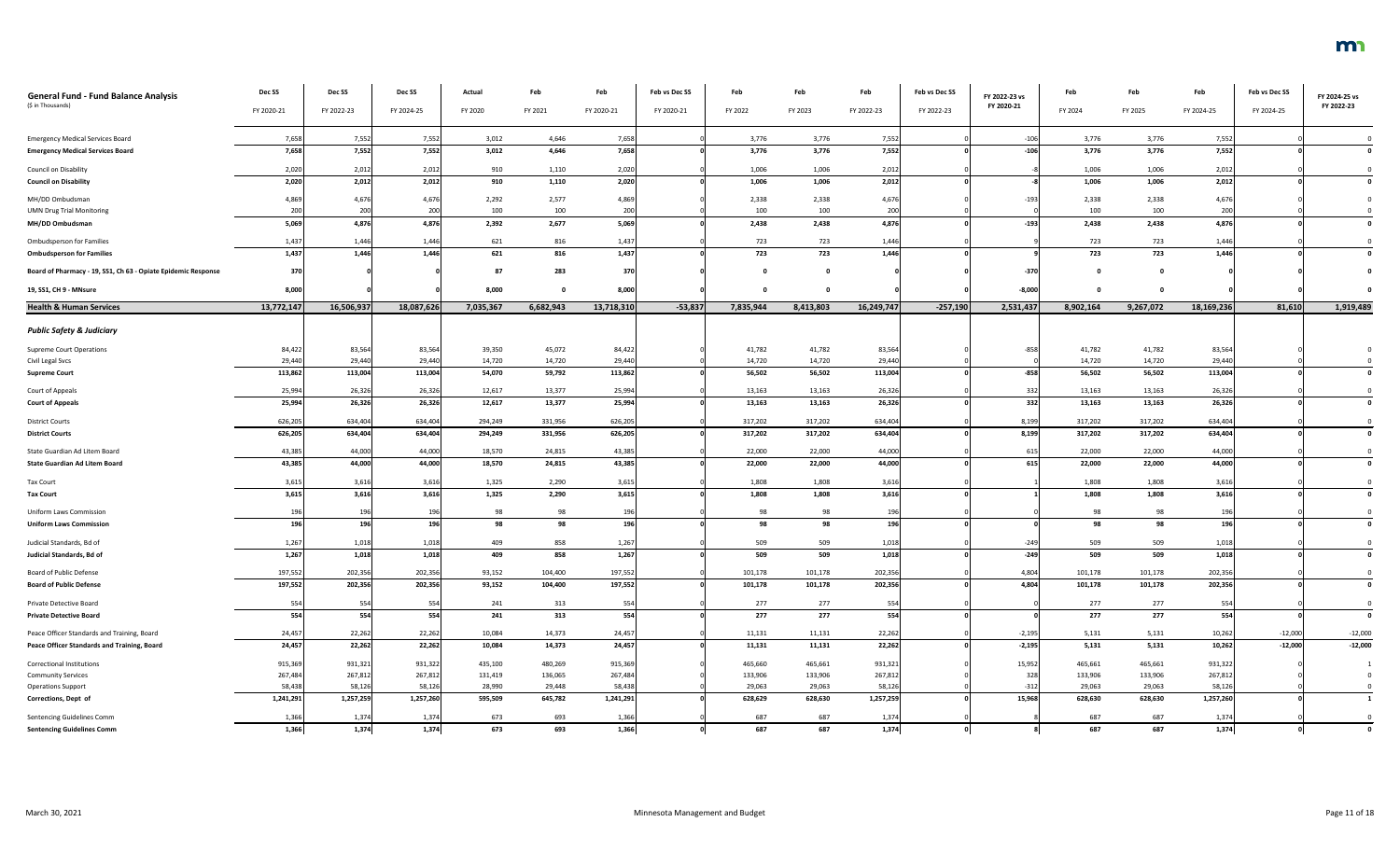| <b>General Fund - Fund Balance Analysis</b>                             | Dec <sub>SS</sub> | Dec SS     | Dec SS     | Actual    | Feb       | Feb             | Feb vs Dec SS | Feb       |                         | Feb        | Feb vs Dec SS | FY 2022-23 vs | Feb       | Feb       | Feb        | Feb vs Dec SS | FY 2024-25 vs |
|-------------------------------------------------------------------------|-------------------|------------|------------|-----------|-----------|-----------------|---------------|-----------|-------------------------|------------|---------------|---------------|-----------|-----------|------------|---------------|---------------|
| (\$ in Thousands)                                                       | FY 2020-21        | FY 2022-23 | FY 2024-25 | FY 2020   | FY 2021   | FY 2020-21      | FY 2020-21    | FY 2022   | FY 2023                 | FY 2022-23 | FY 2022-23    | FY 2020-21    | FY 2024   | FY 2025   | FY 2024-25 | FY 2024-25    | FY 2022-23    |
|                                                                         |                   |            |            |           |           |                 |               |           |                         |            |               |               |           |           |            |               |               |
| Homeland Security & Emergency Mgmt                                      | 7,032             | 5,190      | 5,190      | 3,093     | 3,939     | 7,032           |               | 2,595     | 2,595                   | 5,190      |               | $-1,842$      | 2,595     | 2,595     | 5,190      |               |               |
| <b>Criminal Apprehension</b>                                            | 123,643           | 125,728    | 125,728    | 55,648    | 67,995    | 123,643         |               | 62,864    | 62,864                  | 125,728    |               | 2,085         | 62,864    | 62,864    | 125,728    |               |               |
| Gambling & Alcohol Enforcement                                          | 3,856             | 4,012      | 4,012      | 1,781     | 2,075     | 3,856           |               | 2,006     | 2,006                   | 4,012      |               |               | 2,006     | 2,006     | 4,012      |               |               |
| <b>Office of Justice Programs</b>                                       | 79,824            | 79,458     | 79,458     | 39,758    | 40,066    | 79,824          |               | 39,729    | 39,729                  | 79,458     |               | -366          | 39,729    | 39,729    | 79,458     |               |               |
| <b>State Fire Marshal</b>                                               |                   |            | 100        | 31        | 69        | 10 <sub>C</sub> |               | 50        | 50                      | 100        |               |               | 50        | 50        |            |               |               |
| 19, SS1, CH 6 - Melrose Fire Remediation Grant                          |                   |            |            |           | 644       |                 |               |           |                         |            |               |               |           |           |            |               |               |
| 19, CH 63 - Opiate Epidemic Response                                    |                   |            |            | 650       | 21        |                 |               |           | 0                       |            |               | -67           |           |           |            |               |               |
| 20, SS5, CH 3 - BCA - Sexual Assault Examination Kits                   | 3,096             | 4,134      | 4,134      |           | 3,096     | 3,096           |               | 2,067     | 2,067                   | 4,134      |               | 1,038         | 2,067     | 2,067     | 4,134      |               |               |
| 20, SS5, CH 3 - BCA - Crime Laboratory                                  | 1,386             | 1,688      | 1.688      |           | 1,386     | 1,386           |               | 844       | 844                     | 1,688      |               | 302           | 844       | 844       | 1,68       |               |               |
| 20, SS5, CH 3 - Public Safety - Civil Unrest Deployment                 |                   |            |            |           | 893       |                 |               |           |                         |            |               | -893          |           |           |            |               |               |
| FY21 Administrative Holdback - Public Safety                            |                   |            |            |           | 345       |                 |               |           |                         |            |               |               |           |           |            |               |               |
| 20, SS7, Ch. 2 - Waived 2 AM Fee GF Reimbursement, TR-OUT               |                   | 284        |            |           | 284       | 284             |               | 284       | $\cap$                  | 284        |               |               |           |           |            |               | $-284$        |
|                                                                         |                   |            | 220,310    |           |           |                 |               |           |                         | 220,594    |               |               |           |           |            |               |               |
| <b>Public Safety, Dept of</b>                                           | 221,774           | 220,594    |            | 100,961   | 120,813   | 221,774         |               | 110,439   | 110,155                 |            |               | $-1,180$      | 110,155   | 110,155   | 220,310    |               | $-284$        |
| Human Rights, Dept of                                                   | 10,042            | 10,262     | 10,262     | 4,526     | 5,516     | 10,042          |               | 5,131     | 5,131                   | 10,262     |               | 220           | 5,131     | 5,131     | 10,262     |               |               |
| Human Rights, Dept of                                                   | 10,042            | 10,262     | 10,262     | 4,526     | 5,516     | 10,042          |               | 5,131     | 5,131                   | 10,262     |               | 220           | 5,131     | 5,131     | 10,262     |               |               |
| <b>Transfer to Disaster Contingency Account</b>                         | 50,000            |            |            | 50,000    |           | 50,000          |               |           | $\Omega$                |            |               | $-50,000$     |           |           |            |               |               |
| Transfer out to Community Justice Acct.                                 | 922               | 922        | 922        | 461       | 461       | 922             |               | 461       | 461                     | 922        |               |               | 461       | 461       | 92         |               |               |
|                                                                         |                   |            |            |           |           |                 |               |           |                         |            | nl            |               |           |           |            |               |               |
| <b>Public Safety &amp; Judiciary</b>                                    | 2,562,482         | 2,538,147  | 2,537,864  | 1,236,945 | 1,325,537 | 2,562,482       |               | 1,269,215 | 1,268,932               | 2,538,147  |               | $-24,335$     | 1,262,932 | 1,262,932 | 2,525,864  | $-12,000$     | $-12,283$     |
| <b>Transportation</b>                                                   |                   |            |            |           |           |                 |               |           |                         |            |               |               |           |           |            |               |               |
| Multimodal Systems                                                      | 40,35             | 38,636     | 38,636     | 19,864    | 20,489    | 40,353          |               | 19,318    | 19,318                  | 38,636     |               | $-1,717$      | 19,318    | 19,318    | 38,63      |               |               |
| State Roads                                                             | 1,068             |            |            | 71        | 997       | 1,068           |               |           |                         |            |               | $-1,062$      |           |           |            |               |               |
| Agency Management                                                       |                   |            | 108        | 279       | 185       |                 |               |           |                         |            |               | $-356$        |           |           |            |               |               |
| FY21 Administrative Holdback - Transportation                           | 271               |            |            |           | 271       |                 |               |           |                         |            |               | $-27"$        |           |           |            |               |               |
| <b>Transportation, Dept of</b>                                          | 42,156            | 38,750     | 38,750     | 20,214    | 21,942    | 42,156          |               | 19,375    | 19,375                  | 38,750     |               | $-3,406$      | 19,375    | 19,375    | 38,750     |               |               |
| <b>Transit System Operations</b>                                        | 65,508            | 65,308     | 65,308     | 32,854    | 32,654    | 65,508          |               | 32,654    | 32,654                  | 65,308     |               | $-200$        | 32,654    | 32,654    | 65,308     |               |               |
| <b>Metro Mobility</b>                                                   | 150,502           | 112,392    | 111,952    | 80,336    | 70,166    | 150,502         |               | 56,416    | 55,976                  | 112,392    |               | $-38,110$     | 55,976    | 55,976    | 111,952    |               | -440          |
| <b>Metropolitan Council</b>                                             | 216,010           | 177,700    | 177,260    | 113,190   | 102,820   | 216,010         |               | 89,070    | 88,630                  | 177,700    |               | $-38,310$     | 88,630    | 88,630    | 177,260    |               | $-440$        |
| Admin & Related Services                                                | 11,663            | 11,032     | 11,032     | 5,211     | 6,452     | 11,663          |               | 5,516     | 5,516                   | 11,032     |               | -631          | 5,516     | 5,516     | 11,032     |               |               |
| State Patrol                                                            | 18,444            | 18,574     | 18,574     | 9,147     | 9,297     | 18,444          |               | 9,287     | 9,287                   | 18,574     |               | 130           | 9,287     | 9,287     | 18,574     |               |               |
| MnCRASH System Maintenance (Traffic Safety)                             | 940               |            | 94         | 248       | 692       | 940             |               | 470       | 470                     | 940        |               |               | 470       | 470       | 94         |               |               |
| 19, SS1, CH 3 - Driver and Vehicle Services                             | 55,778            |            |            | 26,810    | 31,968    | 58,778          | 3.000         |           | $\Omega$                |            |               | $-58,778$     |           |           |            |               |               |
| 20, SS5, CH 3 - Public Safety - Civil Unrest Deployment                 | 2,688             |            |            |           | 2,688     | 2,688           |               |           | $\mathbf 0$             |            |               | $-2,688$      |           |           |            |               |               |
| 20, SS5, CH 3 - State Patrol Operating Adjustment - Capitol Security    | 1,278             | 2,556      | 2,556      |           | 1,278     | 1,278           |               | 1,278     | 1,278                   | 2,556      |               | 1,278         | 1,278     | 1,278     | 2,556      |               |               |
| 20, SS5, CH 3 - State Patrol Trooper Salary Increase - Capitol Security | 193               |            |            |           | 193       | 193             |               |           | $\Omega$                |            |               | $-193$        |           |           |            |               |               |
| FY21 Administrative Holdback - PS Transp                                | 220               |            |            |           | 220       | 220             |               |           | $\Omega$                |            |               | $-220$        |           |           |            |               |               |
| <b>Public Safety, Dept of</b>                                           | 91,204            | 33,102     | 33,102     | 41,416    | 52,788    | 94,204          | 3,000         | 16,551    | 16,551                  | 33,102     |               | $-61,102$     | 16,551    | 16,551    | 33,102     |               |               |
| <b>Transportation</b>                                                   | 349,370           | 249,552    | 249,112    | 174,820   | 177,550   | 352,370         | 3,000         | 124,996   | 124,556                 | 249,552    |               | $-102,818$    | 124,556   | 124,556   | 249,112    |               | $-440$        |
|                                                                         |                   |            |            |           |           |                 |               |           |                         |            |               |               |           |           |            |               |               |
| Environment                                                             |                   |            |            |           |           |                 |               |           |                         |            |               |               |           |           |            |               |               |
| <b>Environmental Analysis and Outcomes Division</b>                     |                   | 408        | 408        | 197       | 213       |                 |               | 204       | 204                     | 408        |               |               | 204       | 204       | 40         |               |               |
| <b>Municipal Division</b>                                               |                   | 328        | 328        | 147       | 181       |                 |               | 164       | 164                     | 328        |               |               | 164       | 164       | 325        |               |               |
| <b>Operations Division</b>                                              | 4,980             | 4,980      | 4,980      | 2,490     | 2,490     |                 |               | 2,490     | 2,490                   | 4.980      |               |               | 2,490     | 2,490     | 4,98       |               |               |
| <b>Remediation Division</b>                                             |                   |            |            | 216       |           | 216             |               |           | $\overline{\mathbf{0}}$ |            |               |               |           |           |            |               |               |
| Resource Management and Assistance Division                             | 2,025             | 600        | 600        | 700       | 1,325     | 2,025           |               | 300       | 300                     | 600        |               | $-1,425$      | 300       | 300       | 60         |               |               |
| <b>Watershed Division</b>                                               | 3,918             | 3,918      | 3,918      | 1,959     | 1,959     | 3,918           |               | 1,959     | 1,959                   | 3,918      |               |               | 1,959     | 1,959     | 3,918      |               |               |
| <b>Environmental Quality Board</b>                                      | 2,221             | 2,162      | 2,162      | 1,020     | 1,201     | 2,221           |               | 1,081     | 1,081                   | 2,162      |               |               | 1,081     | 1,081     | 2,162      |               |               |
| <b>Pollution Control Agency</b>                                         | 14,098            | 12,396     | 12,396     | 6,729     | 7,369     | 14,098          |               | 6,198     | 6,198                   | 12,396     |               | $-1,702$      | 6,198     | 6,198     | 12,396     |               |               |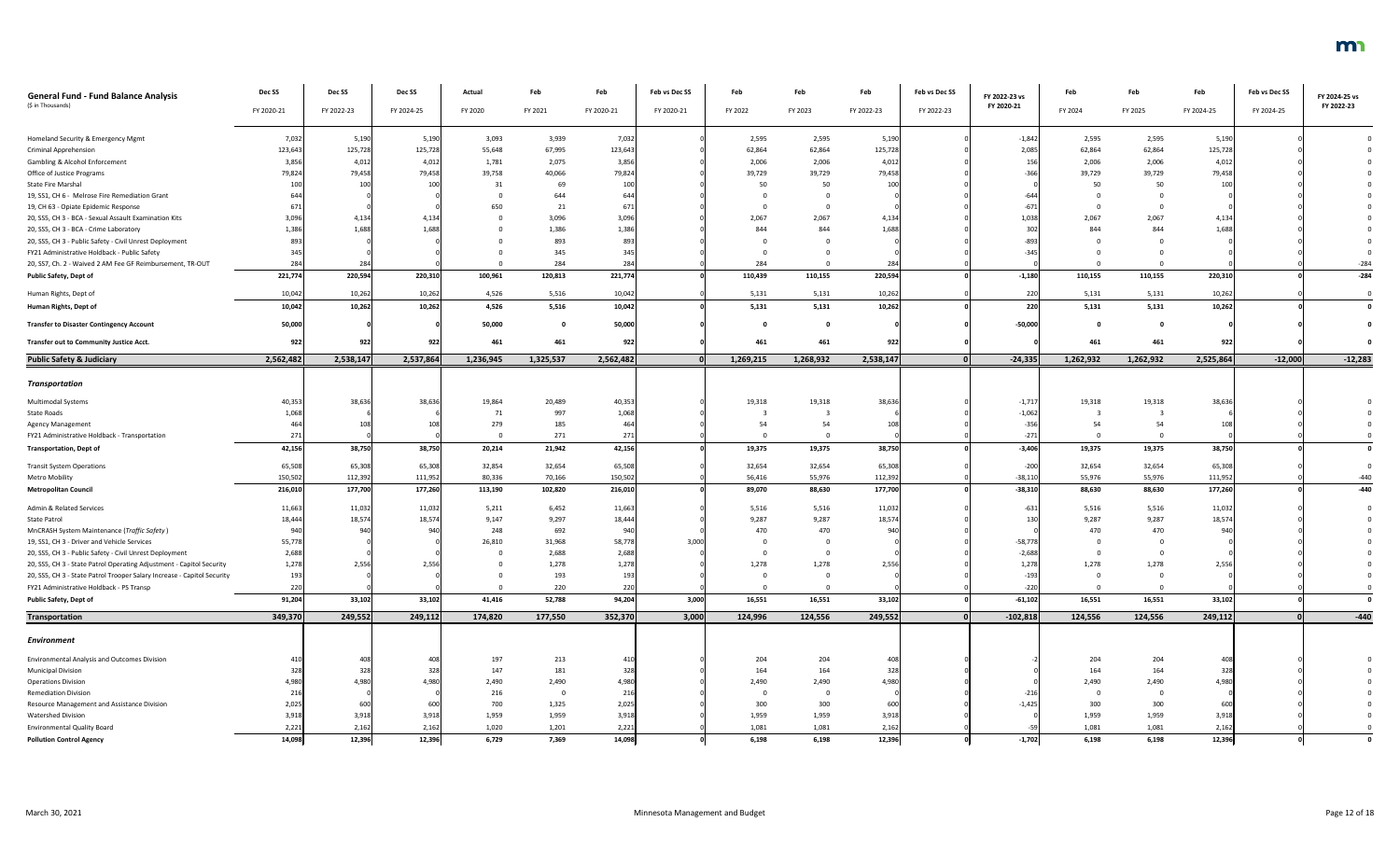| <b>General Fund - Fund Balance Analysis</b><br>(\$ in Thousands) | Dec <sub>SS</sub><br>FY 2020-21 | Dec SS<br>FY 2022-23 | Dec SS<br>FY 2024-25 | Actual<br>FY 2020 | Feb<br>FY 2021 | Feb<br>FY 2020-21 | Feb vs Dec SS<br>FY 2020-21 | Feb<br>FY 2022 | Feb<br>FY 2023          | Feb<br>FY 2022-23 | Feb vs Dec SS<br>FY 2022-23 | FY 2022-23 vs<br>FY 2020-21 | Feb<br>FY 2024 | Feb<br>FY 2025 | Feb<br>FY 2024-25 | Feb vs Dec SS<br>FY 2024-25 | FY 2024-25 vs<br>FY 2022-23 |
|------------------------------------------------------------------|---------------------------------|----------------------|----------------------|-------------------|----------------|-------------------|-----------------------------|----------------|-------------------------|-------------------|-----------------------------|-----------------------------|----------------|----------------|-------------------|-----------------------------|-----------------------------|
|                                                                  |                                 |                      |                      |                   |                |                   |                             |                |                         |                   |                             |                             |                |                |                   |                             |                             |
| Land and Mineral Resources Management                            | 3,659                           | 3,692                | 3,692                | 1,522             | 2,137          | 3,659             |                             | 1,846          | 1,846                   | 3,692             |                             |                             | 1,846          | 1,846          | 3,692             |                             |                             |
| Ecological & Water Resources                                     | 37,301                          | 37,094               | 37,094               | 17,610            | 19,691         | 37,301            |                             | 18,547         | 18,547                  | 37,094            |                             | $-207$                      | 18,547         | 18,547         | 37,094            |                             |                             |
| <b>Forest Management</b>                                         | 68,245                          | 66,074               | 66,074               | 31,786            | 36,459         | 68,245            |                             | 33,037         | 33,037                  | 66,074            |                             | $-2,17$                     | 33,037         | 33,037         | 66,074            |                             |                             |
| Parks & Trails Mgmt                                              | 53,583                          | 54,460               | 54,460               | 24,353            | 29,230         | 53,583            |                             | 27,230         | 27,230                  | 54,460            |                             | 877                         | 27,230         | 27,230         | 54,460            |                             |                             |
| Fish and Wildlife Management                                     | 2,045                           | 550                  | 550                  | 1,774             | 271            | 2,045             |                             | 275            | 275                     | 550               |                             | $-1,495$                    | 275            | 275            | 550               |                             |                             |
| Enforcement Natural Res Laws-Rules                               | 14,589                          | 14,723               | 14,724               | 6,995             | 7,594          | 14,589            |                             | 7,361          | 7,362                   | 14,723            |                             |                             | 7,362          | 7,362          | 14,724            |                             |                             |
| <b>Operations Support</b>                                        | 2,494                           |                      |                      | 1,619             | 875            | 2,494             |                             |                | - 0                     |                   |                             | $-2.494$                    |                | 0              |                   |                             |                             |
| Office of School Trust Lands                                     | 374                             | 374                  | 374                  | 170               | 204            | 374               |                             | 187            | 187                     | 374               |                             |                             | 187            | 187            | 374               |                             |                             |
| DNR Firefighting (OPEN)                                          | 35,725                          | 35,800               | 35,800               | 17,825            | 17,900         | 35,725            |                             | 17,900         | 17,900                  | 35,800            |                             |                             | 17,900         | 17,900         | 35,800            |                             |                             |
| 1854 Treaty (OPEN)                                               | 13,147                          | 12,652               | 12,070               | 6,355             | 6,792          | 13,147            |                             | 6,566          | 6,253                   | 12,81             |                             | $-328$                      | 6,128          | 6,004          | 12,132            |                             | $-687$                      |
| Leech Lake White Earth (OPEN)                                    | 6,396                           | 5,974                | 5,712                | 3,296             | 3,183          | 6,479             |                             | 3,026          | 2,964                   | 5,990             |                             |                             | 2,902          | 2,841          | 5,743             |                             | $-247$                      |
| Con Con Areas (OPEN)                                             |                                 |                      |                      |                   | 31             |                   |                             |                | 31                      | 62                |                             |                             |                |                |                   |                             |                             |
| State Forest Cost Certification (OPEN)                           |                                 |                      |                      |                   |                |                   |                             |                |                         |                   |                             |                             |                |                |                   |                             |                             |
| 20, SS5, CH 3 - Civil Unrest Deployment                          | 2,112                           |                      |                      |                   | 2,112          | 2,112             |                             |                |                         |                   |                             | $-2,112$                    |                |                |                   |                             |                             |
| FY21 Administrative Holdback - Natural Resources                 | 2,008                           |                      |                      |                   | 2,008          | 2,008             |                             |                |                         |                   |                             | $-2,008$                    |                |                |                   |                             |                             |
| <b>Natural Resources, Dept of</b>                                | 241,719                         | 231,465              | 230,622              | 113,310           | 128,492        | 241,802           |                             | 116,011        | 115,637                 | 231,648           | 183                         | $-10,154$                   | 115,450        | 115,265        | 230,715           | 93                          | $-933$                      |
| Transfer to Mining and Env Regulatory Account (OPEN)             | 1,822                           | 1,904                | 1,902                | 873               | 949            | 1,822             |                             | 886            | 860                     | 1,746             | $-158$                      |                             | 863            | 929            | 1,792             |                             |                             |
| Board of Water & Soil Resources                                  | 30,259                          | 29,744               | 29,744               | 21,096            | 9,163          | 30,259            |                             | 14,872         | 14,872                  | 29,744            |                             | $-515$                      | 14,872         | 14,872         | 29,744            |                             |                             |
| <b>Board of Water &amp; Soil Resources</b>                       | 30,259                          | 29,744               | 29,744               | 21,096            | 9,163          | 30,259            |                             | 14,872         | 14,872                  | 29,744            |                             | $-515$                      | 14,872         | 14,872         | 29,744            |                             |                             |
| <b>MN Conservation Corps</b>                                     |                                 | 910                  | 910                  | 455               | 455            | 910               |                             | 455            | 455                     | 910               |                             |                             | 455            | 455            | 910               |                             |                             |
| Metropolitan Council Parks                                       | 5,080                           | 5,080                | 5,080                | 2,540             | 2,540          | 5,080             |                             | 2,540          | 2,540                   | 5,080             |                             |                             | 2,540          | 2,540          | 5,080             |                             |                             |
| 20, SS7, Ch. 2 - Wastewater Rate Stabilization                   | 142                             |                      |                      |                   | 142            | 142               |                             |                |                         |                   |                             |                             |                |                |                   |                             |                             |
| <b>Metropolitan Council Parks</b>                                | 5,222                           | 5,080                | 5,080                | 2,540             | 2,682          | 5,222             |                             | 2,540          | 2,540                   | 5,080             |                             | $-142$                      | 2,540          | 2,540          | 5,080             |                             |                             |
| Zoological Board                                                 | 19,474                          | 19,618               | 19,618               | 9,665             | 9,809          | 19,474            |                             | 9,809          | 9,809                   | 19,618            |                             |                             | 9,809          | 9,809          | 19,618            |                             |                             |
| <b>Zoological Board</b>                                          | 19,474                          | 19,618               | 19,618               | 9,665             | 9,809          | 19,474            |                             | 9,809          | 9,809                   | 19,618            |                             | $111$                       | 9,809          | 9,809          | 19,618            |                             |                             |
| <b>Science Museum of Minnesota</b>                               | 2,158                           | 2,158                | 2,158                | 1,079             | 1,079          | 2,158             |                             | 1,079          | 1,079                   | 2,158             |                             |                             | 1,079          | 1,079          | 2,158             |                             |                             |
| Explore Minnesota Tourism                                        | 29,074                          | 28,388               | 28,688               | 10,675            | 18,399         | 29,074            |                             | 14,344         | 14,344                  | 28,688            | 300                         | $-386$                      | 14,344         | 14,344         | 28,688            |                             |                             |
| <b>Explore Minnesota Tourism</b>                                 | 29,074                          | 28,388               | 28,688               | 10,675            | 18,399         | 29,074            |                             | 14,344         | 14,344                  | 28,688            | 300                         | $-386$                      | 14,344         | 14,344         | 28,688            |                             |                             |
| <b>Environment</b>                                               | 344,736                         | 331,663              | 331,118              | 166,422           | 178,397        | 344,819           | 83                          | 166,194        | 165,794                 | 331,988           | 325                         | $-12,831$                   | 165,610        | 165,491        | 331,101           | $-17$                       | $-887$                      |
| <b>Agriculture</b>                                               |                                 |                      |                      |                   |                |                   |                             |                |                         |                   |                             |                             |                |                |                   |                             |                             |
| <b>Protection Service</b>                                        | 35,881                          | 36,250               | 36,250               | 17,653            | 18,228         | 35,881            |                             | 18,125         | 18,125                  | 36,250            |                             |                             | 18,125         | 18,125         | 36,250            |                             |                             |
| Promotion & Marketing                                            | 7,85                            | 7,892                | 7,892                | 3,617             | 4,240          | 7,857             |                             | 3,946          | 3,946                   | 7,892             |                             |                             | 3,946          | 3,946          | 7,892             |                             |                             |
| Value-Added Products                                             | 50,093                          | 47,986               | 47,986               | 25,996            | 24,097         | 50,093            |                             | 23,993         | 23,993                  | 47,986            |                             | $-2,107$                    | 23,993         | 23,993         | 47,986            |                             |                             |
| Admin & Financial Assistance                                     | 16,711                          | 15,578               | 15,578               | 8,981             | 7,730          | 16,711            |                             | 7,789          | 7,789                   | 15,578            |                             | $-1,133$                    | 7,789          | 7,789          | 15,578            |                             |                             |
| FY21 Administrative Holdback - Agriculture                       | 1,330                           |                      |                      |                   | 1,330          | 1,330             |                             |                | $\overline{\mathbf{0}}$ |                   |                             | $-1,330$                    | $\Omega$       | $\Omega$       |                   |                             |                             |
| Agriculture, Dept of                                             | 111,872                         | 107,706              | 107,706              | 56,247            | 55,625         | 111,872           |                             | 53,853         | 53,853                  | 107,706           |                             | $-4,166$                    | 53,853         | 53,853         | 107,706           |                             |                             |
| Agricultural Utilization Research Institute                      | 7,786                           | 7,786                | 7,786                | 3,893             | 3,893          | 7,786             |                             | 3,893          | 3,893                   | 7,786             |                             |                             | 3,893          | 3,893          | 7,786             |                             |                             |
| <b>Agricultural Utilization Research Institute</b>               | 7,786                           | 7,786                | 7,786                | 3,893             | 3,893          | 7,786             |                             | 3,893          | 3,893                   | 7,786             |                             |                             | 3,893          | 3,893          | 7,786             |                             |                             |
| Board of Animal Health                                           | 11,18                           | 11,354               | 11,354               | 5,421             | 5,764          | 11,185            |                             | 5,677          | 5,677                   | 11,354            |                             |                             | 5,677          | 5,677          | 11,354            |                             |                             |
| 19, SS1, CH 4 - CWD Monitoring                                   | 320                             | 400                  | 400                  | 120               | 200            | 320               |                             | 200            | 200                     | 400               |                             |                             | 200            | 200            | 400               |                             |                             |
| <b>Board of Animal Health</b>                                    | 11,505                          | 11,754               | 11,754               | 5,541             | 5,964          | 11,505            |                             | 5,877          | 5,877                   | 11,754            |                             | <b>249</b>                  | 5,877          | 5,877          | 11,754            |                             |                             |
| Housing Finance Agency (TR OUT)                                  | 120,596                         | 115,596              | 115,596              | 64,048            | 56,548         | 120,596           |                             | 57,798         | 57,798                  | 115,596           |                             | $-5,000$                    | 57,798         | 57,798         | 115,596           |                             |                             |
| <b>Housing Finance Agency</b>                                    | 120,596                         | 115,596              | 115,596              | 64,048            | 56,548         | 120,596           |                             | 57,798         | 57,798                  | 115,596           |                             | $-5,000$                    | 57,798         | 57,798         | 115,596           |                             |                             |
| <b>Agriculture &amp; Housing</b>                                 | 251,759                         | 242,842              | 242,842              | 129,729           | 122,030        | 251,759           |                             | 121,421        | 121,421                 | 242,842           | - Ol                        | $-8,917$                    | 121,421        | 121,421        | 242,842           |                             |                             |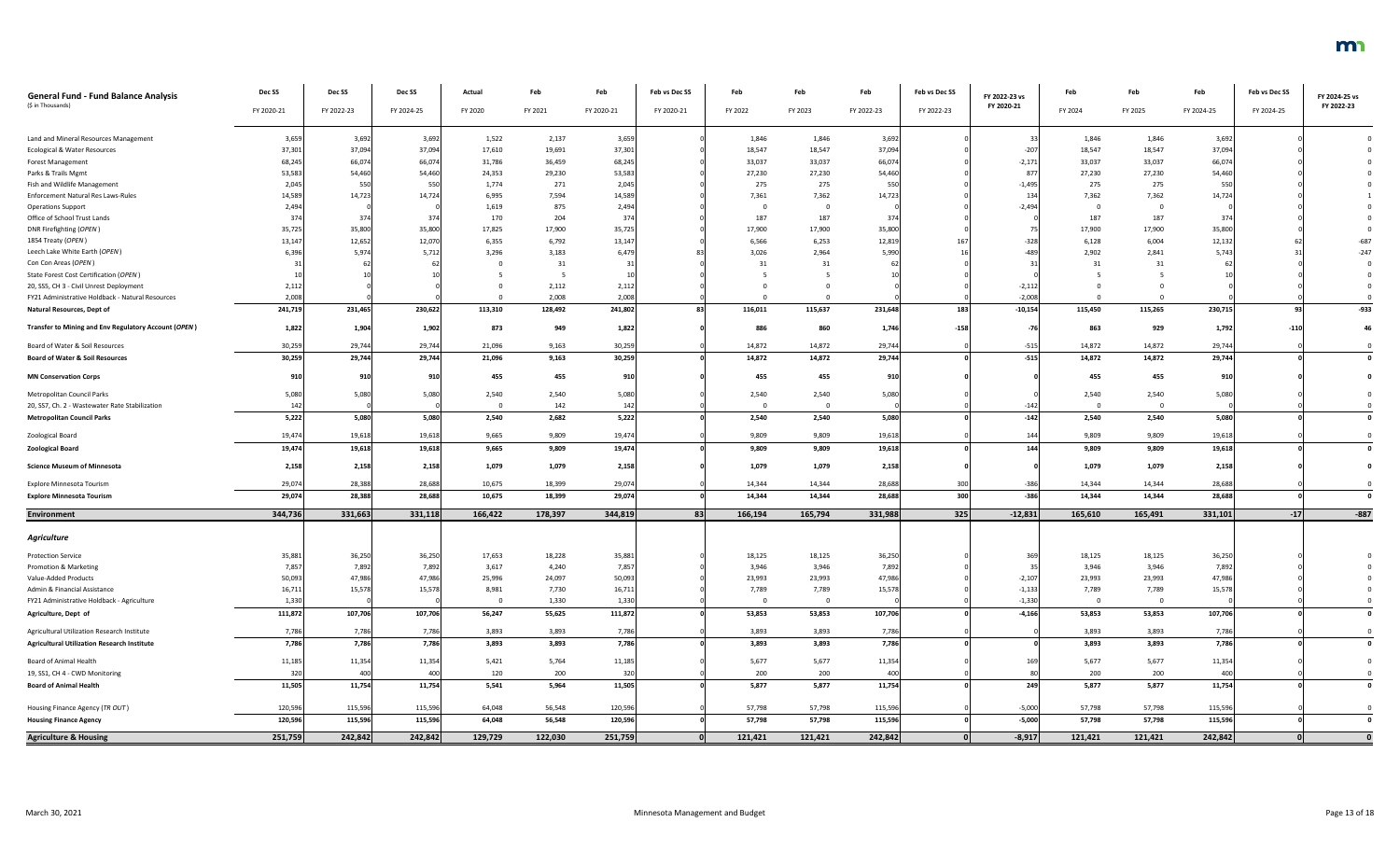| <b>General Fund - Fund Balance Analysis</b>                      | Dec <sub>SS</sub> | Dec SS     | Dec <sub>SS</sub> | Actual       | Feb     | Feb        | Feb vs Dec SS | Feb     | Feb     | Feb        | Feb vs Dec SS | FY 2022-23 vs | Feb     | Feb     | Feb        | Feb vs Dec SS | FY 2024-25 vs |
|------------------------------------------------------------------|-------------------|------------|-------------------|--------------|---------|------------|---------------|---------|---------|------------|---------------|---------------|---------|---------|------------|---------------|---------------|
| (\$ in Thousands)                                                | FY 2020-21        | FY 2022-23 | FY 2024-25        | FY 2020      | FY 2021 | FY 2020-21 | FY 2020-21    | FY 2022 | FY 2023 | FY 2022-23 | FY 2022-23    | FY 2020-21    | FY 2024 | FY 2025 | FY 2024-25 | FY 2024-25    | FY 2022-23    |
| <b>Jobs, Economic Development &amp; Commerce</b>                 |                   |            |                   |              |         |            |               |         |         |            |               |               |         |         |            |               |               |
| <b>Financial Institutions</b>                                    | 800               | 800        | 800               | 400          | 400     | 800        |               | 400     | 400     | 800        |               |               | 400     | 400     | 800        |               |               |
| <b>Administrative Services</b>                                   | 16,479            | 17,620     | 16,580            | 6,232        | 10,247  | 16,479     |               | 9,122   | 8,498   | 17,620     |               | 1,14          | 8,290   | 8,290   | 16,580     |               | $-1,040$      |
| Enforcement                                                      | 11,727            | 12,114     | 12,114            | 5,586        | 6,141   | 11,727     |               | 6,057   | 6,057   | 12,114     |               | 38            | 6,057   | 6,057   | 12,114     |               |               |
| Telecommunications                                               | 2,007             | 2,094      | 2,094             | 896          | 1,111   | 2,007      |               | 1,047   | 1,047   | 2,094      |               |               | 1,047   | 1,047   | 2,094      |               |               |
| <b>Energy Resources</b>                                          | 8,746             | 8,760      | 8,760             | 4,518        | 4,228   | 8,746      |               | 4,380   | 4,380   | 8,760      |               |               | 4,380   | 4,380   | 8,760      |               |               |
| Insurance                                                        | 10,356            | 10,192     | 10,162            | 4,933        | 5,423   | 10,356     |               | 5,111   | 5,081   | 10,192     |               | $-16$         | 5,081   | 5,081   | 10,162     |               |               |
| 19, CH 39 - Lic Reg Pharm Benefit Managers                       |                   | 850        | 850               | 358          | 403     |            |               | 425     | 425     | 850        |               |               | 425     | 425     | 850        |               |               |
| 19 SS1, CH 9 - Pediatric Autoimmune Coverage Admin               |                   |            |                   | 25           | 54      |            |               | 27      | 27      |            |               |               |         |         |            |               |               |
| 19 SS1, CH 9 - Pediatric Autoimmune Coverage Pymts (OPEN)        | 100               |            |                   | 100          |         |            |               |         |         |            |               | $-100$        |         |         |            |               |               |
| FY21 Administrative Holdback - Commerce                          | 1,220             |            |                   | $\Omega$     | 1,220   | 1,220      |               |         |         |            |               | $-1,220$      |         |         |            |               |               |
| Commerce, Department of                                          | 52,275            | 52,484     | 51,414            | 23,048       | 29,227  | 52,275     |               | 26,569  | 25,915  | 52,484     |               | 209           | 25,707  | 25,707  | 51,414     |               | $-1,070$      |
| <b>Public Utilities Commission</b>                               | 15,586            | 15,586     | 15,586            | 7,363        | 8,223   | 15,586     |               | 7,793   | 7,793   | 15,586     |               |               | 7,793   | 7,793   | 15,586     |               |               |
| <b>Public Utilities Commission</b>                               | 15,586            | 15,586     | 15,586            | 7,363        | 8,223   | 15,586     |               | 7,793   | 7,793   | 15,586     |               |               | 7,793   | 7,793   | 15,586     |               |               |
| <b>Business &amp; Community Development</b>                      | 94,952            | 72,286     | 72,286            | 48,270       | 46,682  | 94,952     |               | 36,143  | 36,143  | 72,286     |               | $-22,666$     | 36,143  | 36,143  | 72,286     |               |               |
| <b>Employment and Training Programs</b>                          | 11,061            | 13,592     | 13,592            | 5,529        | 5,532   | 11,061     |               | 6,796   | 6,796   | 13,592     |               | 2,531         | 6,796   | 6,796   | 13,592     |               |               |
| <b>General Support Services</b>                                  | 6,014             | 8,342      | 8,342             | 1,580        | 4,434   | 6,014      |               | 4,171   | 4,171   | 8,342      |               | 2,328         | 4,171   | 4,171   | 8,342      |               |               |
| Minnesota Trade Office                                           | 4,562             | 4,584      | 4,584             | 2,103        | 2,459   | 4,562      |               | 2,292   | 2,292   | 4,584      |               |               | 2,292   | 2,292   | 4,584      |               |               |
| <b>Vocational Rehabilitation</b>                                 | 60,207            | 57,722     | 57,722            | 28,973       | 31,234  | 60,207     |               | 28,861  | 28,861  | 57,722     |               | $-2,485$      | 28,861  | 28,861  | 57,722     |               |               |
| Services for the Blind                                           | 13,102            | 12,850     | 12,850            | 6,551        | 6,551   | 13,102     |               | 6,425   | 6,425   | 12,850     |               | $-252$        | 6,425   | 6,425   | 12,850     |               |               |
| Broadband Development Office (TR-OUT)                            | 40,600            | 700        | 700               | 20,144       | 20,456  | 40,600     |               | 350     | 350     | 700        |               | $-39,900$     | 350     | 350     | 700        |               |               |
| 20, CH 71 - Small Business Loan Guarantee Program (TR OUT)       | 10,000            |            |                   | 10,000       | - 0     | 10,000     |               |         |         |            |               | $-10,000$     |         |         |            |               |               |
| FY21 Administrative Holdback - Employment & Economic Developmer  | 1,022             |            |                   |              | 1,022   | 1,022      |               |         |         |            |               | $-1,022$      |         |         |            |               |               |
| 20, SS7, Ch. 2 - Grants to Large Venues                          | 13,900            |            |                   |              | 13,900  | 13,900     |               |         |         |            |               | $-13,900$     |         |         |            |               |               |
| <b>Employment &amp; Economic Development</b>                     | 255,420           | 170,076    | 170,076           | 123,150      | 132,270 | 255,420    |               | 85,038  | 85,038  | 170,076    |               | $-85,344$     | 85,038  | 85,038  | 170,076    |               |               |
| <b>Destination Medical Center (Open)</b>                         | 34,470            | 58,954     | 73,955            | 13,493       | 20,977  | 34,470     |               | 25,803  | 33,151  | 58,954     |               | 24,484        | 37,500  | 36,455  | 73,955     |               | 15,001        |
| 20, SS7, Ch. 2 - Unemployment Insurance Contingent Appropriation | 25,000            |            |                   |              | 25,000  | 25,000     |               |         |         |            |               | $-25,000$     |         |         |            |               |               |
| Labor & Industry, Dept of                                        | 8,034             | 8,488      | 6,688             | 2,581        | 5,453   | 8,034      |               | 4,244   | 4,244   | 8,488      |               | 454           | 3,344   | 3,344   | 6,688      |               | $-1,800$      |
| FY21 Administrative Holdback - Labor & Industry                  | 203               |            |                   | $\mathbf{0}$ | 203     | 203        |               |         |         |            |               | $-203$        |         |         |            |               |               |
| Labor & Industry, Dept of                                        | 8,237             | 8,488      | 6,688             | 2,581        | 5,656   | 8,237      |               | 4,244   | 4,244   | 8,488      |               | 251           | 3,344   | 3,344   | 6,688      |               | $-1,800$      |
| <b>Mediation Services</b>                                        | 4,384             | 4,486      | 4,486             | 1,768        | 2,616   | 4,384      |               | 2,243   | 2,243   | 4,486      |               | 102           | 2,243   | 2,243   | 4,486      |               |               |
| 20, SS2, CH 2 - Police Reform                                    | 120               |            |                   |              | 120     |            |               | 47      | 47      |            |               |               |         | 47      |            |               |               |
| FY21 Administrative Holdback - Mediation Services                | 102 <sub>1</sub>  |            |                   | $\mathbf 0$  | 102     |            |               |         |         |            |               |               |         |         |            |               |               |
| <b>Mediation Services</b>                                        | 4,606             | 4,580      | 4,580             | 1,768        | 2,838   | 4.606      |               | 2,290   | 2,290   | 4,580      |               |               | 2,290   | 2,290   | 4,580      |               |               |
| GF Tr to IRRR Region 3 (Carlton & Koochiching Counties) (OPEN)   | 1,096             | 1,008      | 1,010             | 570          | 531     | 1,101      |               | 516     | 518     | 1,034      |               |               | 558     | 567     | 1,125      |               | 91            |
| GF Tr to IRRR School Consolidation Acct (OPEN)                   | 4,382             | 4,032      | 4,040             | 2,278        | 2,125   | 4,403      |               | 2,063   | 2,071   | 4,134      |               | $-269$        | 2,230   | 2,270   | 4,500      | 460           | 366           |
| <b>General Fund Transfer to IRRR</b>                             | 5,478             | 5,040      | 5,050             | 2,848        | 2,656   | 5,504      |               | 2,579   | 2,589   | 5,168      | 128           | $-336$        | 2,788   | 2,837   | 5,625      | 575           | 457           |
| 16A.152, Subd. 2a. (6) - Tr. to MN 21st century fund             | 4,906             |            |                   |              | 9,781   | 9,781      | 4,875         |         |         |            |               | $-9,781$      |         |         |            |               |               |
| <b>Jobs, Economic Development &amp; Commerce</b>                 | 405,978           | 315,208    | 327,349           | 174,251      | 236,628 | 410,879    | 4,901         | 154,316 | 161,020 | 315,336    | <b>128</b>    | $-95,543$     | 164,460 | 163,464 | 327,924    | 575           | 12,588        |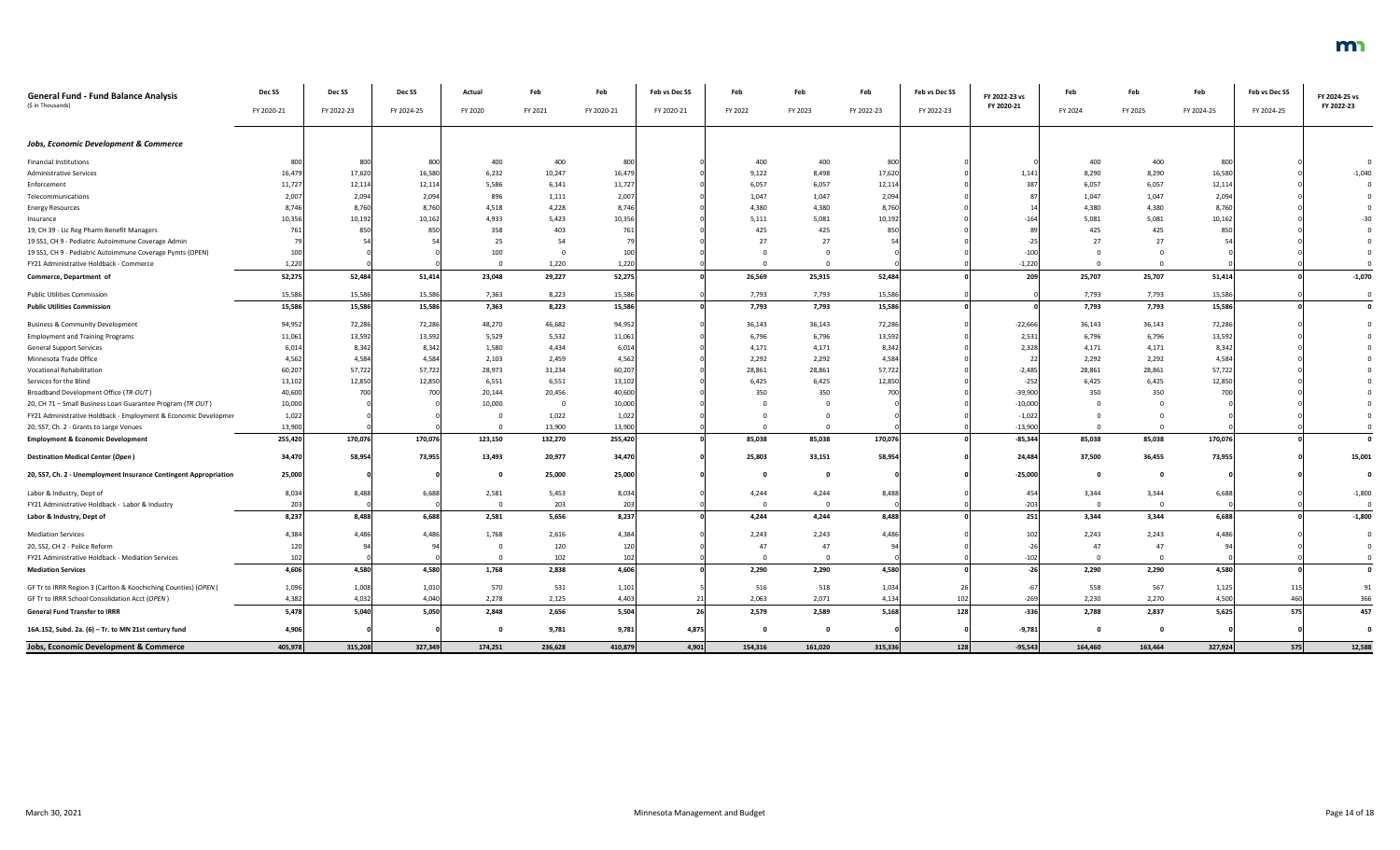| <b>General Fund - Fund Balance Analysis</b>            | Dec SS     | Dec SS     | Dec SS     | Actual  | Feb     | Feb             | Feb vs Dec SS | Feb     | Feb            | Feb        | Feb vs Dec SS | FY 2022-23 vs | Feb      | Feb      | Feb        | Feb vs Dec SS | FY 2024-25 vs |
|--------------------------------------------------------|------------|------------|------------|---------|---------|-----------------|---------------|---------|----------------|------------|---------------|---------------|----------|----------|------------|---------------|---------------|
| (\$ in Thousands)                                      | FY 2020-21 | FY 2022-23 | FY 2024-25 | FY 2020 | FY 2021 | FY 2020-21      | FY 2020-21    | FY 2022 | FY 2023        | FY 2022-23 | FY 2022-23    | FY 2020-21    | FY 2024  | FY 2025  | FY 2024-25 | FY 2024-25    | FY 2022-23    |
|                                                        |            |            |            |         |         |                 |               |         |                |            |               |               |          |          |            |               |               |
| <b>State Government &amp; Veterans</b>                 |            |            |            |         |         |                 |               |         |                |            |               |               |          |          |            |               |               |
| House of Representatives                               | 84,615     | 77,714     | 77,714     | 38,525  | 46,090  | 84,615          |               | 38,857  | 38,857         | 77,714     |               | $-6,901$      | 38,857   | 38,857   | 77,714     |               |               |
| Senate                                                 | 80,624     | 71,308     | 71,308     | 33,310  | 47,314  | 80,624          |               | 35,654  | 35,654         | 71,308     |               | $-9,316$      | 35,654   | 35,654   | 71,308     |               |               |
| Legislative Coordinating Commission                    | 45,617     | 41,561     | 41,562     | 19,207  | 26,410  | 45,617          |               | 20,780  | 20,781         | 41,56      |               | $-4,056$      | 20,781   | 20,781   | 41,562     |               |               |
| Legislature                                            | 210,856    | 190,583    | 190,584    | 91,042  | 119,814 | 210,856         |               | 95,291  | 95,292         | 190,583    |               | $-20,273$     | 95,292   | 95,292   | 190,584    |               |               |
| Governor's Office                                      | 7,244      | 7,244      | 7,244      | 3,296   | 3,948   | 7,244           |               | 3,622   | 3,622          | 7,244      |               |               | 3,622    | 3,622    | 7,244      |               |               |
| <b>Governor's Office</b>                               | 7,244      | 7,244      | 7,244      | 3,296   | 3,948   | 7,244           |               | 3,622   | 3,622          | 7,244      |               |               | 3,622    | 3,622    | 7,244      |               |               |
| <b>State Auditor</b>                                   | 20,939     | 21,204     | 21,204     | 8,481   | 12,458  | 20,939          |               | 10,602  | 10,602         | 21,204     |               | 265           | 10,602   | 10,602   | 21,204     |               |               |
| <b>Statutory Local Performance Measurement Rptg</b>    |            |            |            |         |         |                 |               |         |                |            |               |               |          |          |            |               |               |
| <b>State Auditor</b>                                   | 20,941     | 21,208     | 21,208     | 8,481   | 12,460  | 20,941          |               | 10,604  | 10,604         | 21,208     |               | 267           | 10,604   | 10,604   | 21,208     |               |               |
| <b>Attorney General</b>                                | 46,341     | 47,026     | 47,026     | 22,047  | 24,294  | 46,341          |               | 23,513  | 23,513         | 47,026     |               | 685           | 23,513   | 23,513   | 47,026     |               |               |
| <b>Attorney General</b>                                | 46,341     | 47,026     | 47,026     | 22,047  | 24,294  | 46,341          |               | 23,513  | 23,513         | 47,026     |               | 685           | 23,513   | 23,513   | 47,026     |               |               |
| Secretary of State                                     | 14,463     | 14,584     | 14,584     | 6,962   | 7,501   | 14,463          |               | 7,292   | 7,292          | 14,584     |               | 121           | 7,292    | 7,292    | 14,584     |               |               |
| 19, SS1, CH 10 - Election Equipment Grants             | 2,000      |            |            | 2,000   |         | 2,000           |               |         |                |            |               | $-2,000$      |          |          |            |               |               |
| 19, SS1, CH 10 - State Match for Help America Vote Act | 163        |            |            | 163     |         | 16 <sup>3</sup> |               |         |                |            |               | $-163$        |          |          |            |               |               |
| CH 77 - HELP AMERICA VOTE ACT (TR OUT)                 | 1,478      |            |            | 1,478   |         | 1,478           |               |         |                |            |               | $-1,478$      |          |          |            |               |               |
| CH 77 - HAVA, State Match for CARES Act (TR OUT)       | 1,386      |            |            |         | 1,386   | 1,386           |               |         |                |            |               | $-1,38$       |          |          |            |               |               |
| <b>Secretary of State</b>                              | 19,490     | 14,584     | 14,584     | 10,603  | 8,887   | 19,490          |               | 7,292   | 7,292          | 14,584     |               | $-4,906$      | 7,292    | 7,292    | 14,584     |               |               |
| Presidential Primary (OPEN) (TR OUT)                   | 11,941     |            | 9,690      | 11,941  |         | 11,941          |               |         |                |            |               | $-11,941$     | 9,690    |          | 9,690      |               | 9,690         |
| Campaign Finance & Public Disclosure Bd                | 2,246      | 2,246      | 2,246      | 1,059   | 1,187   | 2,246           |               | 1,123   | 1,123          | 2,246      |               |               | 1,123    | 1,123    | 2,246      |               |               |
| Campaign Finance 10A.31                                | 1,020      | 1,020      | 1,020      |         | 1,020   | 1,020           |               |         | 1,020          | 1,020      |               |               |          | 1,020    | 1,020      |               |               |
| Campaign Finance (OPEN) (TR OUT)                       | 1,565      | 1,514      | 1,514      | 109     | 1,543   | 1,652           |               | 104     | 1,481          | 1,585      |               |               | 104      | 1,481    | 1,585      |               |               |
| <b>Campaign Finance</b>                                | 4.831      | 4,780      | 4,780      | 1.168   | 3.750   | 4.918           |               | 1.227   | 3.624          | 4.851      | 71            |               | 1.227    | 3.624    | 4.851      |               |               |
| <b>Investment Board</b>                                | 278        | 278        | 278        | 139     | 139     |                 |               | 139     | 139            | 278        |               |               | 139      | 139      | 278        |               |               |
| <b>MNIT Services</b>                                   | 5,111      | 5,358      | 5,358      | 2,454   | 2,657   | 5,111           |               | 2,679   | 2,679          | 5,358      |               | 247           | 2,679    | 2,679    | 5,358      |               |               |
| 19, SS1, CH 10 - Cybersecurity                         | 9,901      | 10,000     | 10,000     | 1,995   | 7,906   | 9,901           |               | 5,000   | 5,000          | 10,000     |               |               | 5,000    | 5,000    | 10,000     |               |               |
| FY21 Administrative Holdback - MN-IT                   | 379        |            |            |         | 379     | 379             |               |         | $\overline{0}$ |            |               |               |          | $\Omega$ |            |               |               |
| <b>MN-IT Services</b>                                  | 15,391     | 15,358     | 15,358     | 4,449   | 10,942  | 15,391          |               | 7,679   | 7,679          | 15,358     |               |               | 7,679    | 7,679    | 15,358     |               |               |
| <b>Campaign Violations</b>                             |            | 230        | 230        | 60      | 115     | 175             |               | 115     | 115            | 230        |               |               | 115      | 115      | 230        |               |               |
| <b>Data Practices</b>                                  |            |            |            | 76      | 23      |                 |               | 22      | 22             |            |               |               | 22       | 22       |            |               |               |
| Municipal Boundary Adjustments                         | 525        | 526        | 526        | 240     | 285     | 525             |               | 263     | 263            | 526        |               |               | 263      | 263      | 526        |               |               |
| <b>Administrative Hearings Office</b>                  | 799        | 800        | 800        | 376     | 423     | 799             |               | 400     | 400            | 800        |               |               | 400      | 400      | 800        |               |               |
| Government and Citizen Services                        | 22,032     | 20,734     | 20,734     | 11,516  | 10,516  | 22,032          |               | 10,367  | 10,367         | 20,734     |               | $-1,298$      | 10,367   | 10,367   | 20,734     |               |               |
| <b>Strategic Management Services</b>                   | 4,267      | 4,248      | 4,248      | 1,990   | 2,277   | 4,267           |               | 2,124   | 2,124          | 4,248      |               |               | 2,124    | 2,124    | 4,248      |               |               |
| <b>Fiscal Agent</b>                                    | 24,920     | 25,420     | 25,420     | 12,210  | 12,710  | 24,920          |               | 12,710  | 12,710         | 25,420     |               | 500           | 12,710   | 12,710   | 25,420     |               |               |
| WCRA (OPEN)                                            | 1,386      | 1,532      | 1,634      | 661     | 684     | 1,345           |               | 725     | 747            | 1,472      |               | $12^{\circ}$  | 785      | 809      | 1,594      |               |               |
| Historic Structure Grants MS 290.0681 (OPEN)           |            | 1,634      | 2,550      |         |         |                 |               | 503     | 1,392          | 1,895      |               | 1,895         | 1,572    | 1,572    | 3,144      | 594           | 1,249         |
| FY21 Administrative Holdback - Admin                   | 300        |            |            |         | 300     | 300             |               |         | $\Omega$       |            |               | $-300$        | $\Omega$ | $\Omega$ |            |               |               |
| <b>Administration, Dept of</b>                         | 52,905     | 53,568     | 54,586     | 26,377  | 26,487  | 52,864          |               | 26,429  | 27,340         | 53,769     | 201           | 905           | 27,558   | 27,582   | 55,140     | 554           | 1,371         |
| Capitol Area Arch & Plng Bd                            | 702        | 702        | 702        | 351     | 351     | 702             |               | 351     | 351            | 702        |               |               | 351      | 351      | 702        |               |               |
| Capitol Area Arch & Plng Bd                            | 702        | 702        | 702        | 351     | 351     | 702             |               | 351     | 351            | 702        |               |               | 351      | 351      | 702        |               |               |
| Minnesota Management and Budget                        | 53,015     | 53,446     | 53,446     | 26,288  | 26,727  | 53,015          |               | 26,723  | 26,723         | 53,446     |               | 431           | 26,723   | 26,723   | 53,446     |               |               |
| 19, SS1, CH 10 - Becker, Wright Counties' Legal Fees   | 141        |            |            | 141     |         | $14^{\circ}$    |               |         |                |            |               | $-141$        |          |          |            |               |               |
| 19, SS1, CH 9 - Evaluation Activities                  | 730        | 996        | 996        | 252     | 478     |                 |               | 498     | 498            | 996        |               | 266           |          | 498      |            |               |               |
| 19, CH 63 - Opiate Epidemic Response                   | 125        |            |            | 125     |         | 12!             |               |         |                |            |               | $-125$        |          |          |            |               |               |
| FY21 Administrative Holdback - MMB                     | 1,367      |            |            |         | 1,367   | 1,367           |               |         |                |            |               | $-1,36$       |          |          |            |               |               |
| <b>Minnesota Management &amp; Budget</b>               | 55,378     | 54,442     | 54,442     | 26,806  | 28,572  | 55,378          |               | 27,221  | 27,221         | 54,442     |               | $-936$        | 27,221   | 27,221   | 54,442     |               |               |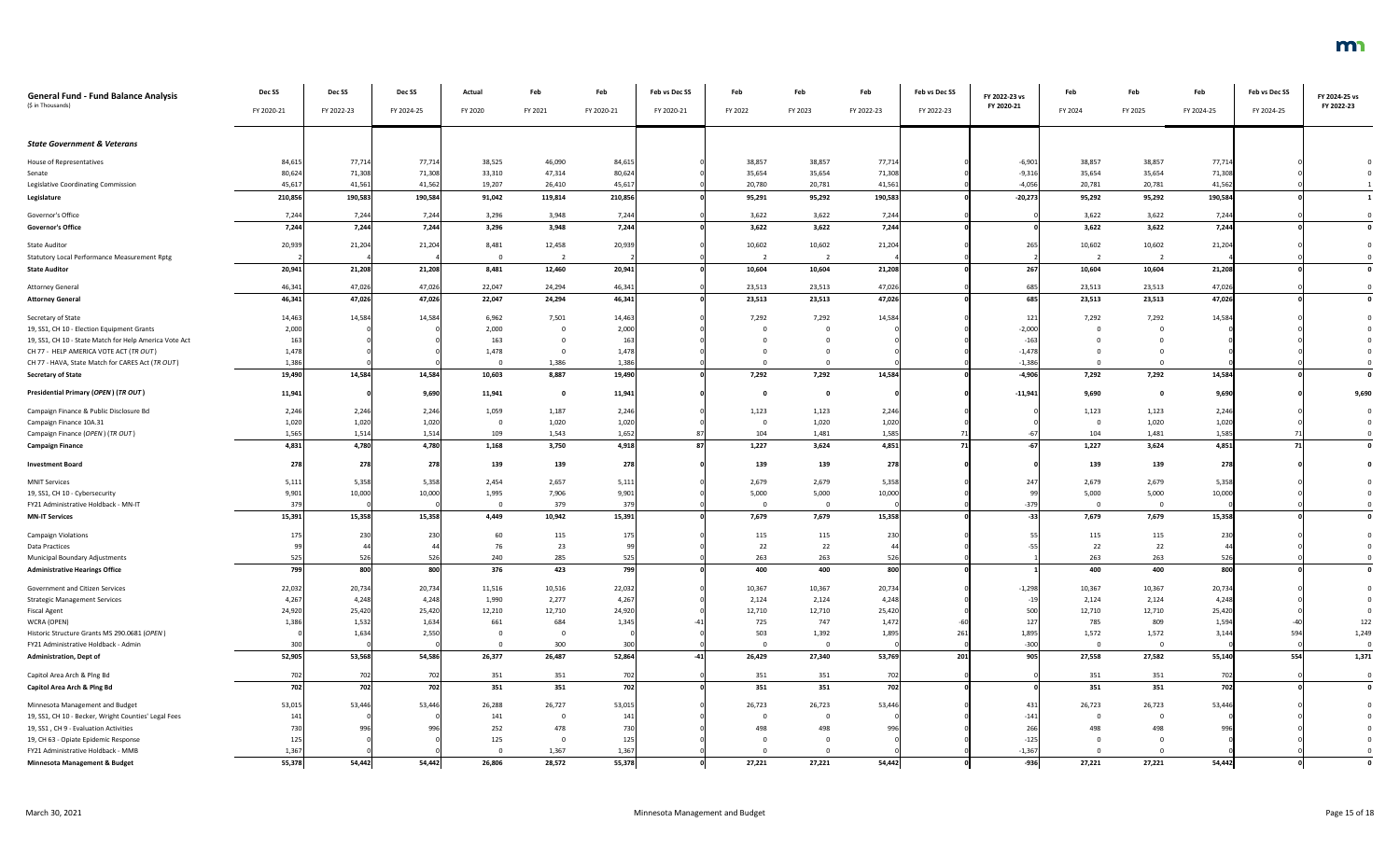| <b>General Fund - Fund Balance Analysis</b>               | Dec SS     | Dec <sub>SS</sub> | Dec SS     | Actual  | Feb     | Feb        | Feb vs Dec SS | Feb     | Feb                     | Feb        | Feb vs Dec SS | FY 2022-23 vs | Feb          | Feb      | Feb        | Feb vs Dec SS | FY 2024-25 vs |
|-----------------------------------------------------------|------------|-------------------|------------|---------|---------|------------|---------------|---------|-------------------------|------------|---------------|---------------|--------------|----------|------------|---------------|---------------|
| (\$ in Thousands)                                         | FY 2020-21 | FY 2022-23        | FY 2024-25 | FY 2020 | FY 2021 | FY 2020-21 | FY 2020-21    | FY 2022 | FY 2023                 | FY 2022-23 | FY 2022-23    | FY 2020-21    | FY 2024      | FY 2025  | FY 2024-25 | FY 2024-25    | FY 2022-23    |
| 20, SS7, Ch. 2 - County Relief Grants to Local Businesses | 114,800    |                   |            |         | 114,800 | 114,800    |               |         |                         |            |               | $-114,800$    | $\mathbf{0}$ |          |            |               |               |
| Tax System Management                                     | 257,358    | 266,830           | 266,830    | 128,311 | 129,047 | 257,358    |               | 133,415 | 133,415                 | 266,830    |               | 9,472         | 133,415      | 133,415  | 266,830    |               |               |
| 19, SS1, CH 10 - Taxpayer Assistance Grants               | 800        | 800               | 800        | 400     | 400     | -800       |               | 400     | 400                     | 800        |               |               | 400          | 400      | 800        |               |               |
| 19, SS1, CH 6 - Taxpayer Assistance Grants                | 397        | 400               | 400        | 197     | 200     |            |               | 200     | 200                     | 400        |               |               | 200          | 200      | 400        |               |               |
| <b>Debt Collection Management</b>                         | 57,133     | 58,632            | 58,632     | 28,769  | 28,364  | 57,133     |               | 29,316  | 29,316                  | 58,632     |               | 1,499         | 29,316       | 29,316   | 58,632     |               |               |
| Collections, Seized Property, Recording Fees (OPEN)       | 1,405      | 2,000             | 2,000      | 405     | 1,000   | 1,405      |               | 1,000   | 1,000                   | 2,000      |               | 595           | 1,000        | 1,000    | 2,000      |               |               |
| Property Tax Benchmark Study MS 270C.991                  |            |                   |            | 25      | 25      |            |               | 25      | 25                      | 50         |               |               | 25           | 25       |            |               |               |
| 19, SS1, CH 6 - 2019 Tax Bill Administration              | 6,000      | 6,000             | 6,000      | 3,000   | 3,000   | 6,000      |               | 3,000   | 3,000                   | 6,000      |               |               | 3,000        | 3,000    | 6,000      |               |               |
| FY21 Administrative Holdback - Revenue                    | 8,274      |                   |            |         | 8,274   | 8,274      |               |         | - 0                     |            |               | $-8,274$      |              | $\Omega$ |            |               |               |
| Revenue, Dept of                                          | 331,417    | 334,712           | 334,712    | 161,107 | 170,310 | 331,417    |               | 167,356 | 167,356                 | 334,712    |               | 3,295         | 167,356      | 167,356  | 334,712    |               |               |
| <b>Amateur Sports Commission</b>                          | 647        | 612               | 612        | 290     | 357     | 647        |               | 306     | 306                     | 612        |               |               | 306          | 306      | 612        |               |               |
| <b>Amateur Sports Commission</b>                          | 647        | 612               | 612        | 290     | 357     | 647        |               | 306     | 306                     | 612        |               |               | 306          | 306      | 612        |               |               |
| Council on Minnesotans of African Heritage                | 1,063      | 1,064             | 1,064      | 439     | 624     | 1,063      |               | 532     | 532                     | 1,064      |               |               | 532          | 532      | 1,064      |               |               |
| <b>Council on Minnesotans of African Heritage</b>         | 1,063      | 1,064             | 1,064      | 439     | 624     | 1,063      |               | 532     | 532                     | 1,064      |               |               | 532          | 532      | 1,064      |               |               |
| Minnesota Council on Latino Affairs                       | 1,044      | 1,050             | 1,050      | 389     | 655     | 1,044      |               | 525     | 525                     | 1,050      |               |               | 525          | 525      | 1,050      |               |               |
| <b>Minnesota Council on Latino Affairs</b>                | 1,044      | 1,050             | 1,050      | 389     | 655     | 1,044      |               | 525     | 525                     | 1,050      |               |               | 525          | 525      | 1,050      |               |               |
| Council on Asian-Pacific Minnesotans                      | 1,025      | 1,030             | 1,030      | 487     | 538     | 1,025      |               | 515     | 515                     | 1,030      |               |               | 515          | 515      | 1,030      |               |               |
| <b>Council on Asian-Pacific Minnesotans</b>               | 1,025      | 1,030             | 1,030      | 487     | 538     | 1,025      |               | 515     | 515                     | 1,030      |               |               | 515          | 515      | 1,030      |               |               |
| Indian Affairs Council                                    | 1,699      | 1,692             | 1,692      | 565     | 1,134   | 1,699      |               | 846     | 846                     | 1,692      |               |               | 846          | 846      | 1,692      |               |               |
| <b>Indian Affairs Council</b>                             | 1,699      | 1,692             | 1,692      | 565     | 1,134   | 1,699      |               | 846     | 846                     | 1,692      |               |               | 846          | 846      | 1,692      |               |               |
| Programs & Operations                                     | 45,844     | 46,394            | 46,394     | 22,647  | 23,197  | 45,844     |               | 23,197  | 23,197                  | 46,394     |               | 550           | 23,197       | 23,197   | 46,394     |               |               |
| <b>Fiscal Agents</b>                                      |            | 64                | 642        | 321     | 321     |            |               | 321     | 321                     | 642        |               |               | 321          | 321      | 642        |               |               |
| <b>Historical Society</b>                                 | 46,486     | 47,036            | 47,036     | 22,968  | 23,518  | 46,486     |               | 23,518  | 23,518                  | 47,036     |               | <b>550</b>    | 23,518       | 23,518   | 47,036     |               |               |
| <b>Operations and Services</b>                            | 1,904      | 1,204             | 1,204      | 1,120   | 784     | 1,904      |               | 602     | 602                     | 1,204      |               | $-700$        | 602          | 602      | 1,204      |               |               |
| <b>Grants Programs</b>                                    | 9,600      | 9,600             | 9,600      | 4,800   | 4,800   | 9,600      |               | 4,800   | 4,800                   | 9,600      |               |               | 4,800        | 4,800    | 9,600      |               |               |
| Regional Arts Council                                     | 4,278      | 4,278             | 4,278      | 2,139   | 2,139   | 4,278      |               | 2,139   | 2,139                   | 4,278      |               |               | 2,139        | 2,139    | 4,278      |               |               |
| <b>Arts Board</b>                                         | 15,782     | 15,082            | 15,082     | 8,059   | 7,723   | 15,782     |               | 7,541   | 7,541                   | 15,082     |               | $-700$        | 7,541        | 7,541    | 15,082     |               |               |
| <b>MN Humanities Center</b>                               | 1,400      | 750               | 750        | 670     | 730     | 1,400      |               | 375     | 375                     | 750        |               | $-650$        | 375          | 375      | 750        |               |               |
| <b>Veterans Services</b>                                  | 36,332     | 36,306            | 36,306     | 17,264  | 19,068  | 36,332     |               | 18,153  | 18,153                  | 36,306     |               |               | 18,153       | 18,153   | 36,306     |               |               |
| Veterans Health Care (TR OUT)                             | 115,522    | 115,522           | 115,522    | 57,761  | 57,761  | 115,522    |               | 57,761  | 57,761                  | 115,522    |               |               | 57,761       | 57,761   | 115,522    |               |               |
| GI Bill (OPEN)                                            | 4,099      | 4,000             | 4,000      | 2,099   | 2,000   | 4,099      |               | 2,000   | 2,000                   | 4,000      |               |               | 2,000        | 2,000    | 4,000      |               |               |
| GI Bill OJT and Apprenticeships (OPEN)                    | 1,929      | 2,000             | 2,000      | 929     | 1,000   | 1,929      |               | 1,000   | 1,000                   | 2,000      |               |               | 1,000        | 1,000    | 2,000      |               |               |
| 20, CH 71 - COVID-19 Special Emergency Grants             | 6,200      |                   |            | 2,315   | 2,546   | 4,861      | $-1,339$      | $\cap$  | $\overline{\mathbf{0}}$ |            |               | $-4,861$      | $\Omega$     | $\Omega$ |            |               |               |
| Veteran Affairs, Dept of                                  | 164,082    | 157,828           | 157,828    | 80,368  | 82,375  | 162,743    | $-1,339$      | 78,914  | 78,914                  | 157,828    |               | $-4,915$      | 78,914       | 78,914   | 157,828    |               |               |
| Main-Military Training Facility                           | 19,402     | 19,402            | 19,402     | 9,085   | 10,317  | 19,402     |               | 9,701   | 9,701                   | 19,402     |               |               | 9,701        | 9,701    | 19,402     |               |               |
| <b>General Support</b>                                    | 6,765      | 6,764             | 6,764      | 3,147   | 3,618   | 6,765      |               | 3,382   | 3,382                   | 6,764      |               |               | 3,382        | 3,382    | 6,764      |               |               |
| <b>Enlistment Incentives</b>                              | 23,222     | 22,228            | 22,228     | 9,127   | 14,095  | 23,222     |               | 11,114  | 11,114                  | 22,228     |               | $-994$        | 11,114       | 11,114   | 22,228     |               |               |
| Emergency Services / Military Support (OPEN)              | 21,105     | 3,164             | 3,164      | 12,443  | 16,328  | 28,771     | 7,666         | 2,210   | 2,210                   | 4,420      | 1,256         | $-24,351$     | 2,210        | 2,210    | 4,420      | 1,256         |               |
| <b>Military Affairs, Dept of</b>                          | 70,494     | 51,558            | 51,558     | 33,802  | 44,358  | 78,160     | 7,666         | 26,407  | 26,407                  | 52,814     | 1,256         | $-25,346$     | 26,407       | 26,407   | 52,814     | 1,256         |               |
| <b>Board of Accountancy</b>                               | 1,369      | 1,350             | 1,350      | 584     | 785     | 1,369      |               | 675     | 675                     | 1,350      |               |               | 675          | 675      | 1,350      |               |               |
| <b>Board of Accountancy</b>                               | 1,369      | 1,350             | 1,350      | 584     | 785     | 1,369      |               | 675     | 675                     | 1,350      |               |               | 675          | 675      | 1,350      |               |               |
| Board of Architectural/Eng                                | 1,706      | 1,702             | 1,702      | 685     | 1,021   | 1,706      |               | 851     | 851                     | 1,702      |               |               | 851          | 851      | 1,702      |               |               |
| <b>Board of Architectural/Eng</b>                         | 1,706      | 1,702             | 1,702      | 685     | 1,021   | 1,706      |               | 851     | 851                     | 1,702      |               |               | 851          | 851      | 1,702      |               |               |
| <b>Board of Cosmetologist Examiners</b>                   | 5,827      | 5,846             | 5,846      | 2,752   | 3,075   | 5,827      |               | 2,923   | 2,923                   | 5,846      |               |               | 2,923        | 2,923    | 5,846      |               |               |
| <b>Board of Cosmetologist Examiners</b>                   | 5,827      | 5,846             | 5,846      | 2,752   | 3,075   | 5,827      |               | 2,923   | 2,923                   | 5,846      |               |               | 2,923        | 2,923    | 5,846      |               |               |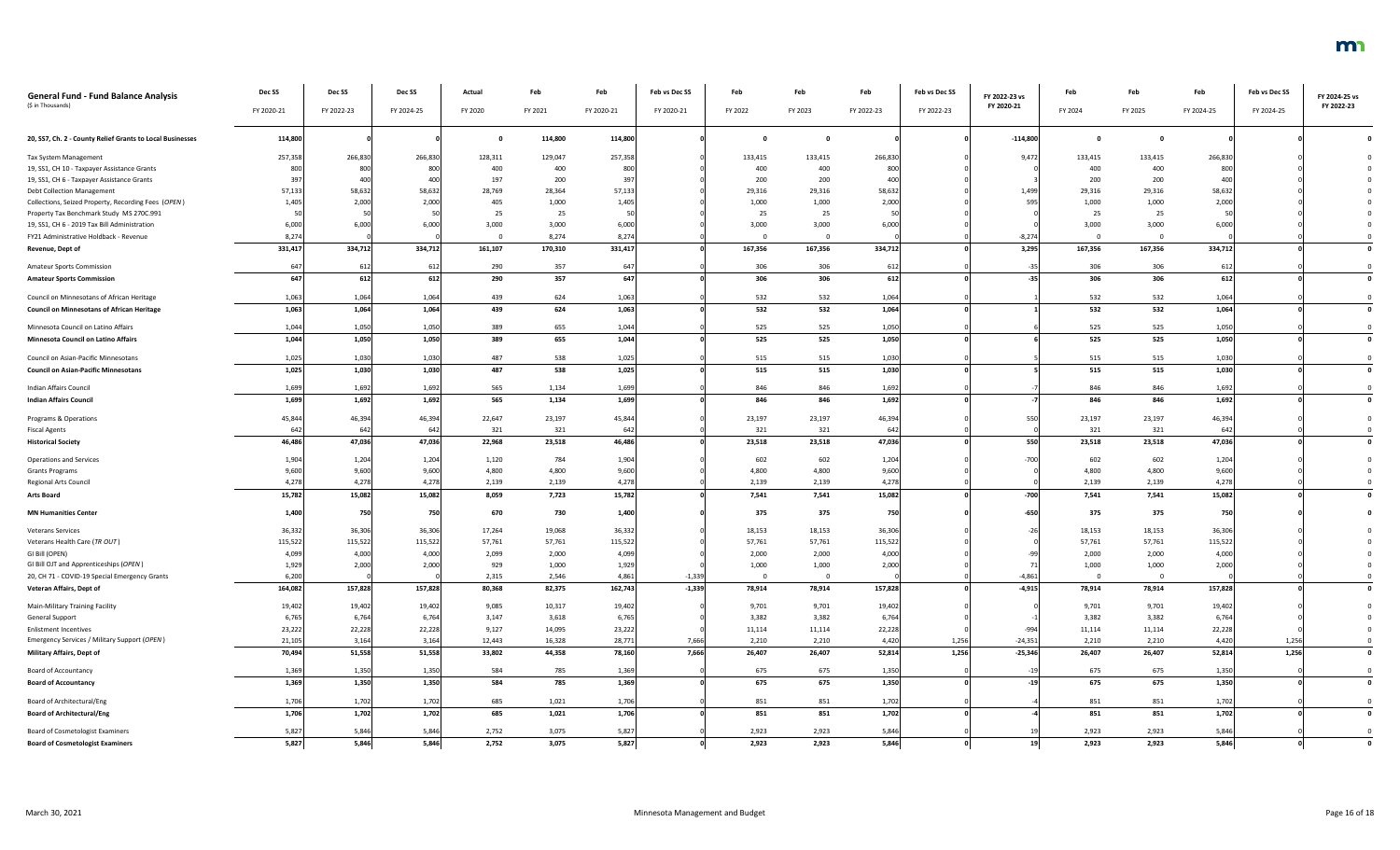| <b>General Fund - Fund Balance Analysis</b><br>(\$ in Thousands) | Dec SS<br>FY 2020-21 | Dec <sub>SS</sub><br>FY 2022-23 | Dec SS<br>FY 2024-25 | Actual<br>FY 2020 | Feb<br>FY 2021 | Feb<br>FY 2020-21 | Feb vs Dec SS<br>FY 2020-21 | Feb<br>FY 2022 | Feb<br>FY 2023 | Feb<br>FY 2022-23 | Feb vs Dec SS<br>FY 2022-23 | FY 2022-23 vs<br>FY 2020-21 | Feb<br>FY 2024 | Feb<br>FY 2025 | Feb<br>FY 2024-25 | Feb vs Dec SS<br>FY 2024-25 | FY 2024-25 vs<br>FY 2022-23 |
|------------------------------------------------------------------|----------------------|---------------------------------|----------------------|-------------------|----------------|-------------------|-----------------------------|----------------|----------------|-------------------|-----------------------------|-----------------------------|----------------|----------------|-------------------|-----------------------------|-----------------------------|
|                                                                  |                      |                                 |                      |                   |                |                   |                             |                |                |                   |                             |                             |                |                |                   |                             |                             |
| <b>Board of Barber Examiners</b>                                 |                      | 686                             | 686                  | 284               | 402            | 686               |                             | 343            | 343            |                   |                             |                             | 343            | 343            |                   |                             |                             |
| <b>Board of Barber Examiners</b>                                 |                      | 686                             | 686                  | 284               | 402            | 686               |                             | 343            | 343            | 686               |                             |                             | 343            | 343            | 686               |                             |                             |
| <b>Contingent Accounts</b>                                       | 500                  | 500                             | 500                  | 100               | 400            | 500               |                             | 500            | $\Omega$       | 500               |                             |                             | 500            |                | 500               |                             |                             |
| <b>Contingent Accounts</b>                                       | 500                  | 500                             | 500                  | 100               | 400            | 500               |                             | 500            | $\mathbf 0$    | 500               |                             |                             | 500            | $\Omega$       | 500               |                             |                             |
| <b>Tort Claims</b>                                               | 322                  | 322                             | 322                  |                   | 322            | 322               |                             | 161            | 161            | 322               |                             |                             | 161            | 161            | 322               |                             |                             |
| <b>Tort Claims</b>                                               | 322                  | 322                             | 322                  | $\mathbf{0}$      | 322            | 322               |                             | 161            | 161            | 322               |                             |                             | 161            | 161            | 322               |                             |                             |
| <b>Consolidated Leg &amp; Const Officers Retire (OPEN)</b>       | 18,001               | 18,361                          | 18,438               | 8,850             | 8,695          | 17,545            | $-456$                      | 8,886          | 8,878          | 17,764            | $-597$                      | 219                         | 8,869          | 8,904          | 17,773            | $-665$                      |                             |
| <b>Judges Retirement Plan Direct Appropriation</b>               | 12,000               | 12,000                          | 12,000               | 6,000             | 6,000          | 12,000            |                             | 6,000          | 6,000          | 12,000            |                             |                             | 6,000          | 6,000          | 12,000            |                             |                             |
| 18, CH 211 - Pension, PERA Police and Fire                       | 13,500               | 18,000                          | 18,000               | 4,500             | 9,000          | 13,500            |                             | 9,000          | 9,000          | 18,000            |                             | 4,500                       | 9,000          | 9,000          | 18,000            |                             |                             |
| PERA / Mpls Employee Retirement Aid (OPEN)                       | 32,000               | 32,000                          | 32,000               | 16,000            | 16,000         | 32,000            |                             | 16,000         | 16,000         | 32,000            |                             |                             | 16,000         | 16,000         | 32,000            |                             |                             |
|                                                                  |                      |                                 |                      |                   |                |                   |                             |                |                |                   |                             |                             |                |                |                   |                             |                             |
| 1993 TRA / Mpls Teacher Retire Aid (OPEN)                        | 5,000                | 5,000                           | 5,000                | 2,500             | 2,500          | 5,000             |                             | 2,500          | 2,500          | 5,000             |                             |                             | 2,500          | 2,500          | 5,000             |                             |                             |
| 1997 TRA / Mpls Teacher Retire Aid (OPEN)                        | 54,662               | 54,662                          | 54,662               | 27,331            | 27,331         | 54,662            |                             | 27,331         | 27,331         | 54,662            |                             |                             | 27,331         | 27,331         | 54,662            |                             |                             |
| St Paul Teacher Retirement Aid 1997 (OPEN)                       | 5,654                | 5,654                           | 5,654                | 2,827             | 2,827          | 5,654             |                             | 2,827          | 2,827          | 5,654             |                             |                             | 2,827          | 2,827          | 5,654             |                             |                             |
| 14, CH 296 - Pension Bill - St Paul Teachers                     | 14,000               | 14,000                          | 14,000               | 7,000             | 7,000          | 14,000            |                             | 7,000          | 7,000          | 14,000            |                             |                             | 7,000          | 7,000          | 14,000            |                             |                             |
| 18, CH 211 - Pension, St Paul Dir Aid                            | 10,000               | 10,000                          | 10,000               | 5,000             | 5,000          | 10,000            |                             | 5,000          | 5,000          | 10,000            |                             |                             | 5,000          | 5,000          | 10,000            |                             |                             |
| <b>St Paul Teacher Retirement Aid</b>                            | 29,654               | 29,654                          | 29,654               | 14,827            | 14,827         | 29,654            |                             | 14,827         | 14,827         | 29,654            |                             |                             | 14,827         | 14,827         | 29,654            |                             |                             |
| <b>State Government Appropriations</b>                           | 1,372,263            | 1,203,070                       | 1,213,856            | 600,633           | 777,547        | 1,378,180         | 5,917                       | 600,600        | 603,401        | 1,204,001         | 931                         | $-174,179$                  | 611,403        | 603,669        | 1,215,072         | 1,216                       | 11,071                      |
| DNR Police State Aid (TR OUT)                                    | 2,826                | 2,940                           | 2,940                | 1,356             | 1,470          | 2,826             |                             | 1,470          | 1,470          | 2,940             |                             |                             | 1,470          | 1,470          | 2,940             |                             |                             |
| DPS Police State Aid (TR OUT)                                    | 8,228                | 8,582                           | 8,582                | 3,937             | 4,291          | 8,228             |                             | 4,291          | 4,291          | 8,582             |                             | 354                         | 4,291          | 4,291          | 8,582             |                             |                             |
| DPS/DNR Police State Aid GF [Cancel]                             | [5, 466]             | [6, 808]                        | [8, 478]             | [2,652]           | [2,814]        | [5,466]           |                             | [3, 199]       | [3,609]        | [6, 808]          |                             | [1, 342]                    | [4,019]        | [4, 459]       | [8, 478]          |                             | [1,670]                     |
| <b>MMB Non-Operating</b>                                         | 11,054               | 11,522                          | 11,522               | 5,293             | 5,761          | 11,054            |                             | 5,761          | 5,761          | 11,522            |                             | اعمه                        | 5,761          | 5,761          | 11,522            |                             |                             |
| <b>Indirect Cost Receipts Offset</b>                             | $-39,055$            | $-39,954$                       | $-39,954$            | $-19,078$         | $-22,837$      | $-41,915$         | $-2,860$                    | $-22,837$      | $-22,837$      | $-45,674$         | $-5,720$                    | $-3,759$                    | $-22,837$      | $-22,837$      | $-45,674$         | $-5,720$                    |                             |
| MMB - Public Defender Aid                                        | 953                  |                                 |                      | 453               | 500            | 953               |                             |                | 0              |                   |                             | -953                        | $\mathbf{0}$   | 0              |                   |                             |                             |
| One time Transfer to HCAF (TR OUT)                               | 7,200                |                                 |                      | 7,200             |                | 7,200             |                             |                | $\mathbf 0$    |                   |                             | $-7,200$                    | - 0            |                |                   |                             |                             |
| <b>CMA Interest Liability</b>                                    | 214                  |                                 |                      | 214               |                | 214               |                             |                | 0              |                   |                             | $-214$                      |                |                |                   |                             |                             |
| 20, CH 71, Transfer to COVID-19 Minnesota Fund                   | 200,000              |                                 |                      | 200,000           |                | 200,000           |                             |                | $\Omega$       |                   |                             | $-200,000$                  | $\mathbf{0}$   | $\mathbf{0}$   |                   |                             |                             |
| <b>State Government &amp; Veterans</b>                           | 1,552,629            | 1,174,638                       | 1,185,424            | 794,715           | 760,971        | 1,555,686         | 3,057                       | 583,524        | 586,325        | 1,169,849         | $-4,789$                    | $-385,837$                  | 594,327        | 586,593        | 1,180,920         | $-4,504$                    | 11,071                      |
| <b>Debt Service</b>                                              |                      |                                 |                      |                   |                |                   |                             |                |                |                   |                             |                             |                |                |                   |                             |                             |
| Debt Service (TR OUT)                                            | 1,055,625            | 1,256,945                       | 1,282,554            | 540,081           | 515,544        | 1,055,625         |                             | 633,939        | 629,838        | 1,263,777         | 6,832                       | 208,152                     | 644,446        | 651,199        | 1,295,645         | 13,091                      | 31,868                      |
| <b>Debt Service</b>                                              | 1,055,625            | 1,256,945                       | 1,282,554            | 540,081           | 515,544        | 1,055,625         |                             | 633,939        | 629,838        | 1,263,777         | 6,832                       | 208,152                     | 644,446        | 651,199        | 1,295,645         | 13,091                      | 31,868                      |
| <b>Debt Service</b>                                              | 1,055,625            | 1,256,945                       | 1,282,554            | 540,081           | 515,544        | 1,055,625         |                             | 633,939        | 629,838        | 1,263,777         | 6,832                       | 208,152                     | 644,446        | 651,199        | 1,295,645         | 13,091                      | 31,868                      |